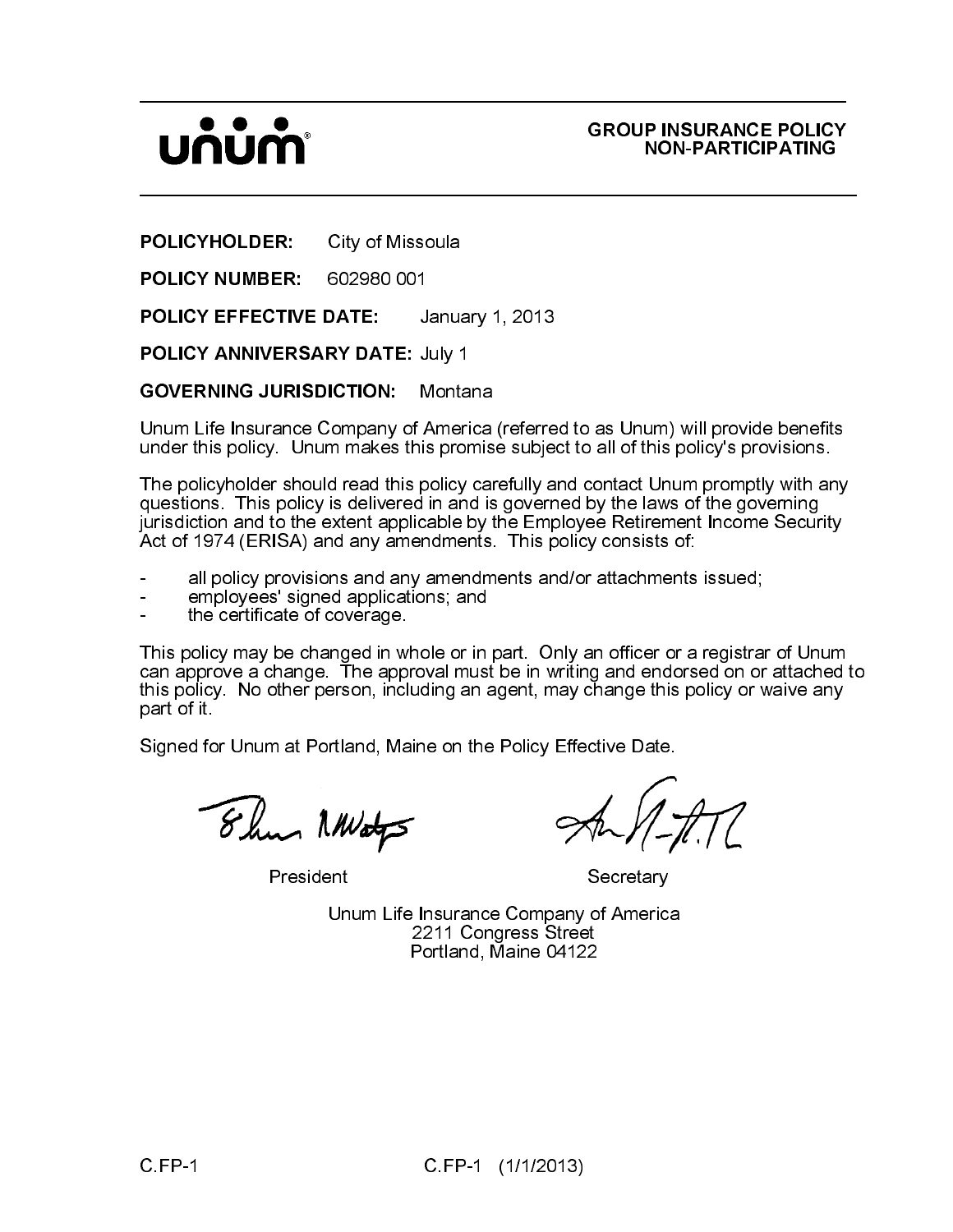### **TABLE OF CONTENTS**

| ACCIDENTAL DEATH AND DISMEMBERMENT INSURANCE PLAN  B@G-AD&D-1 |  |
|---------------------------------------------------------------|--|
|                                                               |  |
|                                                               |  |
|                                                               |  |
|                                                               |  |
|                                                               |  |
|                                                               |  |
|                                                               |  |
|                                                               |  |
|                                                               |  |
|                                                               |  |
|                                                               |  |
|                                                               |  |
|                                                               |  |
|                                                               |  |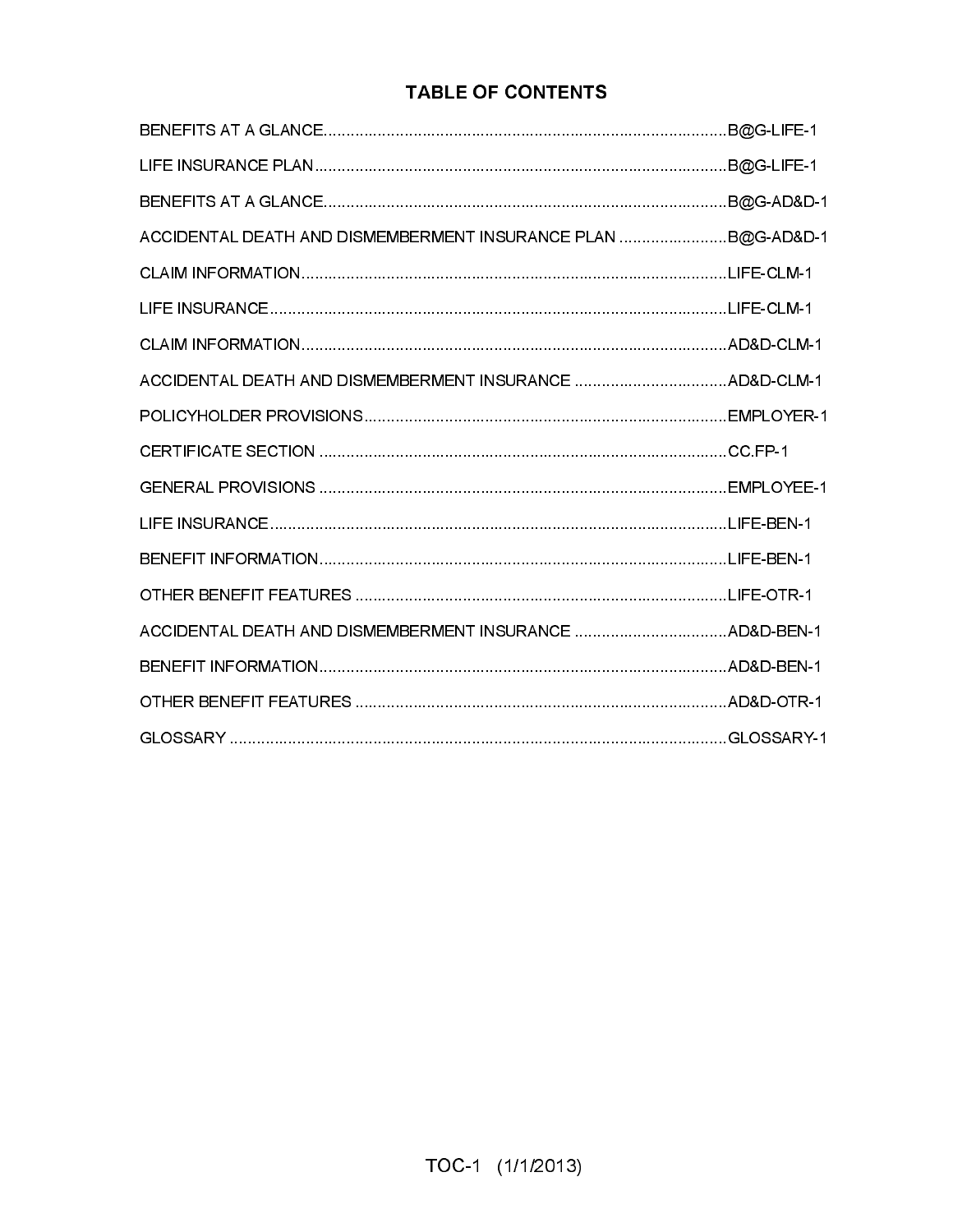### **BENEFITS AT A GLANCE**

LIFE INSURANCE PLAN<br>
inancial protection for your beneficiary<br>
your beneficiary(ies) receive(s) is base<br>
death according to the terms and provi<br>
1, 2013<br>
1, 2013<br>
1, 2013<br>
1, 2013<br>
1, 2013<br>
1, 2013<br>
1, 2013<br>
1, 2013<br>
1, 20 ר∈ FE FE P VF F P P This life insurance plan provides financial protection for your beneficiary(ies) by paying a benefit in the event of your death. The amount your beneficiary(ies) receive(s) is based on the amount of coverage in effect just prior to the date of your death according to the terms and provisions of the plan.

EE FE FLAT SE FLAT SE EMPLOYER'S ORIGINAL PLAN<br>EFFECTIVE DATE: January 1, 2013 **EFFECTIVE DATE:** 

POLICY NUMBER: 602980 001

### ELIGIBLE GROUP(S):

### MINIMUM HOURS REQUIREMENT:

Employees must be working at least 20 hours per week.

### WAITING PERIOD:

For employees in an eligible group on or before January 1, 2013: None

For employees entering an eligible group after January 1, 2013: First of the month coincident with or next following 90 days of continuous active employment

### REHIRE:

group will apply toward the waiting period. All other policy provisions apply.

### WHO PAYS FOR THE COVERAGE:

Disability-based benefits begin the day after Unum approves your claim and the elimination period is completed.

### LIFE INSURANCE BENEFIT:

 All Employees in active employment in the United States with the Employer<br>
MINIMUM HOURS REQUIREMENT:<br>
Employees must be working at least 20 hours per week.<br>
WAITING PERIOD:<br>
For employees in an eligible group on or before If you remployment ends and you are rehired within 1 year, your previous work while in an eligible<br>group will apply toward the watting period. All other policy provisions apply.<br>WHO PAYS FOR THE COVERAGE:<br>Your Employer pa Your Employer pays the cost of your coverage.<br>
ELIMINATION PERIOD:<br>
Premium Waiver: 9 months<br>
Disability-based benefits begin the day after Un<br>
period is completed.<br>
LIFE INSURANCE BENEFIT:<br>
AMOUNT OF LIFE INSURANCE FOR YO ELIMINATION PERIOD:<br>Premium Waiver:<br>Disability-based t<br>period is complet<br>LIFE INSURANCE BENE<br>AMOUNT OF LIFE INSU<br>\$10,000<br>AMOUNT OF LIFE INSU<br>HAVE REACHED CERT/<br>If you have reached a<br>- 65% of the amount<br>If you have reached Premium Waiver: 9 months<br>Disability-based benefits be<br>period is completed.<br>LIFE INSURANCE BENEFIT:<br>AMOUNT OF LIFE INSURANCE<br>\$10,000<br>AMOUNT OF LIFE INSURANCE A\<br>HAVE REACHED CERTAIN AGES<br>If you have reached age 65, but<br>- 65  $\frac{1}{2}$ AMOUNT OF LIFE INSURANCE FOR YOU<br>\$10,000<br>AMOUNT OF LIFE INSURANCE AVAILABLE IF<br>HAVE REACHED CERTAIN AGES WHILE INSU<br>If you have reached age 65, but not age 70, y<br>- 65% of the amount of life insurance you ha<br>- 65% of the am  $$10,000$ <br>AMOUNT OF LIF<br>HAVE REACHEI<br>If you have re<br> $-65\%$  of the<br> $-65\%$  of the<br>before age<br>There will be<br>If you have re<br> $-50\%$  of the  $\frac{1}{2}$ AMOUNT OF LIFE INSURANCE AVAILABLE IF YOU BECOME INSURED AT CERTAIN AGES OR HAVE REACHED CERTAIN AGES WHILE INSURED

- 65% of the amount of life insurance you had prior to age 65; or
- If you have reached age 65, but not age 70, your amount of life insurance will be:<br>  $-65%$  of the amount of life insurance you had prior to age 65; or<br>  $-65%$  of the amount of life insurance shown above if you become insu - 65% of the amount of life insurance shown above if you become insured on or after age 65 but before age 70.

There will be no further increases in your amount of life insurance.

If you have reached age 70 or more, your amount of life insurance will be:

- 50% of the amount of life insurance you had prior to your first reduction; or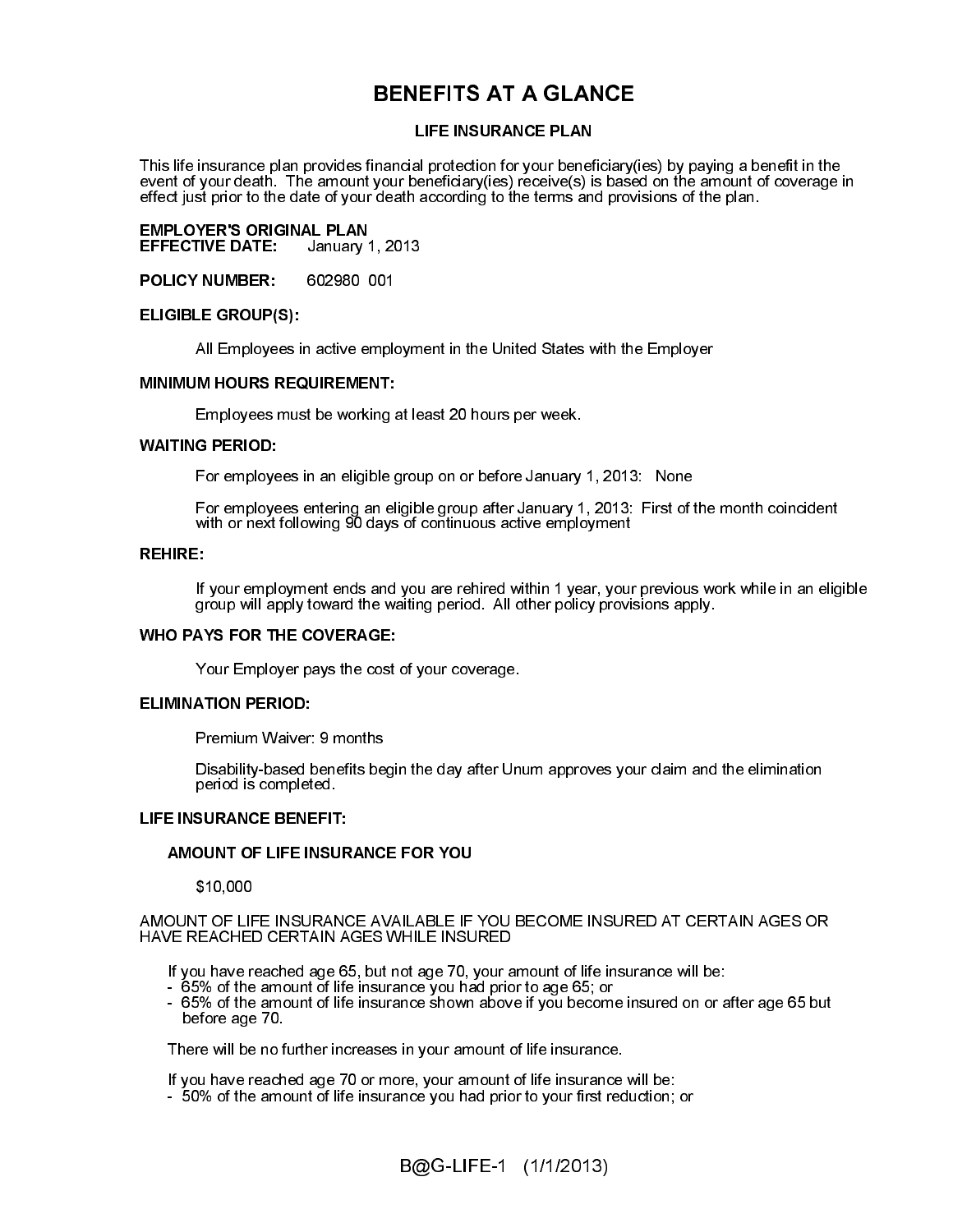- 50% of the amount of life insurance shown above if you become insured on or after age 70.

There will be no further increases in your amount of life insurance.

### SOME LOSSES MAY NOT BE COVERED UNDER THIS PLAN.

### OTHER FEATURES:

Accelerated Benefit

Conversion

Portability

s c<br>C<br>T Portability<br>The above items <sub>i</sub><br>reading your certi The above items are only highlights of this plan. For a full description of your coverage, continue reading your certificate of coverage section.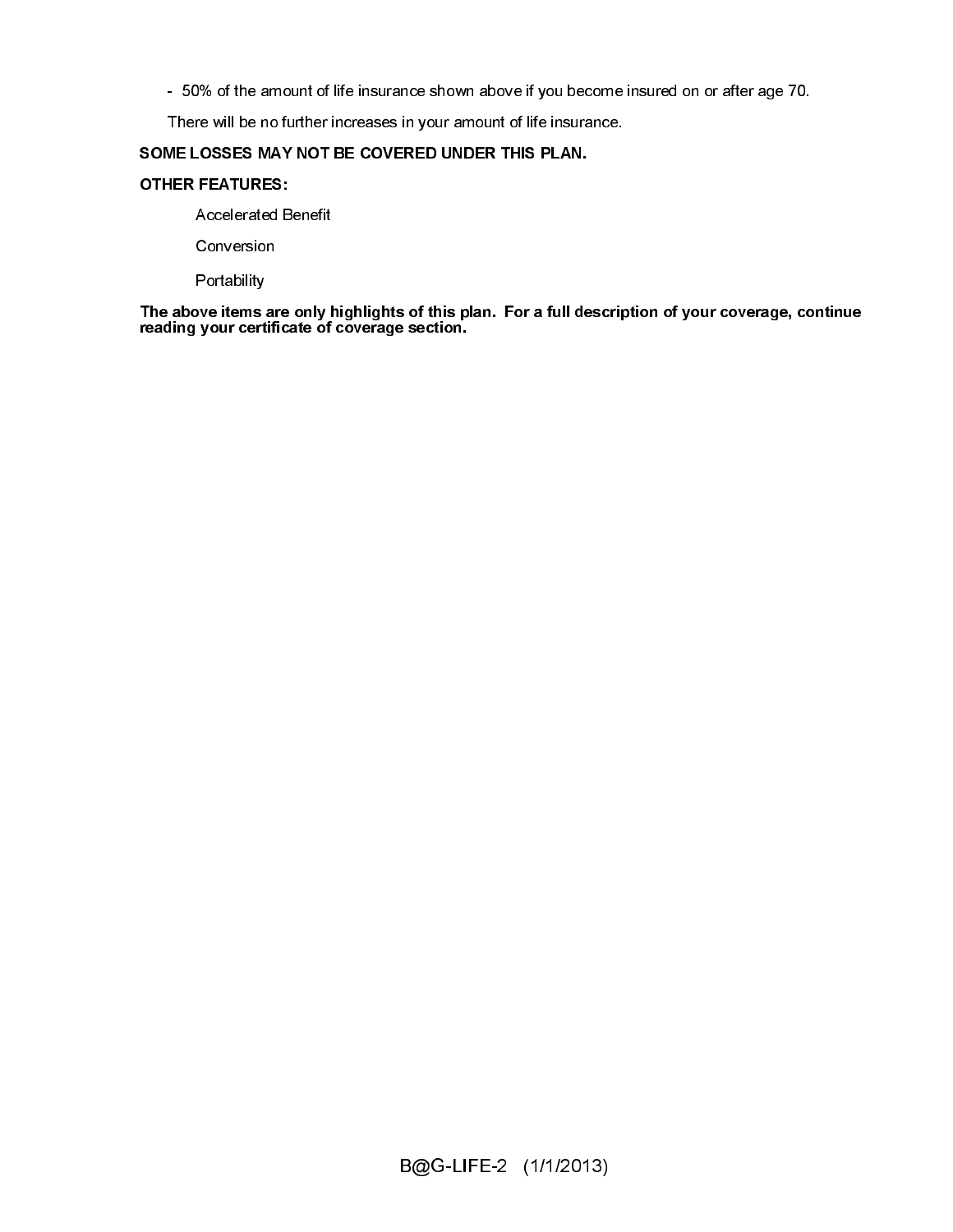### **BENEFITS AT A GLANCE**

 ACCIDENTAL DEATH AND DISMEMBERMENT INSURANCE PLAN<br>tart and dismemberment insurance plan provides financial protection<br>for you of you have benefit in the event of you and provide financial protection<br>of your death or any ot This accidental death and dismemberment insurance plan provides financial protection for your beneficiary(ies) by paying a benefit in the event of your death or for you in the event of any other covered loss. The amount you or your beneficiary(ies) receive(s) is based on the amount of coverage in effect just prior to the date of your death or any other covered loss according to the terms and provisions of the plan.

### **EMPLOYER'S ORIGINAL PLAN<br>EFFECTIVE DATE: January 1, 2013 EFFECTIVE DATE:**

POLICY NUMBER: 602980 001

### ELIGIBLE GROUP(S):

### MINIMUM HOURS REQUIREMENT:

Employees must be working at least 20 hours per week.

### WAITING PERIOD:

For employees in an eligible group on or before January 1, 2013: None

For employees entering an eligible group after January 1, 2013: First of the month coincident with or next following 90 days of continuous active employment

### REHIRE:

group will apply toward the waiting period. All other policy provisions apply.

### WHO PAYS FOR THE COVERAGE:

If you have method and you are relied within 1 year, your previous work while in an eligible<br>group will apply toward the walting period. All other policy provisions apply.<br>WHO PAYS FOR THE COVERAGE:<br>Your Employer pays the AMOUNT OF ACCIDENTAL DEATH AND DISMEMBERMENT (AD&D) INSURANCE FOR YOU (FULL AMOUNT)

 $$10,000$ 

EE FE FLAT SE FLAT SE FEE CAFE AS All Employees in active employment in the United States with the Employer<br>
Employees must be working at least 20 hours per week.<br>
WAITING PERIOD:<br>
For employees in an eligible group on or before January 1, 2013: None<br>
For r \<br> \<br> \<br> \ Your Employer pays the cost of your coverage.<br>
ACCIDENTAL DEATH AND DISMEMBERMENT BENE<br>
AMOUNT OF ACCIDENTAL DEATH AND DISMEMBEE<br>
(FULL AMOUNT)<br>
\$10,000<br>
AMOUNT OF ACCIDENTAL DEATH AND DISMEMBEE<br>
BECOME INSURED AT CERTAIN ACCIDENTAL DEATH AND DISMEMBERMENT BENEFIT:<br>
AMOUNT OF ACCIDENTAL DEATH AND DISMEMBER<br>
(FULL AMOUNT)<br>
\$10,000<br>
AMOUNT OF ACCIDENTAL DEATH AND DISMEMBERMEN<br>
BECOME INSURED AT CERTAIN AGES OR HAVE REACH<br>
If you have reached A<br>E<br>C AMOUNT OF ACCIDENTAL DEATH AND DISMEMBERMENT INSURANCE AVAILABLE IF YOU BECOME INSURED AT CERTAIN AGES OR HAVE REACHED CERTAIN AGES WHILE INSURED

If you have reached age 65, but not age 70, your amount of AD&D insurance will be:

- 65% of the amount of AD&D insurance you had prior to age 65; or
- 65% of the amount of AD&D insurance shown above if you become insured on or after age 65 but before age 70.

There will be no further increases in your amount of AD&D insurance.

If you have reached age 70 or more, your amount of AD&D insurance will be:

- 50% of the amount of AD&D insurance you had prior to your first reduction; or
- 50% of the amount of AD&D insurance shown above if you become insured on or after age 70.

There will be no further increases in your amount of AD&D insurance.

 $\mathcal{L}$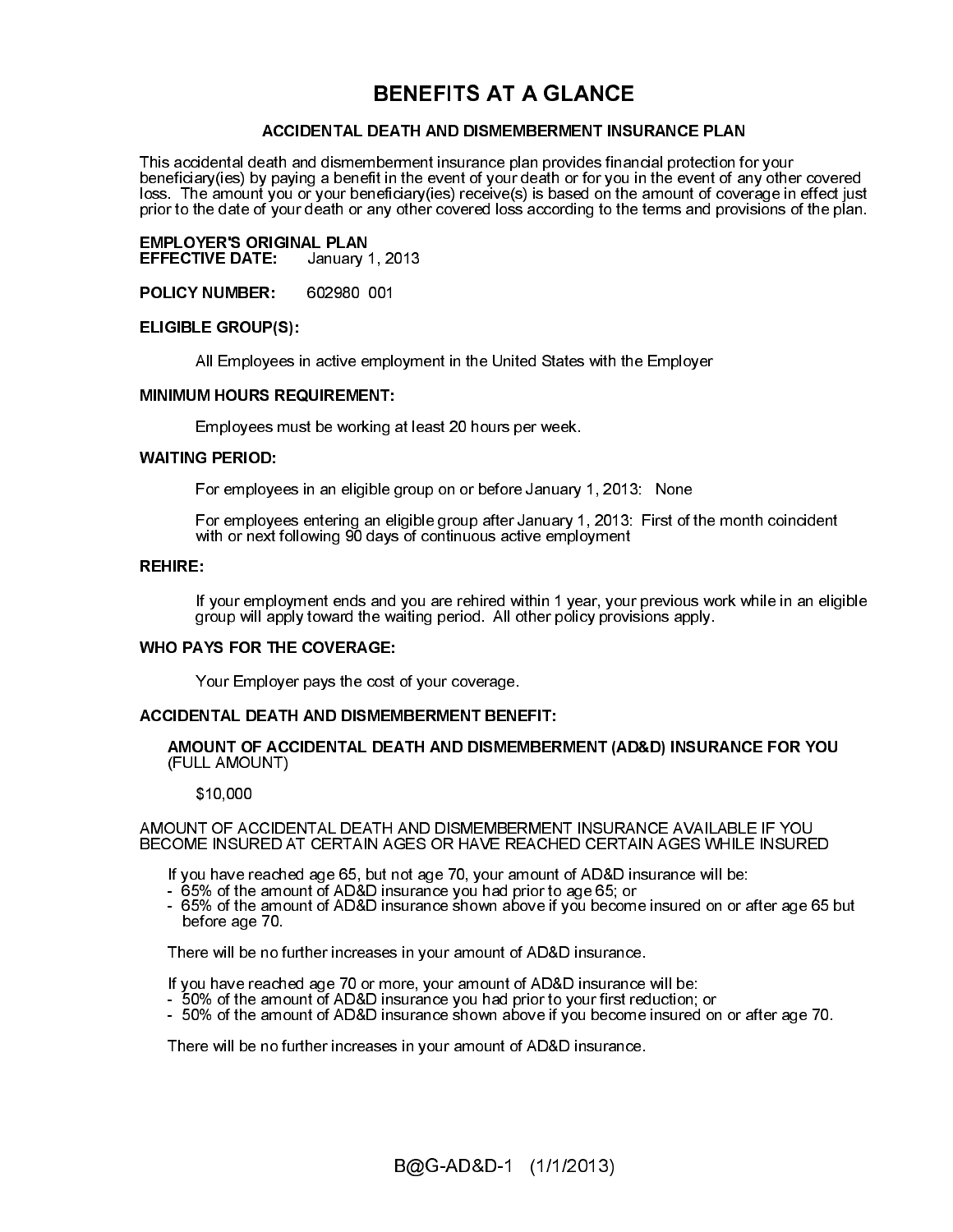### REPATRIATION BENEFIT FOR YOU

Maximum Benefit Amount:

Up to \$5,000

The Repatriation Benefit is separate from any accidental death and dismemberment benefit which may be payable. To receive the Repatriation Benefit, your accidental death benefit must be paid first.

### SEATBELT(S) AND AIR BAG BENEFIT FOR YOU

Benefit Amount:

Seatbelt(s): 10% of the Full Amount of your accidental death and dismemberment insurance benefit.

Air Bag: 5% of the Full Amount of your accidental death and dismemberment insurance benefit.

Seatbelt(s): \$25,000

Air bag: \$5,000

The Seatbelt(s) and Air Bag Benefit is separate from any accidental death and dismemberment benefit which may be payable. To receive the Seatbelt(s) and Air Bag Benefit, your accidental death benefit must be paid first.

### EDUCATION BENEFIT

Each Qualified Child

Benefit Amount per Academic Year for which a Qualified Child is enrolled:

6% of the Full Amount of the employee's accidental death and dismemberment insurance to a maximum of \$6,000.

Maximum Benefit Payments:

4 per lifetime

Maximum Benefit Amount:

\$24,000

Maximum Benefit Period:

6 years from the date the first benefit payment has been made.

Maximum Benefit Payment:<br>
Seatbelt(s): \$25,000<br>
Air bag: \$5,000<br>
The Seatbelt(s) and Air Bag<br>
benefit which may be payable<br>
benefit must be paid first.<br>
EDUCATION BENEFIT<br>
<u>Each Qualified Child</u><br>
Benefit Amount per Academ<br> The Education Benefit is separate from any accidental death and dismemberment benefit which may<br>be payable. In order for your Qualified Child to receive the Education Benefit, your accidental death<br>benefit must be paid fir The Education Benefit is separate from any accidental death and dismemberment benefit which may<br>be payable. In order for your Qualified Child to receive the Education Benefit, your accidental death benefit must be paid first.

### EXPOSURE AND DISAPPEARANCE BENEFIT FOR YOU

Maximum Benefit Amount: The Full Amount

### $\frac{1}{2}$ SOME LOSSES MAY NOT BE COVERED UNDER THIS PLAN.

### OTHER FEATURES:

**Portability**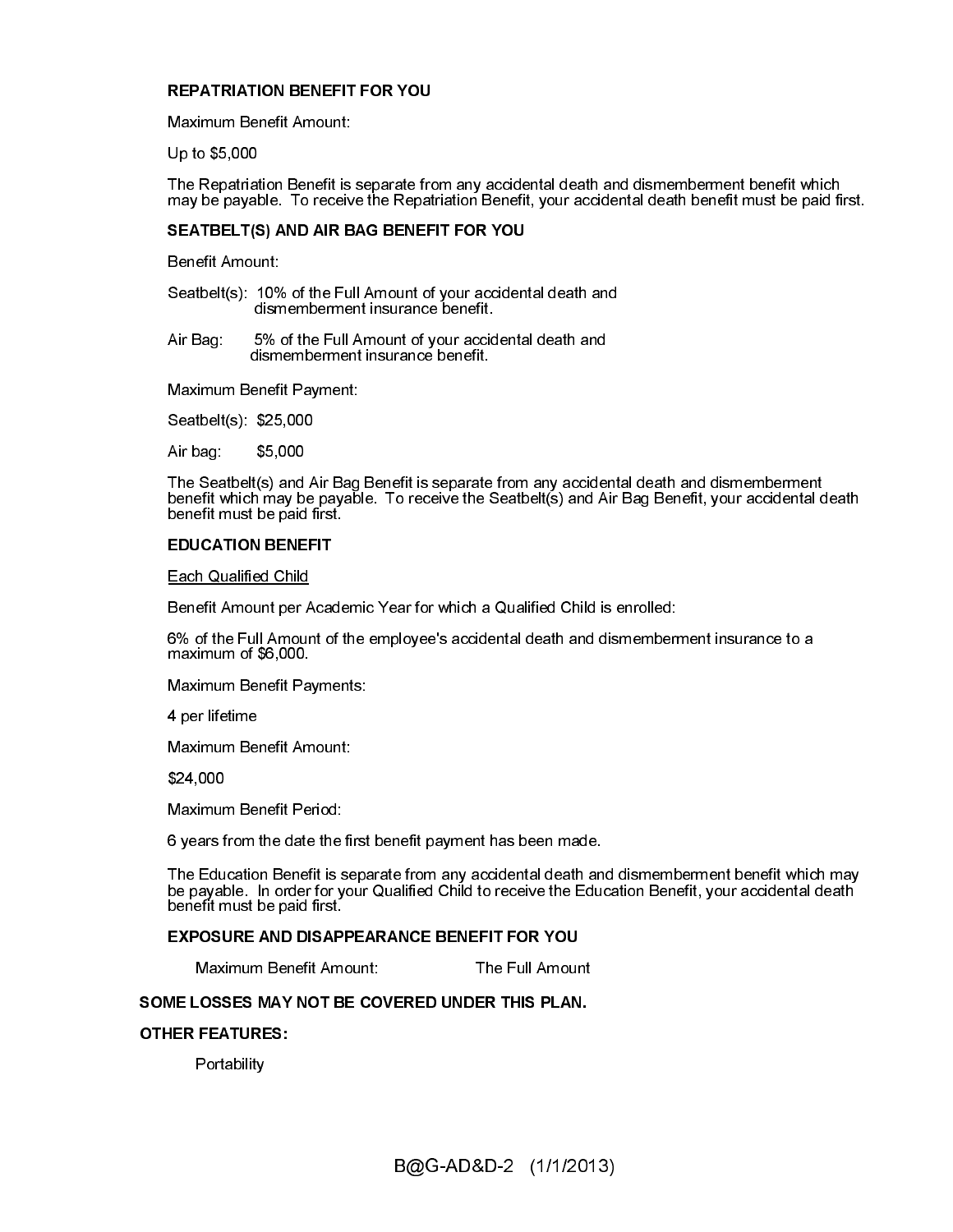r<br>r<br>F The above items are only highlights of this plan. For a full description of your coverage, continue reading your certificate of coverage section.

 $\mathcal{L}$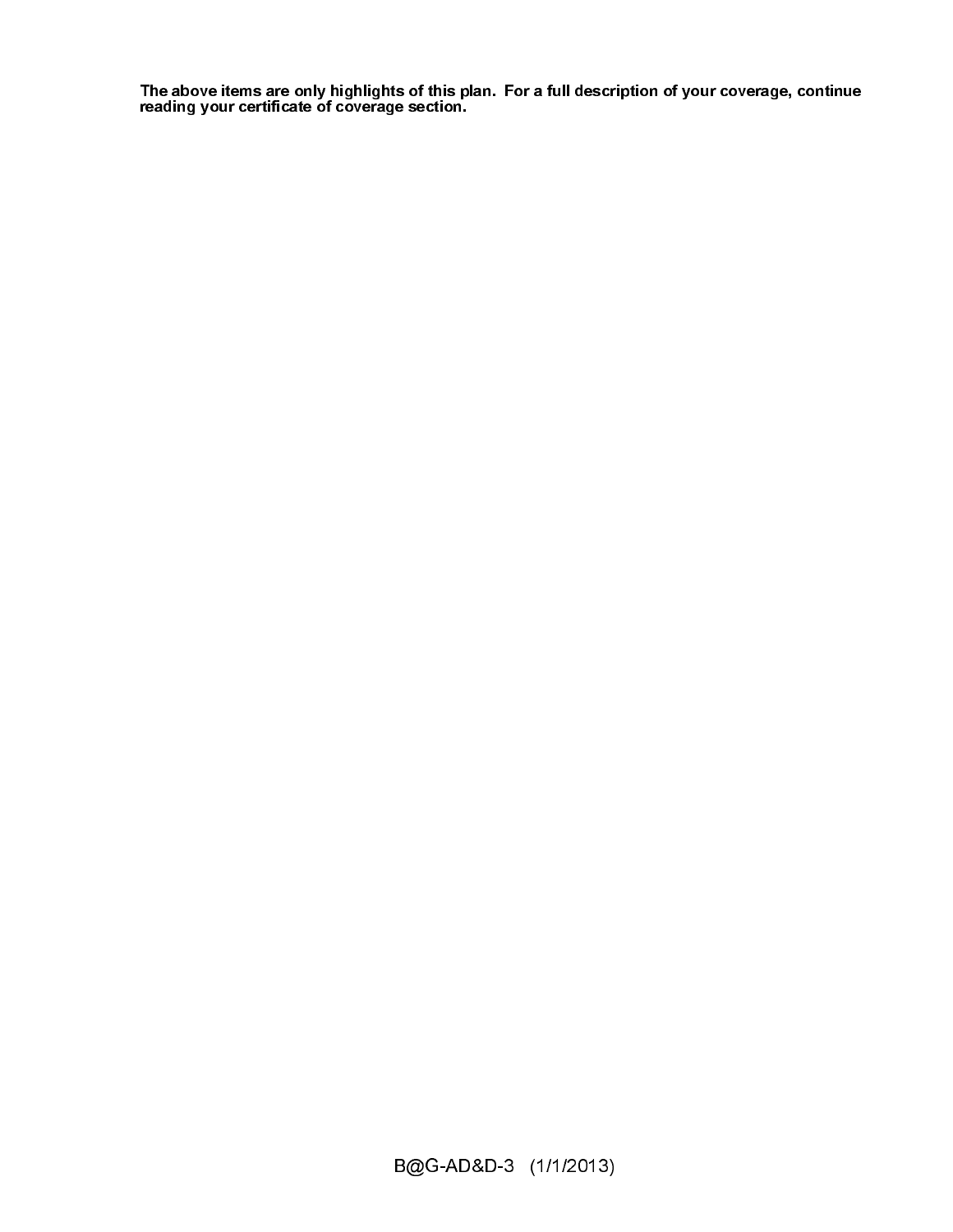### **CLAIM INFORMATION**

### $\begin{bmatrix} 1 \\ 1 \\ 2 \end{bmatrix}$

**LIFE INSURANCE**<br>
UTHORIZED REPRESENTA<br>
authorized representative to<br>
cision can be made in a time<br>
disability, written notice and<br>
the end of the elimination pe<br>
1, written notice and proof of<br>
of death.<br>
Iroof within the HORIZED REPRESEN<br>thorized representative<br>ison can be made in a t<br>ability, written notice an<br>end of the elimination<br>vritten notice and proof<br>death.<br>of within these time limi<br>authorized representat<br>authorized representat<br>aut CLAIM?<br>We encourage you or your authorized representative to notfy us as soon as<br>yosible, so that a claim decision can be made in a timely manner.<br>If a claim is based on your disability, written notice and proof of claim We en<br>
We en<br>
possil<br>
If a cla<br>
If a cla<br>
If a cla<br>
If a cla<br>
If a cla<br>
If a cla<br>
If yea<br>
Give L<br>
The c<br>
repres<br>
repres<br>
send<br>
If you<br>
any ca<br>
sectio<br>
physic<br>
WHAT IN<br>
If you<br>
sectio<br>
physic<br>
WHAT IN<br>
If you<br>
sectio<br>
physi possible so finar a calm decision can be made in a tmely manner.<br>If a claim is based on your disability, written motice and proof of claim must be<br>no later than 90 days after the end of the elimination period.<br>If a claim i if a claim is based on your disability, written notice and proof of claim and the station of the station of the elimination period.<br>If a claim is based on death, written notice and proof of claim must lf a claim is based o no later than 90 days after the end<sup>2</sup>d the simmation period<br>If a claim is based on desh, written rolice and proof of claim must be sent no later<br>than 90 days after the date, written rolice and proof of claim must be sent If a claim is based on death, written notice and proof of claim<br>than 90 days after the date of death.<br>This in on possible to give proof within these time limits, it must<br>after the proof is required as specified above. Thes It I- CS - rrs Ia T ヽsド ル Ie -- - \_ \lr than 90 days after the date of death.<br>
If it is not possible to give proof within these time limits, it must be given no later that it is not possible to give proof within these time limits will not apply the given the pro If it is not possible to give proof within'<br>If it is not possible to give proof within'<br>1 year after the proof is required as s<br>during any period you or your authori<br>give us proof of claim.<br>The claim form is available from |` c v ̄ rrs | v ̄ l ヽ s ド / l le ̄ ̄ ̄ ̄ ̄ ̄ \lr If year affelr the proof is required as specified above. These time limits will not apply<br>during any period you or your authorized representative lacks the legislate proof of claim.<br>The daim form is a wailable from your Em during any period you are visual to the proof is a specified above. The claim form is available from your Employer, or you or your authorized<br>representative can requise ta claim form is on the form from us. If you or your give us proof of claim.<br>The claim form is available from your Employer, or you or your authorized<br>The claim form is available from your Employer, or you or your authorized<br>representative does not receive the form from Uniu The claim form is avail<br>representative can req<br>representative does no<br>send Unum written pro<br>If you have a disability,<br>any capacity, regardles<br>**W DO YOU FILE A CL**<br>You or your authorized<br>sections of the claim fo<br>physician s - rrs |w 『 ヽ wド / 丨 w - - - - ̄ ̄ \ l r representative can request a claim form from usi. If you or your authorized<br>representative does not receive the form from Unum within 15 days of the<br>sentence and Unum written proof of claim without waiting for the form.<br>If

representative does not receive the form from Unum within 15 days of the resentation dom written proof of claim without waiting for the form.<br>If you nave a disability, you must notify us immediately when you return to<br>any If you have a disability, you must notify us immediately when yeny capacity, regardless of whether you are working for your E<br>
W DO YOU FILE A CLAIM FOR A DISABILITY?<br>
You or your authorized representative, and your Employ Ie l ヽsド ル le -- - \_ \lr If you consider the manner of the matter of the term of the control of the control of the claim form and then given in the physician should fill out his or her section of the form and send if lot vour and present and the p any **by the Solution of the CLAM FOR A DISABILITY?**<br>
Any DO YOU FILE A CLAIM FOR A DISABILITY?<br>
You are working the diam form and then give it to your attending physician. No<br>physician should fill out his or her section of

# 

- 
- 
- 
- 
- 

in the matter of a claim without waiting for the form from the form from the form of the farm can diverse that we can be written from the wave a disability, you must notify us immediately when you return to work in the WD You or your authorized representative, and your Exections of the claim form and then give it to your in physician should fill out his or her section of the fo<br>
WHAT INFORMATION IS NEEDED AS PROOF OF<br>
If your claim is based Sections of the claim form and then give it to your attending physician. Your implysiolan should fill out his or her section of the form and send it directly to Unum<br>
May also that the section of the form and send it direc sician should fill out his or her section of the form and send it directly to L<br>
IAT INFORMATION IS NEEDED AS PROOF OF YOUR CLAIM?<br>
If your claim is based on your disability, your proof of claim, provided at your<br>
- that y **EXECT THE SHOULD FILL ON STAND FOR SHOULD FILM AT INFORMATION IS NEEDED AS PROOF OF YOUR CLAIM?**<br>
If your claim, is based on your disability, your proof of claim, provided at your expense, must show:<br>
That you are under t If your claim is based on your disability, your proof of claim, providences, must show:<br>
The date your disability began;<br>
the date your disability;<br>
The cause of your disability;<br>
the cause of your disability;<br>
The extent Expense, must show:<br>
It also are under the **regular care** of a **physician**;<br>
It acts your disability,<br>
It acts of your disability;<br>
It acts of your disability, including restrictions and limitations preventing<br>
It are exte France, that you are under t<br>
- that you are under t<br>
- the date your disabi<br>
- the extent of your di<br>
from performing you<br>
- the name and addre<br>
treatment, including<br>
We may request that<br>
under the regular care<br>
received - the date your disability began;<br>
- the cause of your disability;<br>
- the extent of your disability;<br>
- the extent of your disability;<br>
- the nextent of your disability, including restrictions and<br>
- the name and address o - the cause of your disability;<br>the extent of your disability;<br>the extent of your disability, inc<br>from performing your regular of<br>the name and address of any r<br>treatment, including all attendir<br>We may request that you send - the extent of your disability,<br>from performing your regula<br>- the name and address of ar<br>treatment, including all atter<br>We may request that you send<br>under the regular care of a ph<br>received within 45 days of a received wit from performing your regular occupation or any gainful occupation; and<br>the name and address of any **hospital or institution** where you received<br>treatment, including all attending physicians.<br>We may request that you send pr from performance and address of any **hospital or institution** where you receive<br>treatment, including all attending physicians.<br>Ve may request that you send proof of continuing disability indicating that<br>doter the regular c treatment, including all attending physicians.<br>We may request that you send proof of continuing disability indicating that you sumder the regular care of a physician. This proof, provided at your expense,<br>received within 4 the may request that you send proof of continuate the regular care of a physician. This proceived within 45 days of a request by us.<br>LIFE-CLM-1 (1/1) under the regular care of a physician. This proof, provided at your expense, must k<br>received within 45 days of a request by us.<br>LIFE-CLM-1  $(1/1/2013)$ received within 45 days of a request by us.<br>LIFE-CLM-1 (1/1/2013)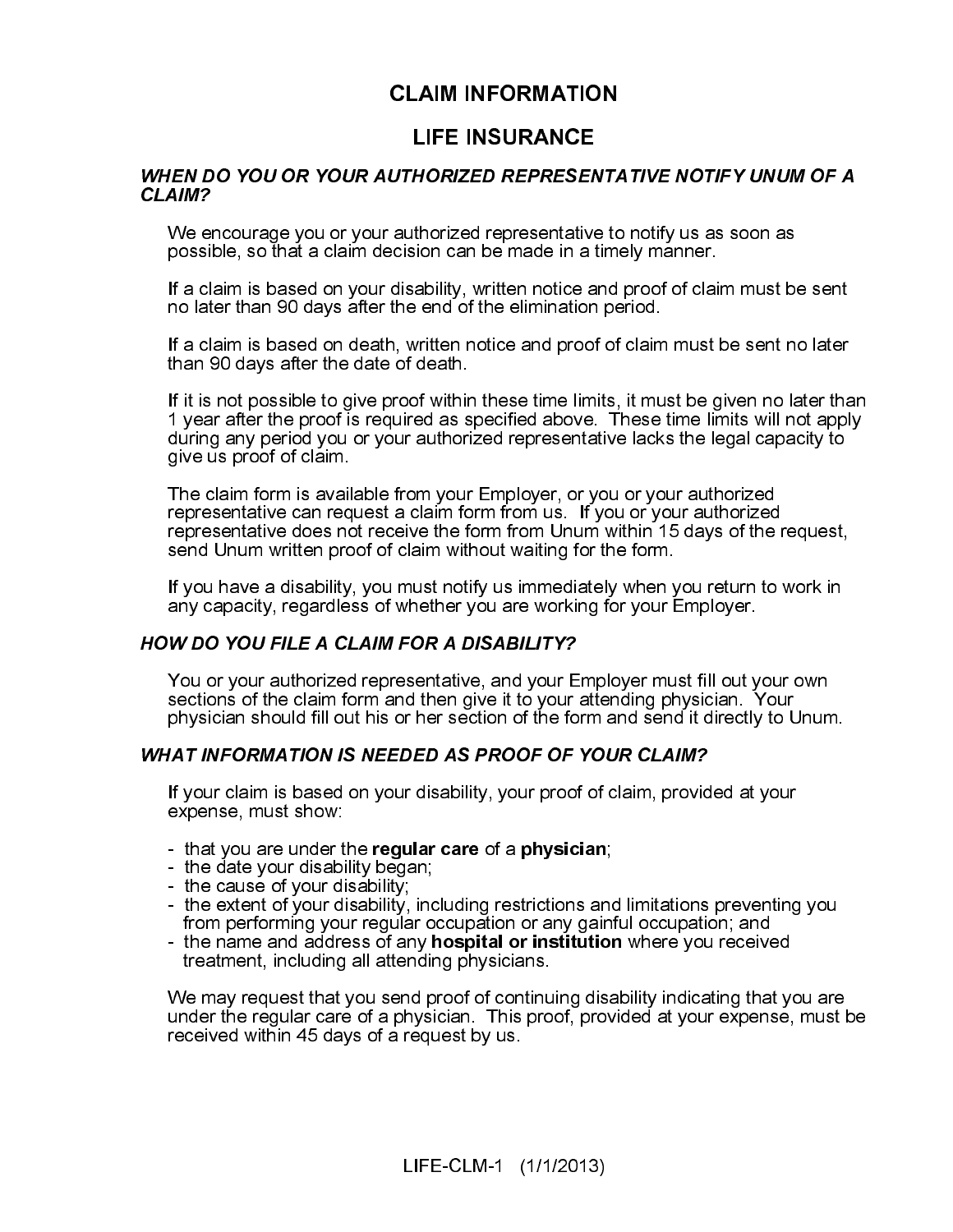If claim is based on death, proof of claim, provided at your or your authorized representative's expense, must show the cause of death. Also a certified copy of the<br>death certificate must be given to us.

In some cases, you will be required to give Unum authorization to obtain additional medical and non-medical information as part of your proof of claim or proof of continuing disability. Unum will deny your claim if the appropriate information is not submitted.

### WHEN CAN UNUM REQUEST AN AUTOPSY?

In the case of death, Unum will have the right and opportunity to request an autopsy where not forbidden by law.

## HOW DO YOU DESIGNATE OR CHANGE A BENEFICIARY? (Beneficiary Designation)

At the time you become insured, you should name a beneficiary on your enrollment form for your death benefits under your life insurance. You may change your beneficiary at any time by filing a form approved by Unum with your Employer. The new beneficiary designation will be effective as of the date you sign that form. However, if we have taken any action or made any payment before your Employer receives that form, that change will not go into effect.

It is important that you name a beneficiary and keep your designation current. If more than one beneficiary is named and you do not designate their order or share of payments, the beneficiaries will share equally. The share of a beneficiary who dies before you, or the share of a beneficiary who is disqualified, will pass to any surviving beneficiaries in the order you designated.

If you do not name a beneficiary, or if all named beneficiaries do not survive you, or if your named beneficiary is disqualified, your death benefit will be paid to your estate.

Instead of making a death payment to your estate, Unum has the right to make payment to the first surviving family members of the family members in the order listed below:

- spouse;
- child or children;
- mother or father; or
- sisters or brothers.

If we are to make payments to a beneficiary who lacks the legal capacity to give us a release, Unum may pay up to \$2,000 to the person or institution that appears to have assumed the custody and main support of the beneficiary. This payment made in good faith satisfies Unum's legal duty to the extent of that payment and Unum will not have to make payment again.

Also, at Unum's option, we may pay up to \$1,000 to the person or persons who, in our opinion, have incurred expenses for your last sickness and death.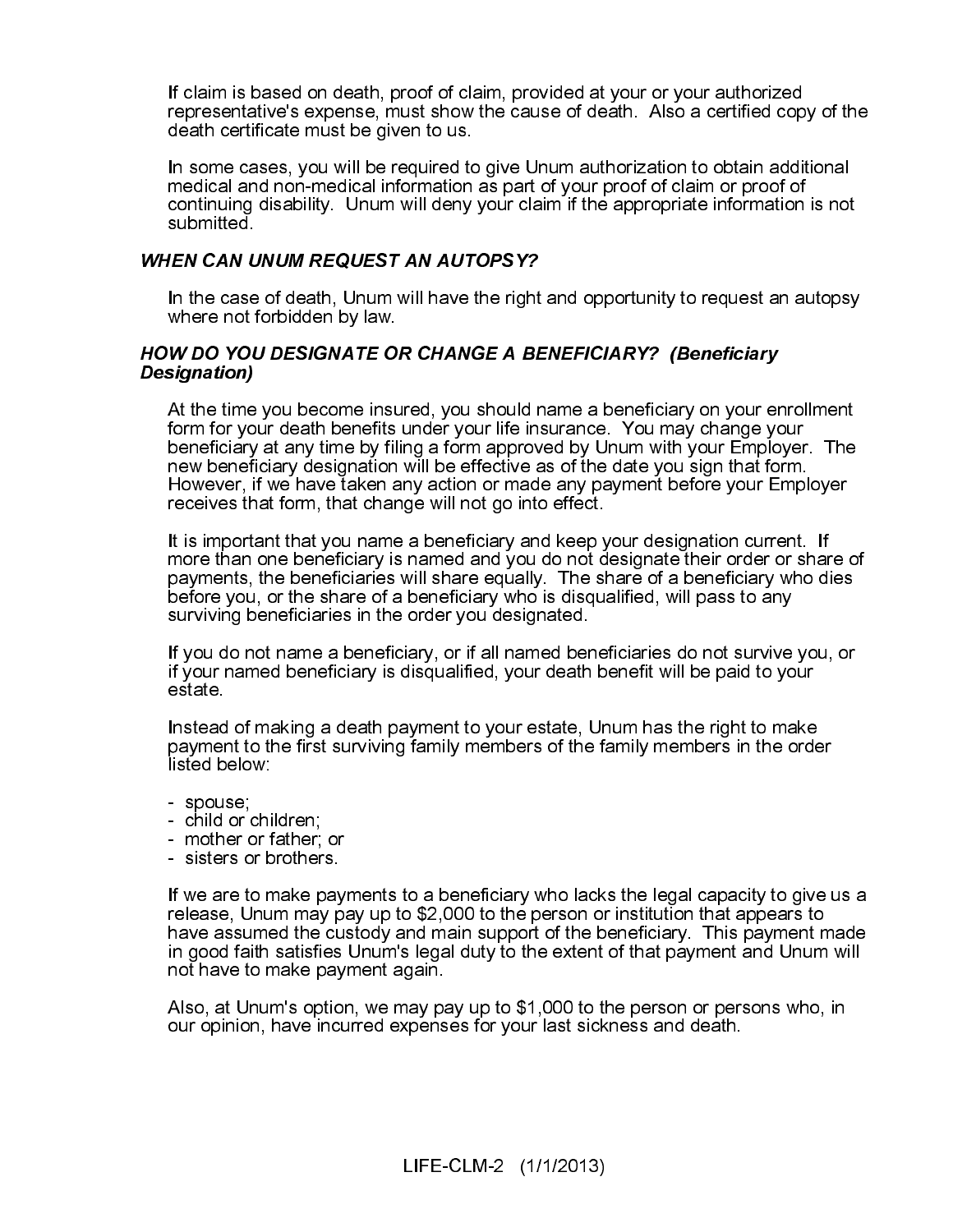### HOW WILL UNUM MAKE PAYMENTS?

If your life claim is at least \$10,000, Unum will make available to the beneficiary a retained asset account (the Unum Security Account).

Payment for the life claim may be accessed by writing a draft in a single sum or drafts in smaller sums. The funds for the draft or drafts are fully guaranteed by Unum.

If the life claim is less than \$10,000, Unum will pay it in one lump sum to your beneficiary.

Also, your beneficiary may request the life claim to be paid according to one of Unum's other settlement options. This request must be in writing in order to be paid under Unum's other settlement options.

### WHAT HAPPENS IF UNUM OVERPAYS YOUR CLAIM?

Unum has the right to recover any overpayments due to:

- fraud; and
- any error Unum makes in processing a claim.

You must reimburse us in full. We will determine the method by which the repayment is to be made.

Unum will not recover more money than the amount we paid you.

### WHAT ARE YOUR ASSIGNABILITY RIGHTS FOR THE DEATH BENEFITS UNDER YOUR LIFE INSURANCE? (Assignability Rights)

The rights provided to you by the plan for life insurance are owned by you, unless:

- you have previously assigned these rights to someone else (known as an "assignee"); or
- you assign your rights under the plan(s) to an assignee.

We will recognize an assignee as the owner of the rights assigned only if:

- the assignment is in writing, signed by you, and acceptable to us in form; and
- a signed or certified copy of the written assignment has been received and registered by us at our home office.

We will not be responsible for the legal, tax or other effects of any assignment, or for any action taken under the plan(s') provisions before receiving and registering an assignment.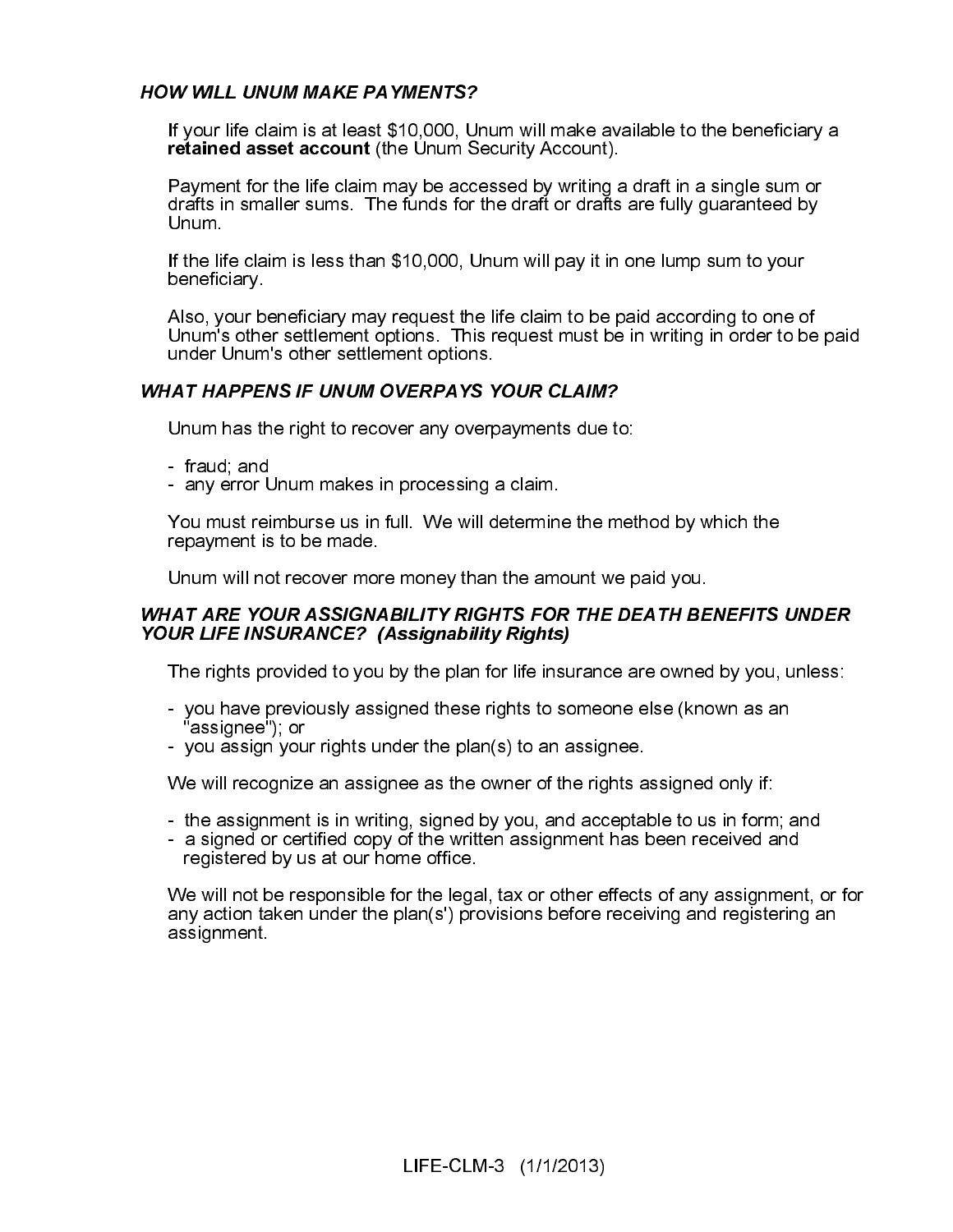### **CLAIM INFORMATION**

TH AND DISMEMBERN<br>
UTHORIZED REPRESENTA<br>
authorized representative to<br>
cision can be made in a time<br>
or or other covered loss, written<br>
90 days after the date of dea<br>
iducation Benefit, written not<br>
ys after the date of yo **PO YOU OR YOUR AUTHORIZED REPRESENTATIVE NOTIFY UNUM P<br>
The outrage you or your authorized representative to notify us as soon as<br>
sible, so that a claim decision can be made in a timely manner.<br>
Idam is based on death or** CLAIM?<br>We encourage you or your authorized representative to notfy us as soon as<br>yosible, so that a claim decision can be made in a timely manner.<br>If a claim is based on death or other covered loss, written notice and pro possible so that a calm decision can be made in a tmely manner, and first a calm is based on death or other covered loss, witten notice and proof of claim must be sent no claim to date in or other covered loss, witten noti If a claim is based on death or chter covered loss, written notice and several muss be seen tho lears that a claim is based on the Education Benefit, written notice and procovered loss.<br>If a claim is based on the Education must be sent to later than 90 days after the date of death or the date of any other<br>covered loss,<br>If a claim is based on the Education Benefit, written notice and proof of claim must<br>be sent to later than 60 days after the from the standard of the Education Benefit, written notice and proof of claim must<br>the stam is based on the Education Benefit, written notice and proof of claim must<br>be sent no later than 90 days after the date of your dea If a claim is ba<br>be sent no late<br>of it is not poss<br>1 year after the apply during a<br>capacity to give<br>The claim form<br>representative<br>representative<br>send Unum wi<br>**W DO YOU F**<br>You or your all sections of the<br>physician shol<br>**IAT** be sent no iater than 60 days after the date of your death.<br>If this not possible to give proof within these time limits, it finds to the given no later that is not possible to give proof within these time limits will not p If it is not possible to give proof within these time limits, it it year after the time proof is required as specified above.<br>The date of your and your or your authorized representation copapy during any period you or your

We er<br>
We er<br>
possil<br>
If a cla<br>
cover<br>
If a cla<br>
cover<br>
If a cla<br>
cover<br>
If a cla<br>
apply<br>
capac<br>
The c<br>
repres<br>
send<br>
HOW DC<br>
You o<br>
sectic<br>
physic<br>
WHAT IN<br>
If clail<br>
loss, I<br>
- the<br>
- the<br>
- the<br>
- the<br>
- the<br>
- the<br>
- t 1 year affect the time proof is required as specified above. These time limits will not<br>apply during any period you or your authorized representative lacks the logal<br>The claim form is available from your Employer, or you o specified winn any period you or your authorized representative lacks the legal<br>apply during any period you or your authorized representative lacks the legal<br>The claim form is available from your Employer, or you or your a capacity to give us proof of claim.<br>The claim form is available from your Employer, or you or your authorized<br>representative can request a claim form from us. If you or your authorized<br>representative can request a claim f Capacity of given a request a claim form is available from y<br>representative can request a claim<br>representative does not receive the<br>send Unum written proof of claim.<br>W DO YOU FILE A CLAIM FOR A<br>You or your authorized repre - rrw 1 ヽwド ル ll - - - ノ lrゝ le representative can request a claim form from usi. If you or your authorized<br>representative does not receive the form from Unum within 15 days of you<br>sent Unum written proof of claim without waiting for the form.<br>W DO YOU F

# 

# 

- 
- 
- 
- received, including all attending physicians.

Also, in case of death, a certified copy of the death certificate must be given to us.

representative does not receive the form from Unum within 15 days of your<br>send Unum written proof of claim without waiting for the form.<br>
WDO YOU FILE A CLAIM FOR A COVERED LOSS?<br>
You or your authorized representative and representative does not relation to the form and the form of the form of the form of the standard representative and your reprior per standard in the section of the form and the notice and your reflexion in the section of W DO YOU FILE A CLAIM FOR A COVERED LOSS?<br>
You ar your authorized representative and your Employer music sections of the claim form and then give it to your attending ph<br>
Sections of the claim form and then give it to your You or your authorized representative and your Employ<br>
You or your authorized representative and your Employ<br>
sections of the claim form and then give it to your attence<br>
physician should fill out his or her section of the Sections of the claim form and then give it to your attending physician. Your physician should fill out his or her section of the form and send it directly to Unumnum that the form and send in directly to Unumnum that the show the claim fill out his or her section of the form and send it directly to UNIT A COMPT AND INTO A SUPPED AS PROOF OF CLAIM?<br>
If claim is based on death or other covered loss, proof of claim for death or closs, provide **EXECT THE SECT THEON CONDUCT SHOULD FOR A SHOULD FOR SHOULD FOR SHOULD FOR SHOULD FOR SHOULD FOR SHOW THE SHOWLD FOR SHOW TO SHOW THE SHOW THOS SHOW THE SHOW THE SHOW THE SHOW THE SHOW THE SHOW THE SHOW THE SHOW THE SHOW** If claim is based on death or other covered loss, proof of clipss, provided at your or your authorized representative's e<br>
- the cause of death or covered loss;<br>
- the date of covered loss;<br>
- the date of covered loss;<br>
- Ioss, provided at your or your authorized representative's expense, must show:<br>
I the cause of death or covered loss;<br>
I the date of covered loss;<br>
I the date of covered loss;<br>
I the date of covered loss;<br>
I the name and a loss, provided at your or your authorized representative's expense, must show:<br>
- the extent of the covered loss;<br>
- the setent of the covered loss;<br>
- the setent of covered loss;<br>
- the date of covered loss; and<br>
- the da - the extent of the covered loss;<br>
- the extent of the covered loss;<br>
- the date of covered loss; and<br>
- the name and address of any **hospi**<br>
received, including all attending **phy**<br>
Also, in case of death, a certified cop - the date of covered loss; and<br>- the date of covered loss; and<br>- the name and address of any **r**<br>received, including all attending<br>Also, in case of death, a certified<br>In some cases, you will be requir<br>medical and non-medi - the name and address of any<br>received, including all attendin<br>Also, in case of death, a certifier<br>In some cases, you will be requendical and non-medical inform<br>your claim if the appropriate inform<br>If a claim is based on t - the name and address of any **hospital or institution** where treatment was received, including all attending **physicians**.<br>Also, in case of death, a certified copy of the death certificate must be given to the some cases, In some cases, you will be required to give Unum authorization to obtain additional medical and non-medical information as part of your proof of claim. Unum will deny your claim if the appropriate information is not submitted.

If a claim is based on the Education Benefit, proof of claim, provided at your authorized representative's expense, must show: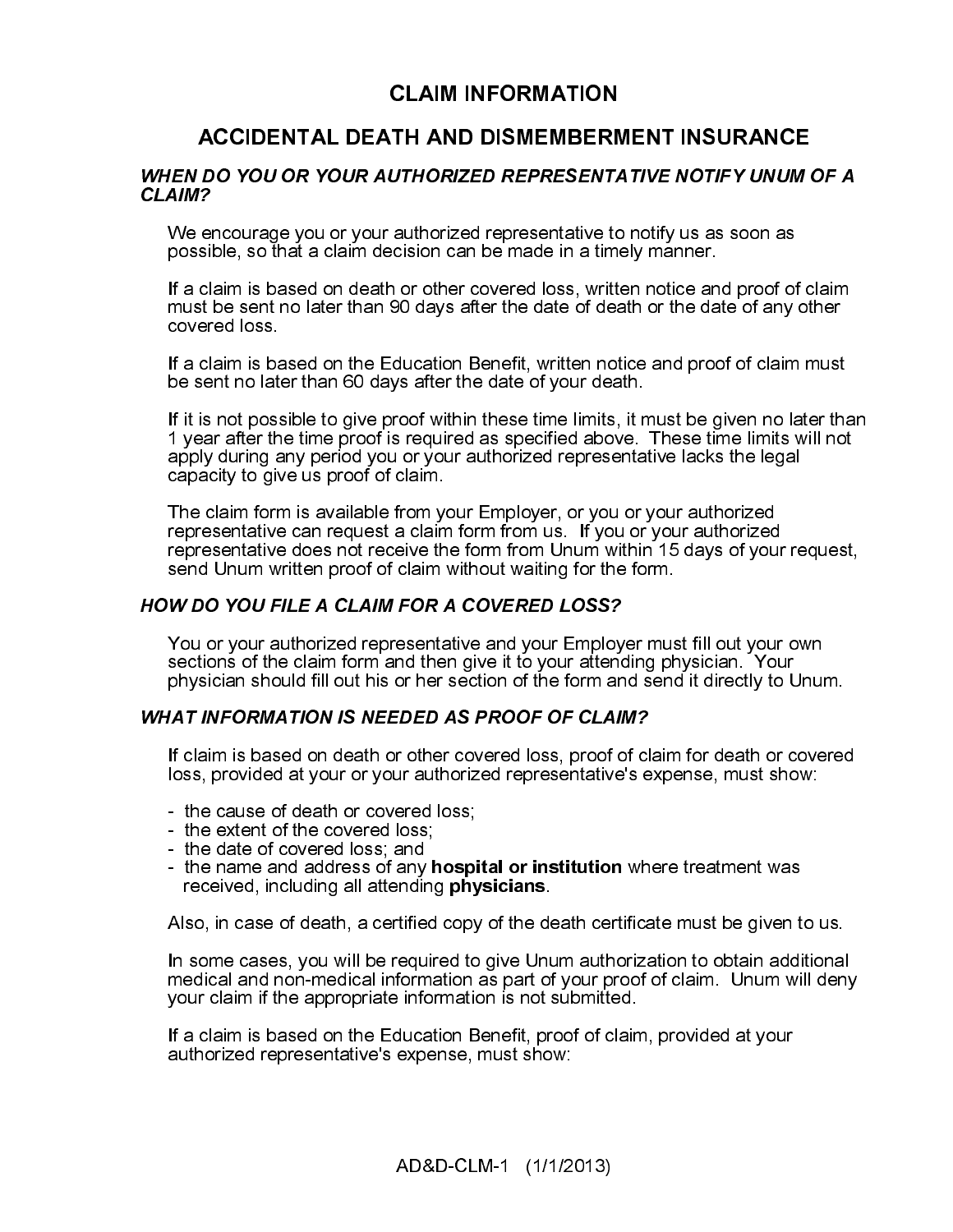- the date of enrollment of your qualified child in an accredited post-secondary institution of higher learning;
- the name of the institution;
- a list of courses for the current academic term; and
- the number of credit hours for the current academic term.

### WHEN CAN UNUM REQUEST AN AUTOPSY?

In the case of death, Unum will have the right and opportunity to request an autopsy where not forbidden by law.

### HOW DO YOU DESIGNATE OR CHANGE A BENEFICIARY? (Beneficiary Designation)

At the time you become insured, you should name a beneficiary on your enrollment form for your death benefits under your accidental death and dismemberment insurance. You may change your beneficiary at any time by filing a form approved by Unum with your Employer. The new beneficiary designation will be effective as of the date you sign that form. However, if we have taken any action or made any payment before your Employer receives that form, that change will not go into effect.

It is important that you name a beneficiary and keep your designation current. If more than one beneficiary is named and you do not designate their order or share of payments, the beneficiaries will share equally. The share of a beneficiary who dies before you, or the share of a beneficiary who is disqualified, will pass to any surviving beneficiaries in the order you designated.

If you do not name a beneficiary, or if all named beneficiaries do not survive you, or if your named beneficiary is disqualified, your death benefit will be paid to your estate.

Instead of making a death payment to your estate, Unum has the right to make payment to the first surviving family members of the family members in the order listed below:

- spouse;
- child or children;
- mother or father; or
- sisters or brothers.

If we are to make payments to a beneficiary who lacks the legal capacity to give us a release, Unum may pay up to \$2,000 to the person or institution that appears to have assumed the custody and main support of the beneficiary. This payment made in good faith satisfies Unum's legal duty to the extent of that payment and Unum will not have to make payment again.

Also, at Unum's option, we may pay up to \$1,000 to the person or persons who, in our opinion, have incurred expenses for your last sickness and death.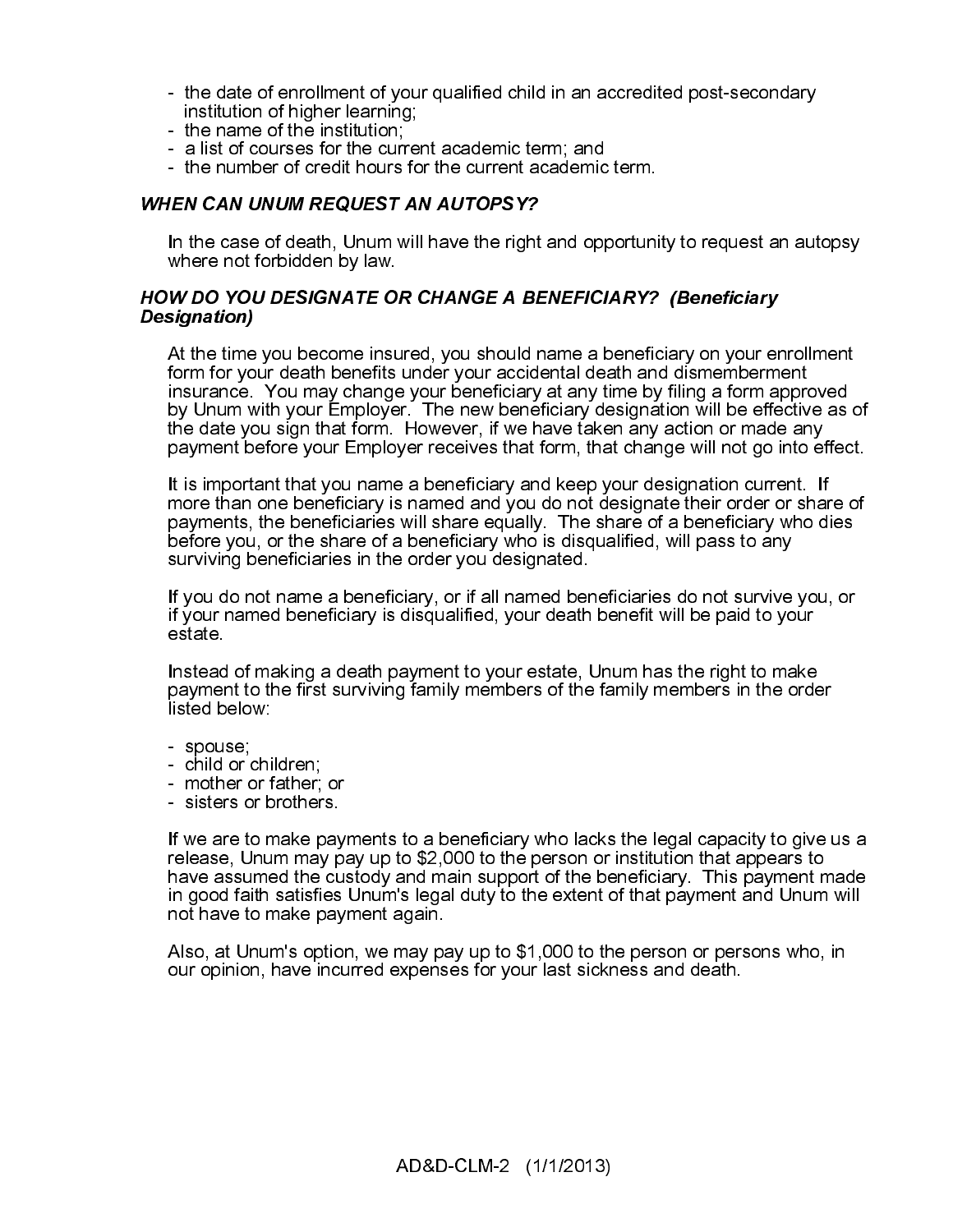### HOW WILL UNUM MAKE PAYMENTS?

If your accidental death or dismemberment claim is at least \$10,000 Unum will make available to you or your beneficiary a retained asset account (the Unum Security Account).

Payment for the accidental death or dismemberment claim may be accessed by writing a draft in a single sum or drafts in smaller sums. The funds for the draft or drafts are fully guaranteed by Unum.

If the accidental death or dismemberment claim is less than \$10,000, Unum will pay it in one lump sum to you or your beneficiary.

Also, your beneficiary may request the accidental death claim to be paid according to one of Unum's other settlement options. This request must be in writing in order to be paid under Unum's other settlement options.

The Education Benefit will be paid to your qualified child or the qualified child's legal representative.

All other benefits will be paid to you.

### WHAT HAPPENS IF UNUM OVERPAYS YOUR CLAIM?

Unum has the right to recover any overpayments due to:

- fraud; and
- any error Unum makes in processing a claim.

You must reimburse us in full. We will determine the method by which the repayment is to be made.

Unum will not recover more money than the amount we paid you.

### WHAT ARE YOUR ASSIGNABILITY RIGHTS FOR THE DEATH BENEFITS UNDER YOUR ACCIDENTAL DEATH AND DISMEMBERMENT INSURANCE BENEFITS? (Assignability Rights)

The rights provided to you by the plan(s) for accidental death insurance benefits are owned by you, unless:

- you have previously assigned these rights to someone else (known as an "assignee"); or
- you assign your rights under the plan(s) to an assignee.

We will recognize an assignee as the owner of the rights assigned only if:

- the assignment is in writing, signed by you, and acceptable to us in form; and
- a signed or certified copy of the written assignment has been received and registered by us at our home office.

We will not be responsible for the legal, tax or other effects of any assignment, or for any action taken under the plan(s') provisions before receiving and registering an assignment.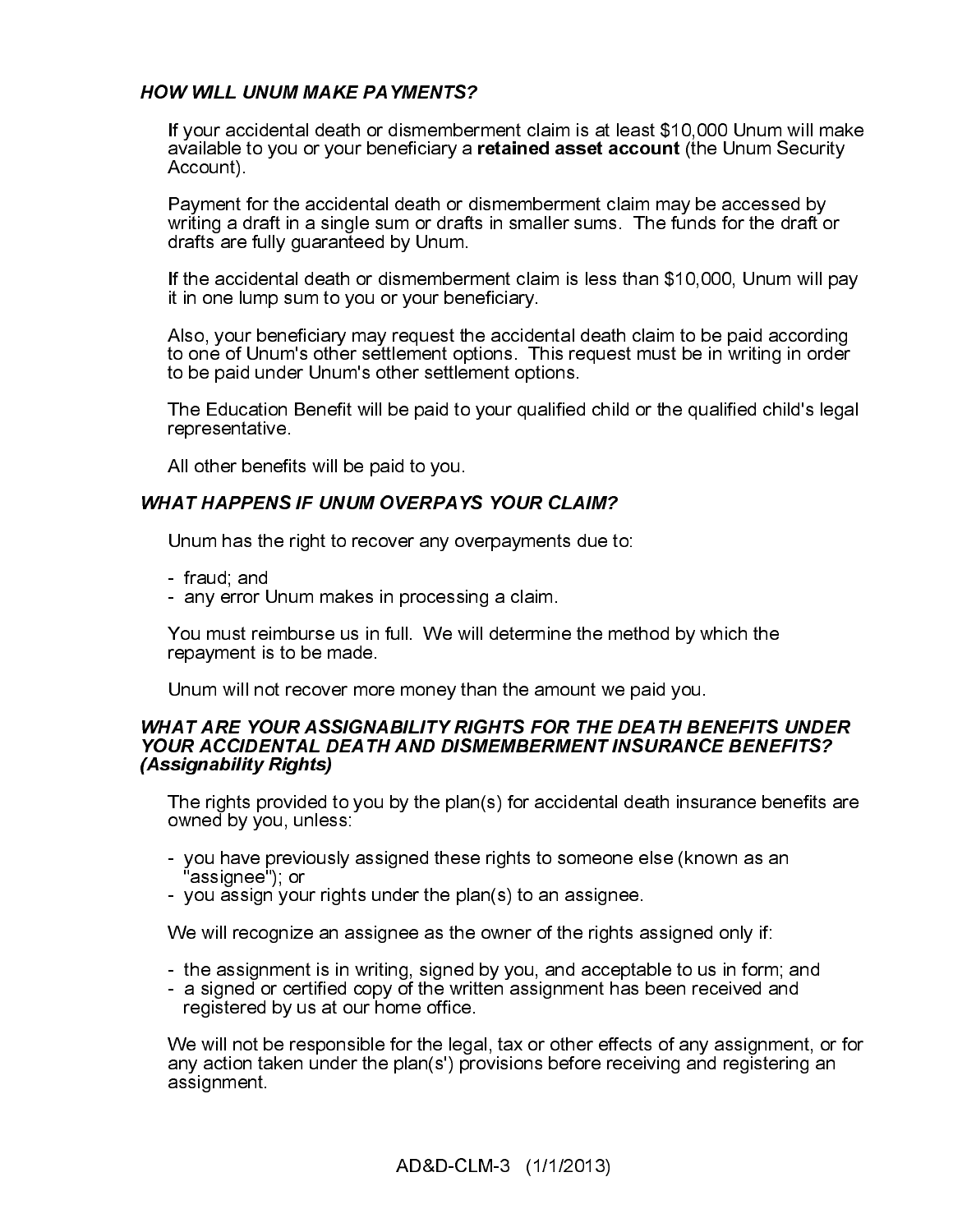### POLICYHOLDER PROVISIONS<br>WHAT IS THE COST OF THIS INSURANCE?

plan.<br>The initial premium for each **plan** is based on the initial rate(s) shown in the Rate<br>Information Amendment(s).

**LIFE INSUR**<br>
Premium payments are required for an insure<br>
plan.<br>
The initial premium for each plan is based c<br>
Information Amendment(s).<br> **PREMIUM WAIVER**<br>
Unum does not require premium payments the or she is under age 60 Noting the minimum payrimetric are required for an insured while he of site is disabled under this metalline premium for each plan is based on the initial rate(s) shown in the Rate<br>
Draftmation Amendment(s).<br>
Draftmation A Information Amendment(s).<br>
Information WAIVER<br>
Unum does not require premium payments for an insured employee's life coverage if<br>
the or she is under age 60 and disabled for 9 months. Proof of disability, provided at<br>
the he or she is under age 60 and disabled for 9 months. Proof of disability, provided at the insured employee's expense, must be filed by the insured employee and approved by Unum.

The initial premium for each **plan** is based on the initial rate(s) shown in the Rate Information Amendment(s).

Refer to the Rate Information Amendment(s).

### **WHEN IS PREMIUM DUE FOR THIS POLICY?**

Premium Due Dates: Premium due dates are based on the Premium Due Dates shown in the Rate Information Amendment(s).

The **Policyholder** must send all premiums to Unum on or before their respective<br>due date . The premium must be paid in United States dollars due date. The premium must be paid in United States dollars.

### **WHEN ARE INCREASES OR DECREASES IN PREMIUM DUE?**

approved by Unum.<br>
INITIAL RATE GUARANTEE AND RATE CHANGES<br>
Refer to the Rate Information Amendment(s).<br>
<u>ACCIDENTAL DEATH AND DISME</u><br>
The initial premium for each plan is based on the initia<br>
INSURANCE<br>
The initial premiu remium for each plan is based on the initial rate(s) shown in Amendment(s).<br>
TE GUARANTEE AND RATE CHANGES<br>
Rate Information Amendment(s).<br>
MIUM DUE FOR THIS POLICY?<br>
ue Dates: Premium due dates are based on the Premium is INITIAL RATE GUARANTEE AND RATE CHANGES<br>
Refer to the Rate Information Amendment(s).<br>
IEN IS PREMIUM DUE FOR THIS POLICY?<br>
Premium Due Dates: Premium due dates are based o<br>
shown in the Rate Information A<br>
The Policyholder Premium Due Dates: Premium due dates are<br>shown in the Rate Information<br>The Policyholder must send all premiums to<br>due date. The premium must be paid in Unite<br>WHEN ARE INCREASES OR DECREASES IN<br>Premium increases or decrease Premium increases or decreases which take effect during a poladjusted and due on the next premium due date following the c<br>not be pro-rated daily.<br>If premiums are paid on other than a monthly basis, premiums decreases will Premium increases or decreases which take effect during a policy month are adjusted and due on the next premium due date following the change. Changes will not be pro-rated daily.

If premiums are paid on other than a monthly basis, premiums for increases and decreases will result in a monthly pro-rated adjustment on the next premium due date.

Unum will only adjust premium for the current policy year and the prior policy year. In the case of fraud, premium adjustments will be made for all policy years.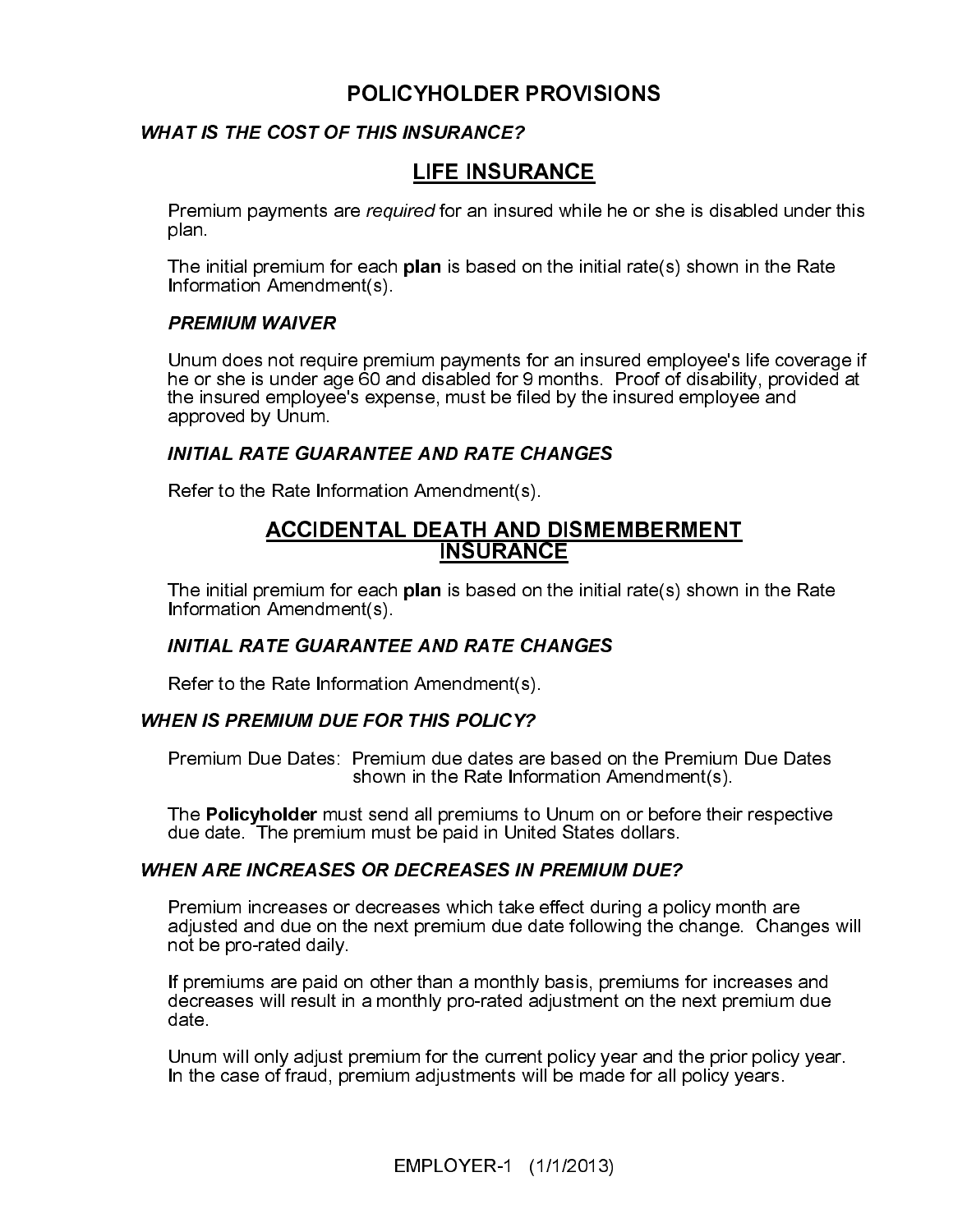The Policyholder must provide Unum with the following on a regular basis:

- 
- information about employees:
	- who are eligible to become insured; • whose amounts of coverage change; and/or
	-
- whose coverage ends; occupational information and any other information that may be required to manage a claim; and
- any other information that may be reasonably required.

Policyholder records that, in Unum's opinion, have a bearing on this policy will be available for review by Unum at any reasonable time.

Clerical error or omission by Unum will not:

- prevent an employee from receiving coverage;
- affect the amount of an insured's coverage; or
- cause an employee's coverage to begin or continue when the coverage would not otherwise be effective.

This policy or a plan under this policy can be cancelled:

- by Unum; or
- by the Policyholder.

Unum may cancel or modify this policy or a plan if:

- there is less than 100% participation of those eligible employees for a Policyholder paid plan; or
- The Policyholder must provide Unum with the following on a regular basis information about employees:<br>
 who are eligible to become insured;<br>
 whose amounts of coverage change; and/or<br>
 whose amounts of coverage and a - there is less than 75% participation of those eligible employees who pay all or part of the premium for a plan; or
	- the Policyholder does not promptly provide Unum with information that is reasonably required; or
	- the Policyholder fails to perform any of its obligations that relate to this policy; or
	- fewer than 10 employees are insured under a plan; or
	- the premium is not paid in accordance with the provisions of this policy that specify whether the Policyholder, the employee, or both, pay the premiums; or
	- the Policyholder does not promptly report to Unum the names of any employees who are added or deleted from the eligible group; or
	- Unum determines that there is a significant change, in the size, occupation or age of the eligible group as a result of a corporate transaction such as a merger, divestiture, acquisition, sale, or reorganization of the Policyholder and/or its employees; or
	- the Policyholder fails to pay any premium within the 31 day grace period.

This policy or a plan under this policy can be cancelled:<br>
by Unum; or<br>
by Unum; or<br>
by the Policyholder.<br>
Unum may cancel or modify this policy or a plan if.<br>
there is less than 100% participation of those eligible emplo If Unum cancels or modifies this policy or a plan, for reasons other than the Policyholder's failure to pay premium, a written notice will be delivered to the Policyholder at least 31 days prior to the cancellation date or modification date. The Policyholder may cancel this policy or plan if the modifications are unacceptable.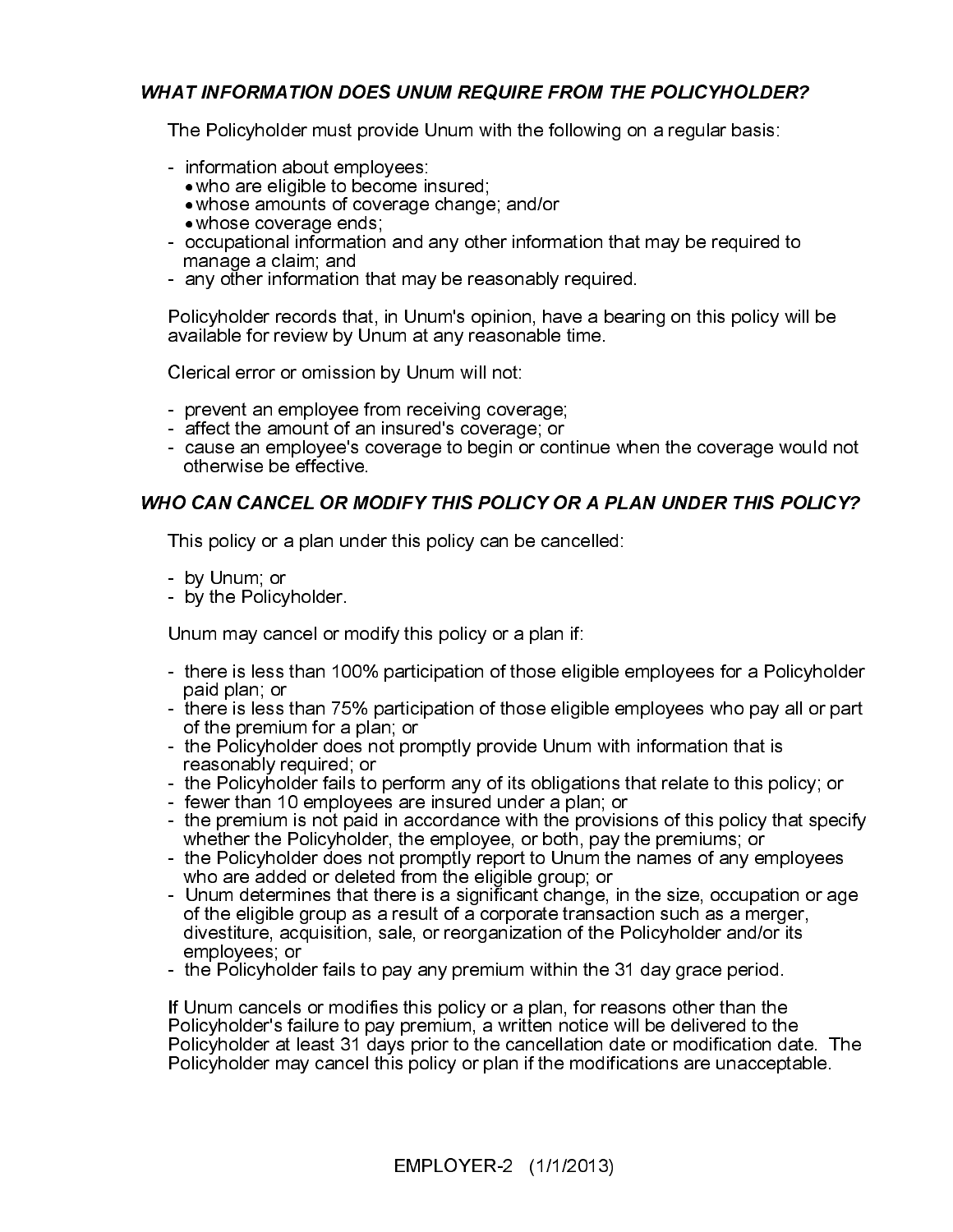If any portion of the premium is not paid during the grace period, Unum will either cancel or modify this policy or a plan automatically at the end of the grace period. The Policyholder is liable for premium for coverage during the grace period. The Policyholder must pay Unum all premium due for the full period each plan is in force.

The Policyholder may cancel this policy or a plan by written notice delivered to Unum at least 31 days prior to the cancellation date. When both the Policyholder and Unum agree, this policy or a plan can be cancelled on a earlier date. If Unum or the Policyholder cancels this policy or a plan, coverage will end at 12:00 midnight on the last day of coverage.

If this policy or a plan is cancelled, the cancellation will not affect a **payable claim**.

### **WHAT HAPPENS TO AN EMPLOYEE'S COVERAGE UNDER THIS POLICY WHILE**

We will continue the employee's coverage in accordance with the Emploman Resource policy on family and medical leaves of absence if p<br>payments continue and the Employer approved the employee's leave<br>Coverage will be contin We will continue the employee's coverage in accordance with the Employer's Human Resource policy on family and medical leaves of absence if premium payments continue and the Employer approved the employee's leave in writing.

Coverage will be continued until the end of the latest of:

- the leave period required by the federal Family and Medical Leave Act of 1993, and any amendments; or
- the leave period required by applicable state law; or
- the leave period provided to the employee for injury or sickness.

WHAT HAPPENS TO AN EMPLOYEE'S COVERAGE UNDER THIS POLICY WHILE<br>HE OR SHE IS ON A FAMILY AND MEDICAL LEAVE OF ABSENCE?<br>We will continue the employee's coverage in accordance with the Employer's<br>Human Resource policy on fami If the Employer's Human Resource policy doesn't provide for continuation of a plan for an employee during a family and medical leave of absence, the employee's coverage will be reinstated when he or she returns to active employment.

We will not:

- apply a new waiting period; or
- require evidence of insurability.

### NAME/LOCATION (CITY AND STATE)

None

FOR LIFE INSURANCE:<br>
FOR LIFE INSURANCE:<br>
None<br>
FOR ACCIDENTAL DEATH AND DISMEMBERMENT INSURANCE:<br>
NAME/LOCATION (CITY AND STATE)<br>
None<br>
<br>
None<br>
EMPLOYER-3 (1/1/2013)

NAME/LOCATION (CITY<br>None<br>FOR ACCIDENTAL DEA<br>NAME/LOCATION (CITY<br>None 1 とり しょうしょう FOR ACCIDENTAL DEATH AND STATE)<br>
None<br>
None<br>
EMPLOYER-3 (1/1/2013) י<br>ו NAME/LOCATION (CITY AND STATE)

None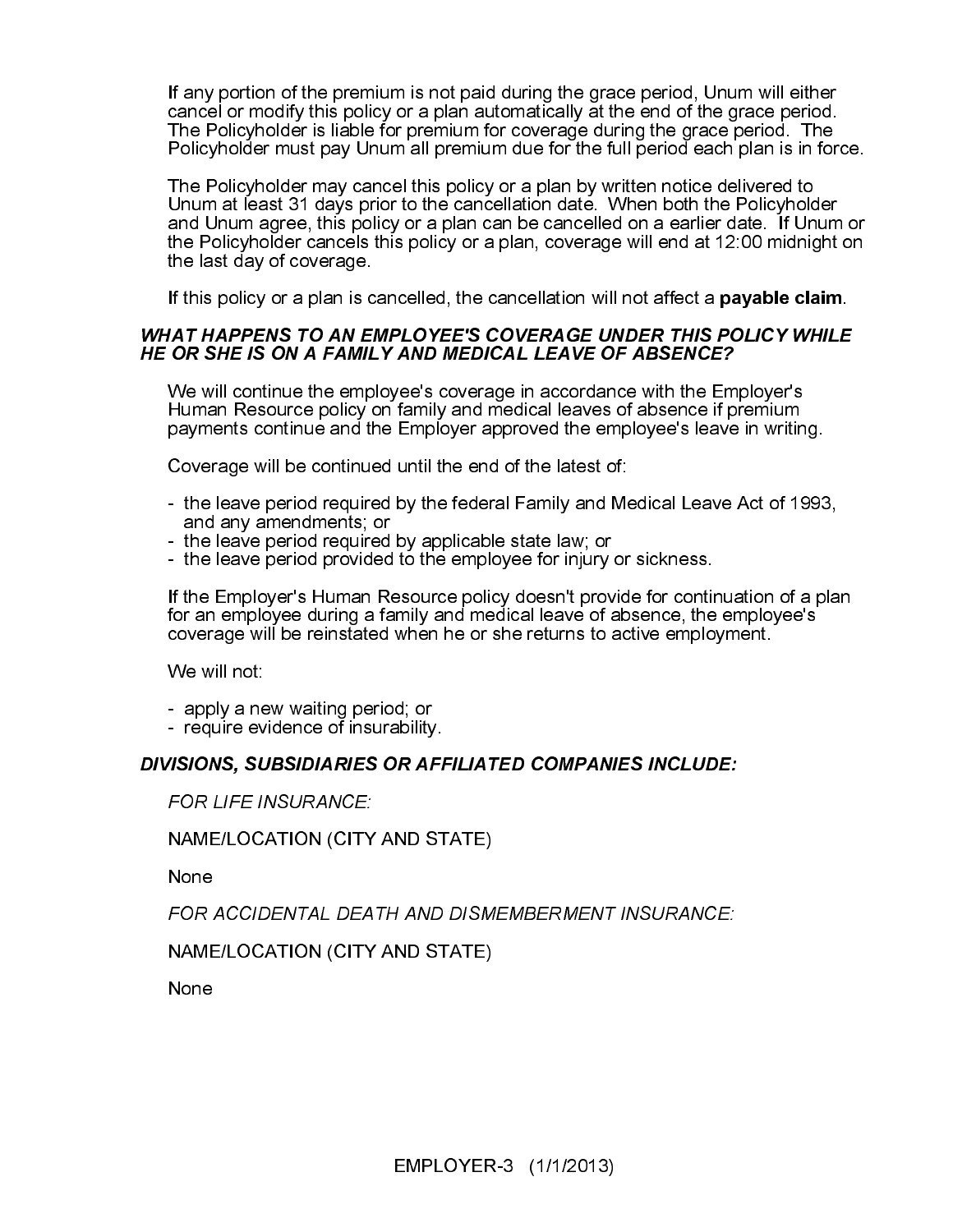### **CERTIFICATE SECTION**

Unum Life Insurance Company of America (referred to as Unum) welcomes you as a client.

This is your certificate of coverage as long as you are eligible for coverage and you become insured. You will want to read it carefully and keep it in a safe place.

Unum has written your certificate of coverage in plain English. However, a few terms and provisions are written as required by insurance law. If you have any questions about any of the terms and provisions, please consult Unum's claims paying office. Unum will assist you in any way to help you understand your benefits.

ny of America (referred to as U<br>
prage as long as you are eligibl<br>
int to read it carefully and keep<br>
cate of coverage in plain Englis<br>
required by insurance law. If y<br>
rovisions, please consult Unum<br>
the certificate of co If the terms and provisions of the certificate of coverage (issued to you) are different from the policy (issued to the Policyholder), the policy will govern. The policy may be changed in whole or in part. Only an officer or registrar of Unum can approve a change. The approval must be in writing and endorsed on or attached to the policy. Any other person, including an agent, may not change the policy or waive any part of it.

The policy is delivered in and is governed by the laws of the governing jurisdiction and to the extent applicable by the Employee Retirement Income Security Act of 1974 (ERISA) and any amendments.

For purposes of effective dates and ending dates under the group policy, all days begin at 12:01 a.m. and end at 12:00 midnight at the Policyholder's address.

> Unum Life Insurance Company of America 2211 Congress Street Portland, Maine 04122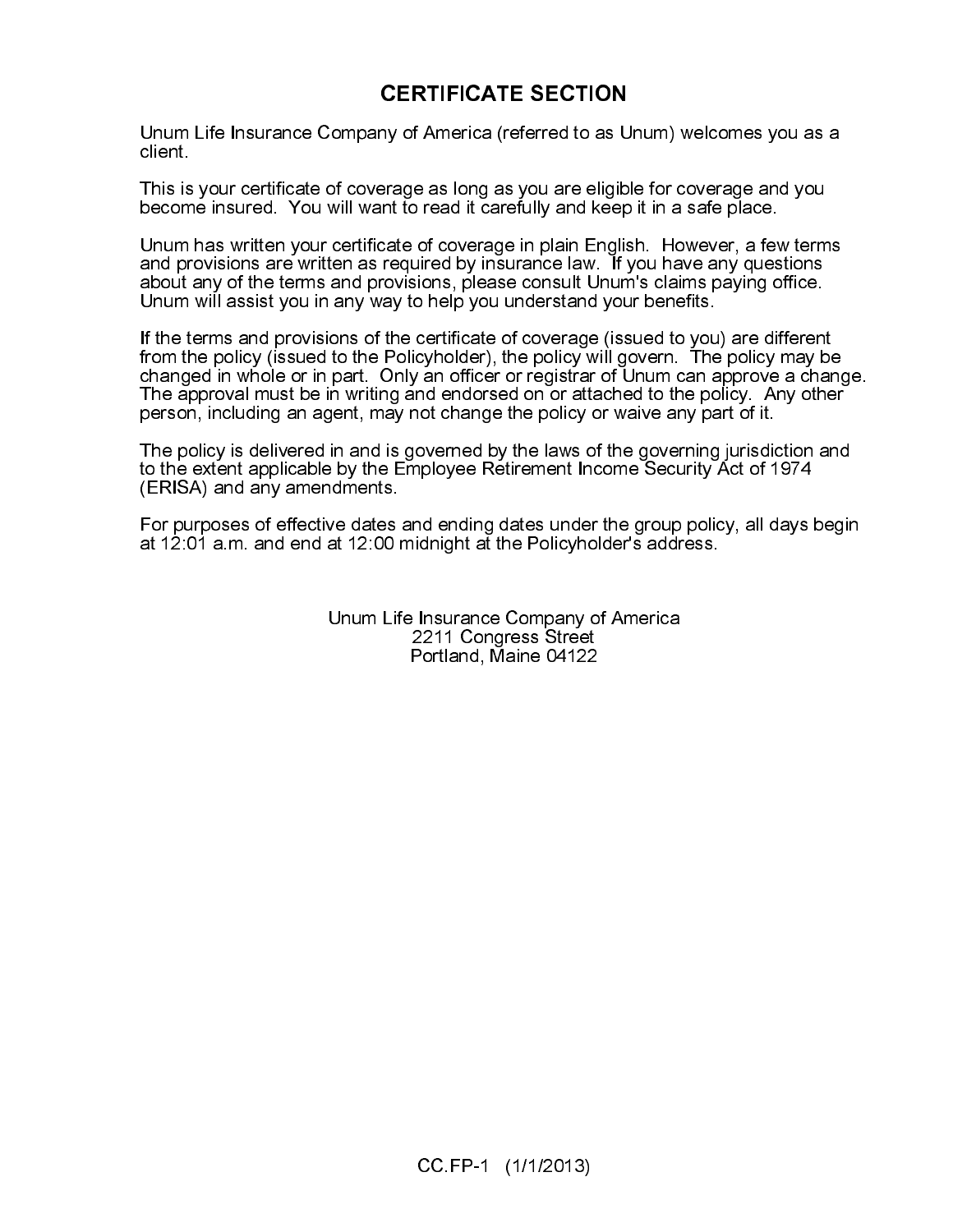### **GENERAL PROVISIONS**

### **WHAT IS THE CERTIFICATE OF COVERAGE?**

This certificate of coverage is a written statement prepared by Unum and may include attachments. It tells you:

- the coverage for which you may be entitled;
- to whom Unum will make a payment; and
- the limitations, exclusions and requirements that apply within a plan.

If you are working for your Employer in an eligible group, the date you are eligible for coverage is the later of:

- the plan effective date; or
- the day after you complete your waiting period.

### WHEN DOES YOUR COVERAGE BEGIN?

When your Employer pays 100% of the cost of your coverage under a plan, you will be covered at 12:01 a.m. on the later of:

- 
- the date you are eligible for coverage; or<br>- the date Unum approves your evidence of insurability form, if evidence of

insurability is required.<br>When you and your Employer share the cost of your coverage under a plan or when you pay 100% of the cost yourself, you will be covered at 12:01 a.m. on the latest of:

- the date you are eligible for coverage, if you apply for insurance on or before that date;
- the date you apply for insurance, if you apply within 31 days after your eligibility date; or
- the date Unum approves your evidence of insurability form, if evidence of insurability is required.

Evidence of insurability is required if you:

- are a late applicant, which means you apply for coverage more than 31 days after the date you are eligible for coverage; or
- voluntarily cancelled your coverage and are reapplying.

An evidence of insurability form can be obtained from your Employer.

### This certificate of coverage is a written statement preparation<br>the coverage for which you may be entited;<br>the whom Unium will make a payment; and<br>the limitations, exclusions and requirements that apply<br> $\text{WHERE TOU ELIGIBLE FOR COVERAGE?}$ <br> If you are working for your Employer in an eligit<br>coverage is the later of:<br>
If you are working for your Employer in an eligit<br>coverage is the later of:<br>
If the day after you complete your waiting per<br>
WHEN DOES YOUR COVER WHAT IF YOU ARE ABSENT FROM WORK ON THE DATE YOUR COVERAGE WOULD NORMALLY BEGIN?

If you are absent from work due to injury, sickness, temporary layoff or leave of absence, your coverage will begin on the date you return to active employment.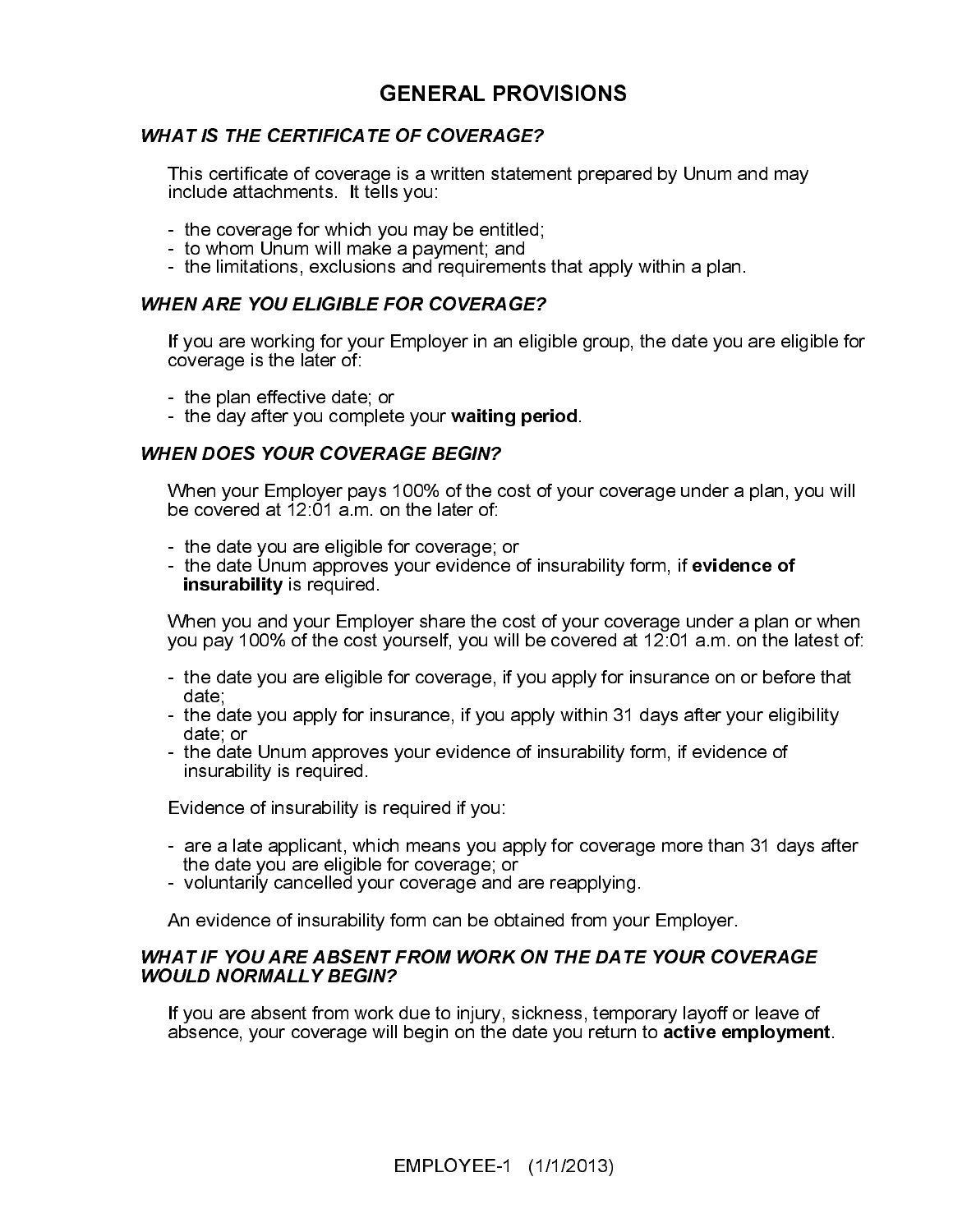### ONCE YOUR COVERAGE BEGINS, WHAT HAPPENS IF YOU ARE NOT WORKING DUE TO INJURY OR SICKNESS?

If you are not working due to injury or sickness, and if premium is paid, you may continue to be covered up to your retirement date.

### ONCE YOUR COVERAGE BEGINS, WHAT HAPPENS IF YOU ARE TEMPORARILY NOT WORKING?

If you are on a temporary layoff, and if premium is paid, you will be covered through the end of the month that immediately follows the month in which your temporary layoff begins.

If you are on a leave of absence, and if premium is paid, you will be covered through the end of the month that immediately follows the month in which your leave of absence begins.

### WHEN WILL CHANGES TO YOUR COVERAGE TAKE EFFECT?

Once your coverage begins, any increased or additional coverage due to a change in your annual earnings or due to a plan change requested by your Employer will take effect immediately or on the date Unum approves your evidence of insurability form, if evidence of insurability is required. You must be in active employment or on a covered layoff or leave of absence.

If you are not in active employment due to injury or sickness, any increased or additional coverage due to a change in your annual earnings or due to a plan change will begin on the date you return to active employment.

Any decrease in coverage will take effect immediately but will not affect a **payable** claim that occurs prior to the decrease.

### WHEN DOES YOUR COVERAGE END?

Your coverage under the Policy or a plan ends on the earliest of:

- the date the Policy or a plan is cancelled;
- the date you no longer are in an eligible group;
- the date your eligible group is no longer covered;
- the last day of the period for which you made any required contributions; or
- the last day you are in active employment unless continued due to a covered layoff or leave of absence or due to an injury or sickness, as described in this certificate of coverage.

Unum will provide coverage for a payable claim which occurs while you are covered under the Policy or plan.

### WHAT ARE THE TIME LIMITS FOR LEGAL PROCEEDINGS?

You or your authorized representative can start legal action regarding a claim 60 days after proof of claim has been given and up to 3 years from the time proof of claim is required, unless otherwise provided under federal law.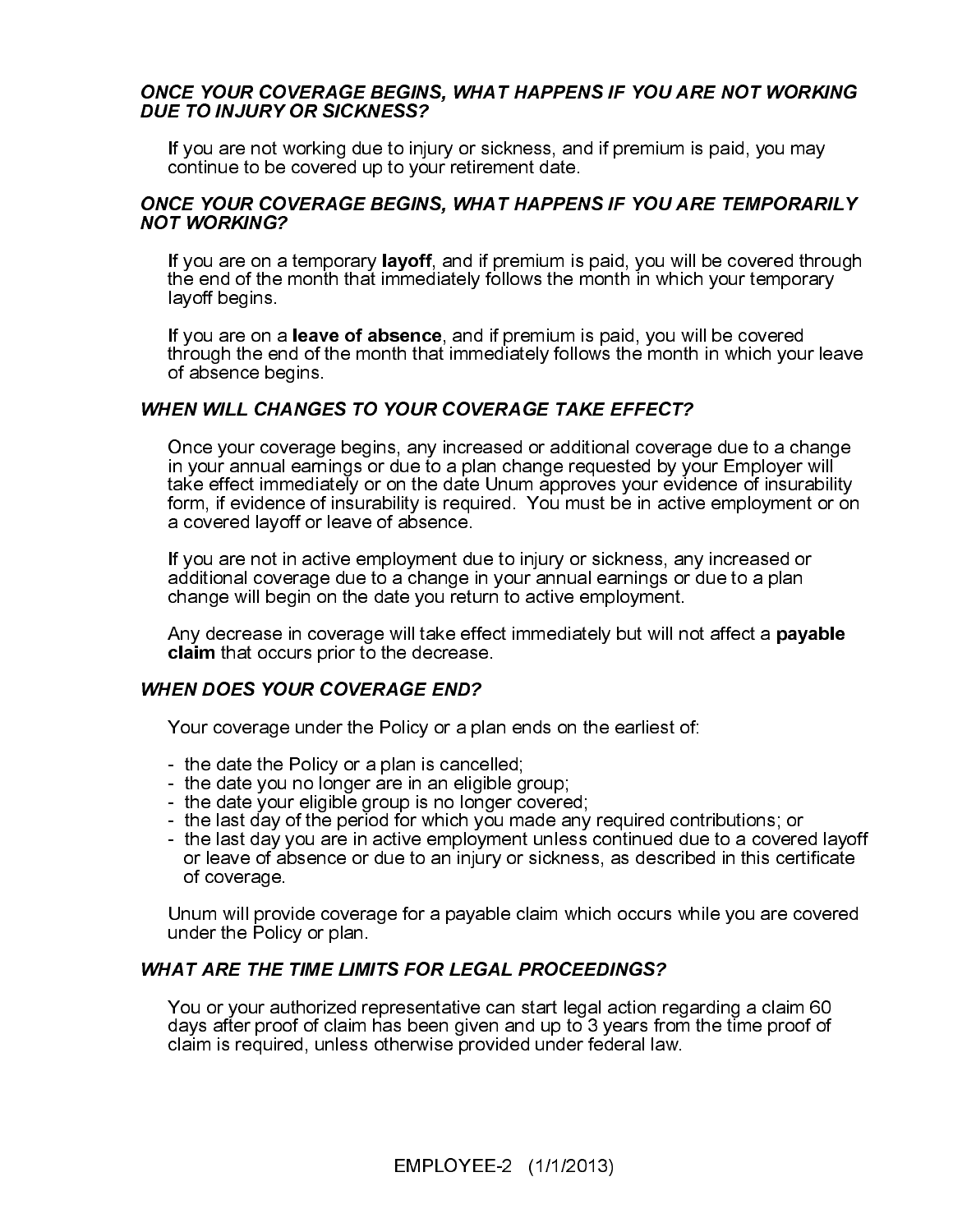### HOW CAN STATEMENTS MADE IN YOUR APPLICATION FOR THIS COVERAGE BE USED?

Unum considers any statements you or your Employer make in a signed application for coverage or an evidence of insurability form a representation and not a warranty. If any of the statements you or your Employer make are not complete and/or not true at the time they are made, we can:

- reduce or deny any claim; or
- cancel your coverage from the original effective date.

We will use only statements made in a signed application or an evidence of insurability form as a basis for doing this.

Except in the case of fraud, Unum can take action only in the first 2 years coverage is in force.

If the Employer gives us information about you that is incorrect, we will:

- use the facts to decide whether you have coverage under the plan and in what amounts; and
- make a fair adjustment of the premium.

### HOW WILL UNUM HANDLE INSURANCE FRAUD?

Unum wants to ensure you and your Employer do not incur additional insurance costs as a result of the undermining effects of insurance fraud. Unum promises to focus on all means necessary to support fraud detection, investigation, and prosecution.

It is a crime if you knowingly, and with intent to injure, defraud or deceive Unum, or provide any information, including filing a claim, that contains any false, incomplete or misleading information. These actions, as well as submission of materially false information, will result in denial of your claim, and are subject to prosecution and punishment to the full extent under state and/or federal law. Unum will pursue all appropriate legal remedies in the event of insurance fraud.

### DOES THE POLICY REPLACE OR AFFECT ANY WORKERS' COMPENSATION OR STATE DISABILITY INSURANCE?

The policy does not replace or affect the requirements for coverage by any workers' compensation or state disability insurance.

### DOES YOUR EMPLOYER ACT AS YOUR AGENT OR UNUM'S AGENT?

For purposes of the policy, your Employer acts on its own behalf or as your agent. Under no circumstances will your Employer be deemed the agent of Unum.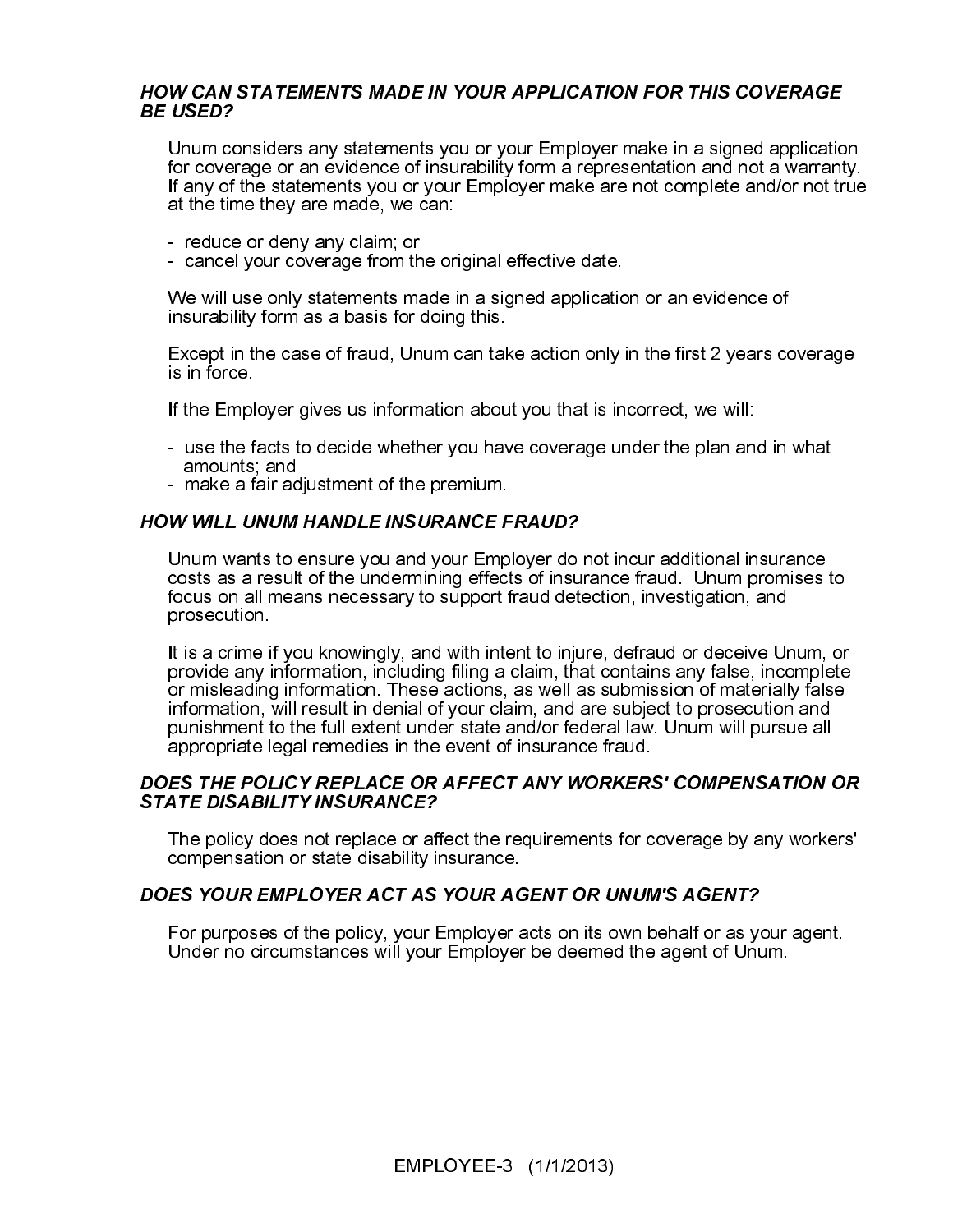### **LIFE INSURANCE**

### **BENEFIT INFORMATION**

Your beneficiary(ies) will receive payment when Unum approves your death claim.

### WHAT DOCUMENTS ARE REQUIRED FOR PROOF OF DEATH?

Unum will require a certified copy of the death certificate, enrollment documents and a Notice and Proof of Claim form.

### HOW MUCH WILL UNUM PAY YOUR BENEFICIARY IF UNUM APPROVES YOUR DEATH CLAIM?

Unum will determine the payment according to the amount of insurance shown in the LIFE INSURANCE "BENEFITS AT A GLANCE" page

### WHAT HAPPENS TO YOUR LIFE INSURANCE COVERAGE IF YOU BECOME DISABLED?

Your life insurance coverage may be continued for a specific time and your life insurance premium will be waived if you qualify as described below.

### HOW LONG MUST YOU BE DISABLED BEFORE YOU ARE ELIGIBLE TO HAVE LIFE PREMIUMS WAIVED?

You must be disabled through your elimination period.

Your elimination period is 9 months.

### WHEN WILL YOUR LIFE INSURANCE PREMIUM WAIVER BEGIN?

NEFIT INFORMATION<br> *RY RECEIVE PAYMEL*<br>
ive payment when Unu<br>
UIRED FOR PROOF C<br>
opy of the death certific<br>
opy of the death certific<br>
rm.<br>
YOUR BENEFICIARY<br>
nent according to the a<br>
SAT A GLANCE" page<br>
IE INSURANCE COVE<br> WHEN WILL YOUR BENEFICIARY RECEIVE PAYMENT?<br>
Your beneficiary(ies) will receive payment when Unum art<br>
WHAT DOCUMENTS ARE REQUIRED FOR PROOF OF D.<br>
Unum will require a certificationy of the death certificate.<br>
Aloitic and Your life insurance premium waiver will begin when we approve your claim, if the elimination period has ended and you meet the following conditions. Your Employer may continue premium payments until Unum notifies your Employer of the date your life insurance premium waiver begins.

Your life insurance premium will be waived if you meet these conditions:

- you are less than 60 and insured under the plan.
- you become disabled and remain disabled during the elimination period.
- you meet the notice and proof of claim requirements for disability while your life insurance is in effect or within three months after it ends.
- your claim is approved by Unum.

After we approve your claim, Unum does not require further premium payments for you while you remain disabled according to the terms and provisions of the plan.

Your life insurance amount will not increase while your life insurance premiums are being waived. Your life insurance amount will reduce or cease at any time it would reduce or cease if you had not been disabled.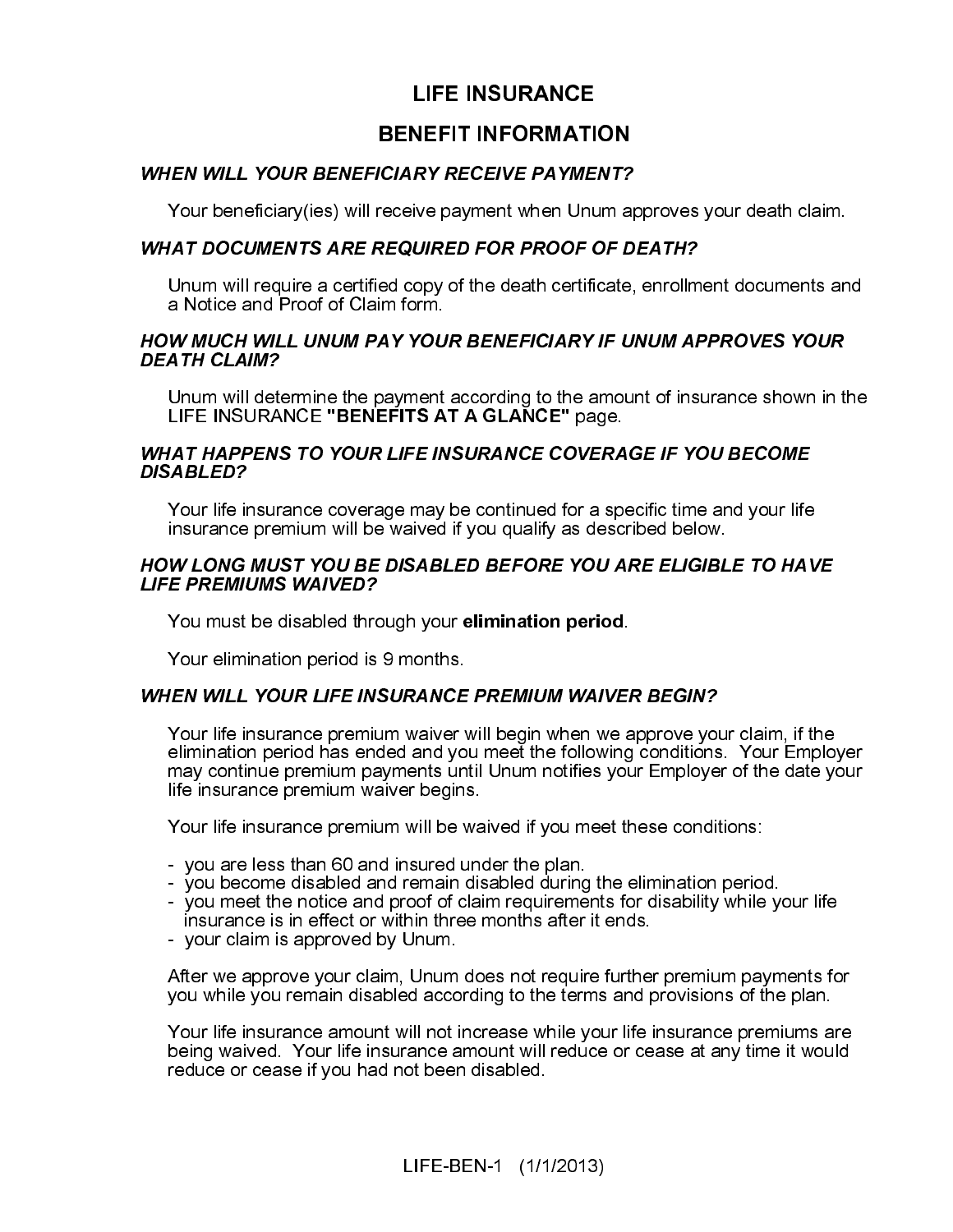### WHEN WILL YOUR LIFE INSURANCE PREMIUM WAIVER END?

The life insurance premium waiver will automatically end if:

- you recover and you no longer are disabled;
- you fail to give us proper proof that you remain disabled;
- you refuse to have an examination by a physician chosen by Unum;
- you reach age 65; or
- premium has been waived for 12 months and you are considered to reside outside the United States. You will be considered to reside outside the United States when you have been outside the United States for a total period of 6 months or more during any 12 consecutive months for which premium has been waived.

### HOW DOES UNUM DEFINE DISABILITY?

You are disabled when Unum determines that:

- during the elimination period, you are not working in any occupation due to your injury or sickness; and
- after the elimination period, due to the same injury or sickness, you are unable to perform the duties of any gainful occupation for which you are reasonably fitted by training, education or experience.

You must be under the regular care of a physician in order to be considered disabled.

The loss of a professional or occupational license or certification does not, in itself, constitute disability.

We may require you to be examined by a physician, other medical practitioner or vocational expert of our choice. Unum will pay for this examination. We can require an examination as often as it is reasonable to do so. We may also require you to be interviewed by an authorized Unum Representative.

### APPLYING FOR LIFE INSURANCE PREMIUM WAIVER

Ask your Employer for a life insurance premium waiver claim form.

The form has instructions on how to complete and where to send the claim.

### WHAT INSURANCE IS AVAILABLE WHILE YOU ARE SATISFYING THE DISABILITY REQUIREMENTS? (See Conversion Privilege)

You may use this life conversion privilege when your life insurance terminates while you are satisfying the disability requirements. Please refer to the conversion privilege below. You are not eligible to apply for this life conversion if you return to work and, again, become covered under the plan.

If an individual life insurance policy is issued to you, any benefit for your death under this plan will be paid only if the individual policy is returned for surrender to Unum. Unum will refund all premiums paid for the individual policy.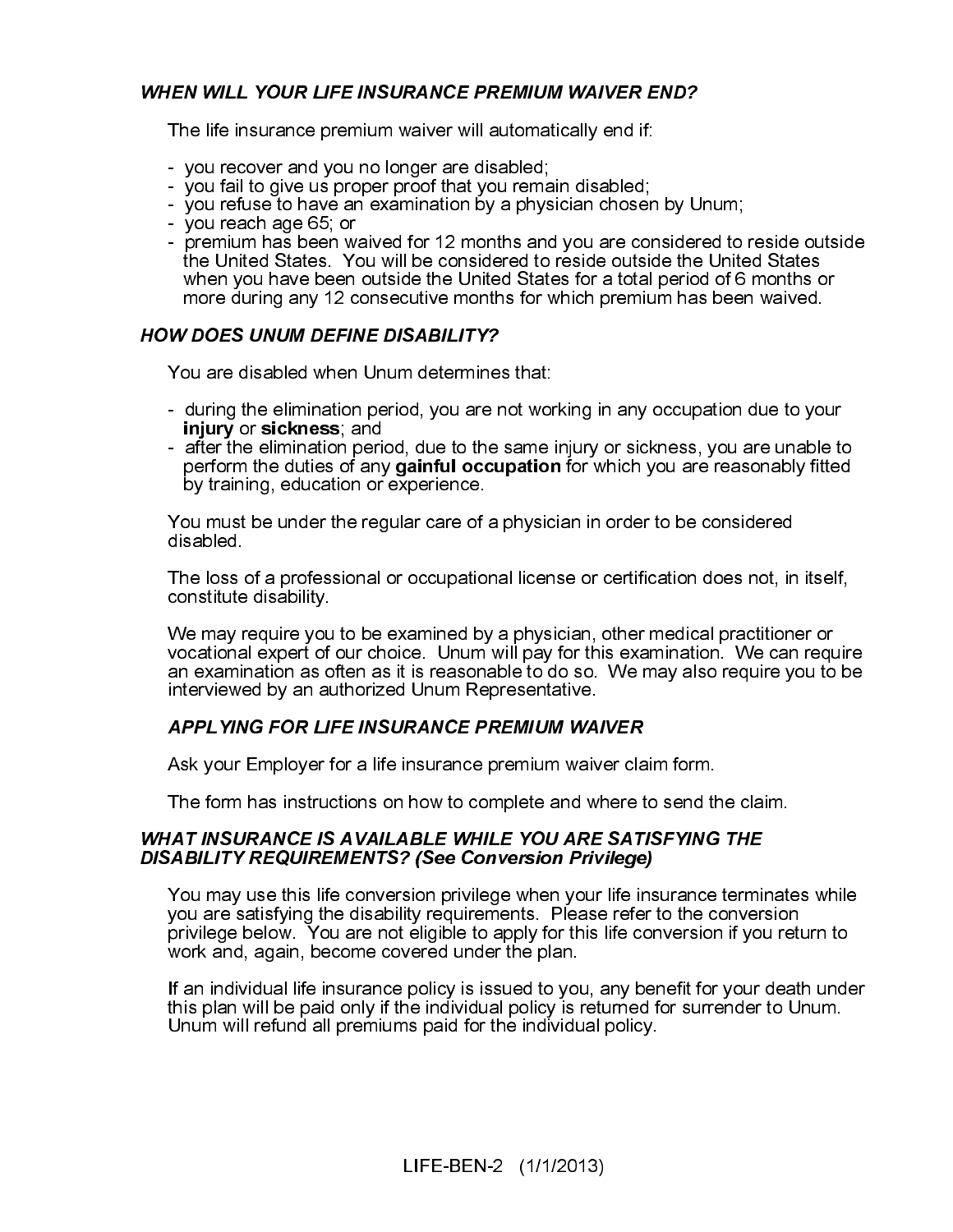The amount of your death benefit will be paid to your named beneficiary for the plan. If, however, you named a different beneficiary for the individual policy and the policy is returned to Unum for surrender, that different beneficiary will not be paid.

If you want to name a different beneficiary for this group plan, you must change your beneficiary as described in the Beneficiary Designation page of this group plan.

### WHAT INSURANCE IS AVAILABLE WHEN COVERAGE ENDS? (Conversion Privilege)

When coverage ends under the plan, you can convert your coverage to an individual life policy, without evidence of insurability. The maximum amount that you can convert is the amount you are insured for under the plan. You may convert a lower amount of life insurance.

You must apply for individual life insurance under this life conversion privilege and pay the first premium within 31 days after the date:

- your employment terminates; or
- you no longer are eligible to participate in the coverage of the plan.

If you convert to an individual life policy, then return to work, and, again, become insured under the plan, you are not eligible to convert to an individual life policy again. However, you do not need to surrender that individual life policy when you return to work.

Converted insurance may be of any type of the level premium whole life plans then in use by Unum. You may elect one year of Preliminary Term insurance under the level premium whole life policy. The individual policy will not contain disability or other extra benefits.

### WHAT LIMITED CONVERSION IS AVAILABLE IF THE POLICY OR THE PLAN IS CANCELLED? (Conversion Privilege)

You may convert a limited amount of life insurance if you have been insured under your Employer's group plan with Unum for at least three (3) years and the Policy or the plan:

- is cancelled with Unum; or
- changes so that you no longer are eligible.

The individual life policy maximum will be the lesser of:

- \$10,000; or
- your coverage amount under the plan less any amount that becomes available under any other group life plan offered by your Employer within 31 days after the date the Policy or the plan is cancelled.

### **PREMIUMS**

Premiums for the converted insurance will be based on:

- your then attained age on the effective date of the individual life policy;
- the type and amount of insurance to be converted;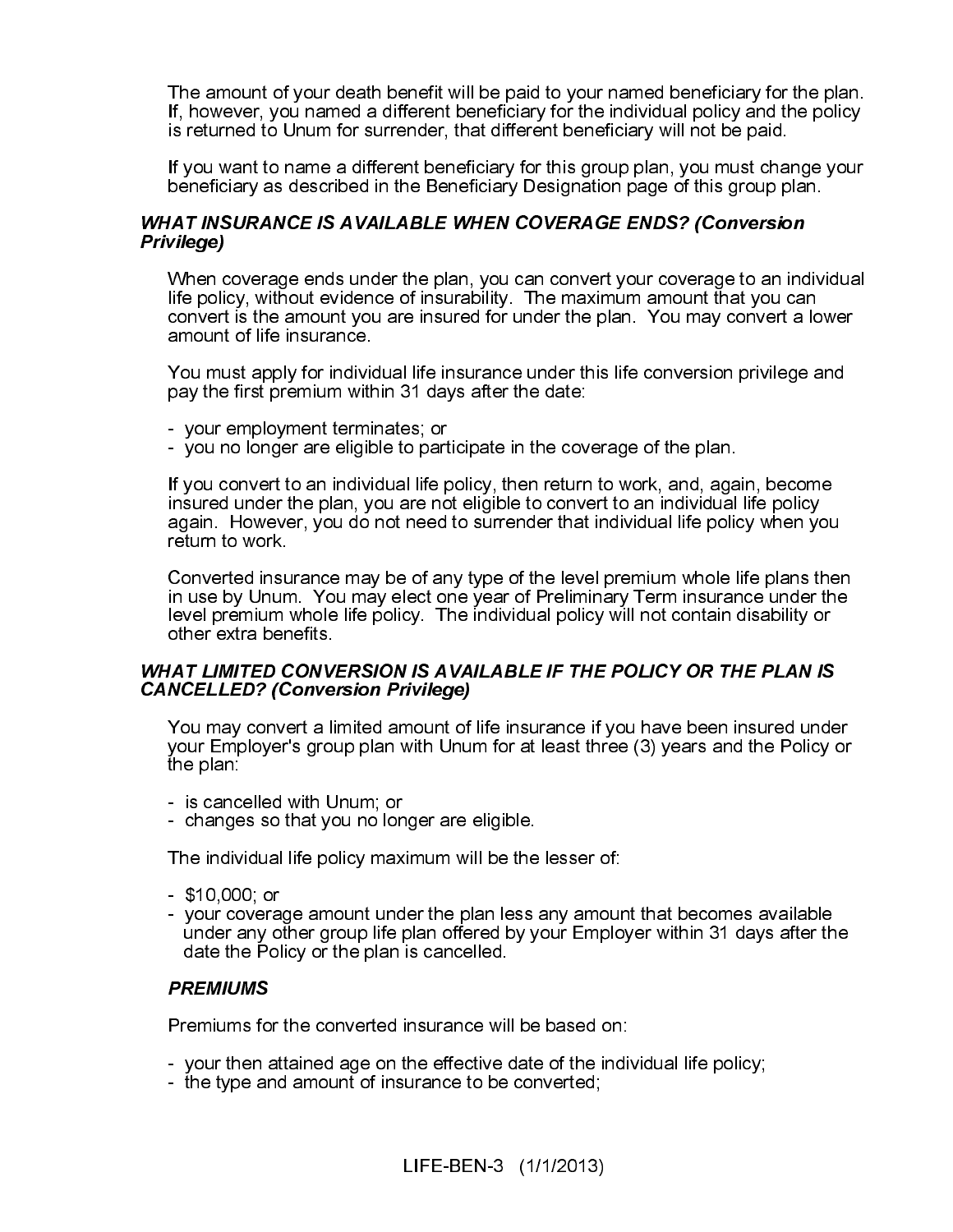- Unum's customary rates in use at that time; and
- the class of risk to which you belong.

If the premium payment has been made, the individual life policy will be effective at the end of the 31 day conversion application period.

### DEATH DURING THE THIRTY-ONE DAY CONVERSION APPLICATION PERIOD

If you die within the 31 day conversion application period, Unum will pay the beneficiary(ies) the amount of insurance that could have been converted. This coverage is available whether or not you have applied for an individual life policy under the conversion privilege.

### APPLYING FOR CONVERSION

Ask your Employer for a conversion application form which includes cost information.

When you complete the application, send it with the first premium amount to:

Unum - Conversion Unit 2211 Congress Street Portland, Maine 04122-1350 1-800-343-5406

### WILL UNUM ACCELERATE YOUR DEATH BENEFIT FOR THE PLAN IF YOU<br>BECOME TERMINALLY ILL? (Accelerated Benefit)

**BECOME TERMINALLY ILL? (Accelerated Benefit)**<br>
If you become terminally ill while you are insured by<br>
portion of your life insurance benefit one time. The<br>
of your life insurance amount. However, the one-tin<br>
than \$250,0 If you become terminally ill while you are insured by the plan, Unum will pay you a portion of your life insurance benefit one time. The payment will be based on 100% of your life insurance amount. However, the one-time benefit paid will not be greater than \$250,000.

Your right to exercise this option and to receive payment is subject to the following:

- you request this election, in writing, on a form acceptable to Unum;
- you must be terminally ill at the time of payment of the Accelerated Benefit;
- your physician must certify, in writing, that you are terminally ill and your life expectancy has been reduced to less than 12 months; and
- the physician's certification must be deemed satisfactory to Unum.

The Accelerated Benefit is available on a voluntary basis. Therefore, you are not eligible for benefits if:

- you are required by law to use this benefit to meet the claims of creditors, whether in bankruptcy or otherwise; or
- you are required by a government agency to use this benefit in order to apply for, get, or otherwise keep a government benefit or entitlement.

Premium payments must continue to be paid on the full amount of life insurance unless you qualify to have your life premium waived.

If you have assigned your rights under the plan to an assignee or made an irrevocable beneficiary designation, Unum must receive consent, in writing, that the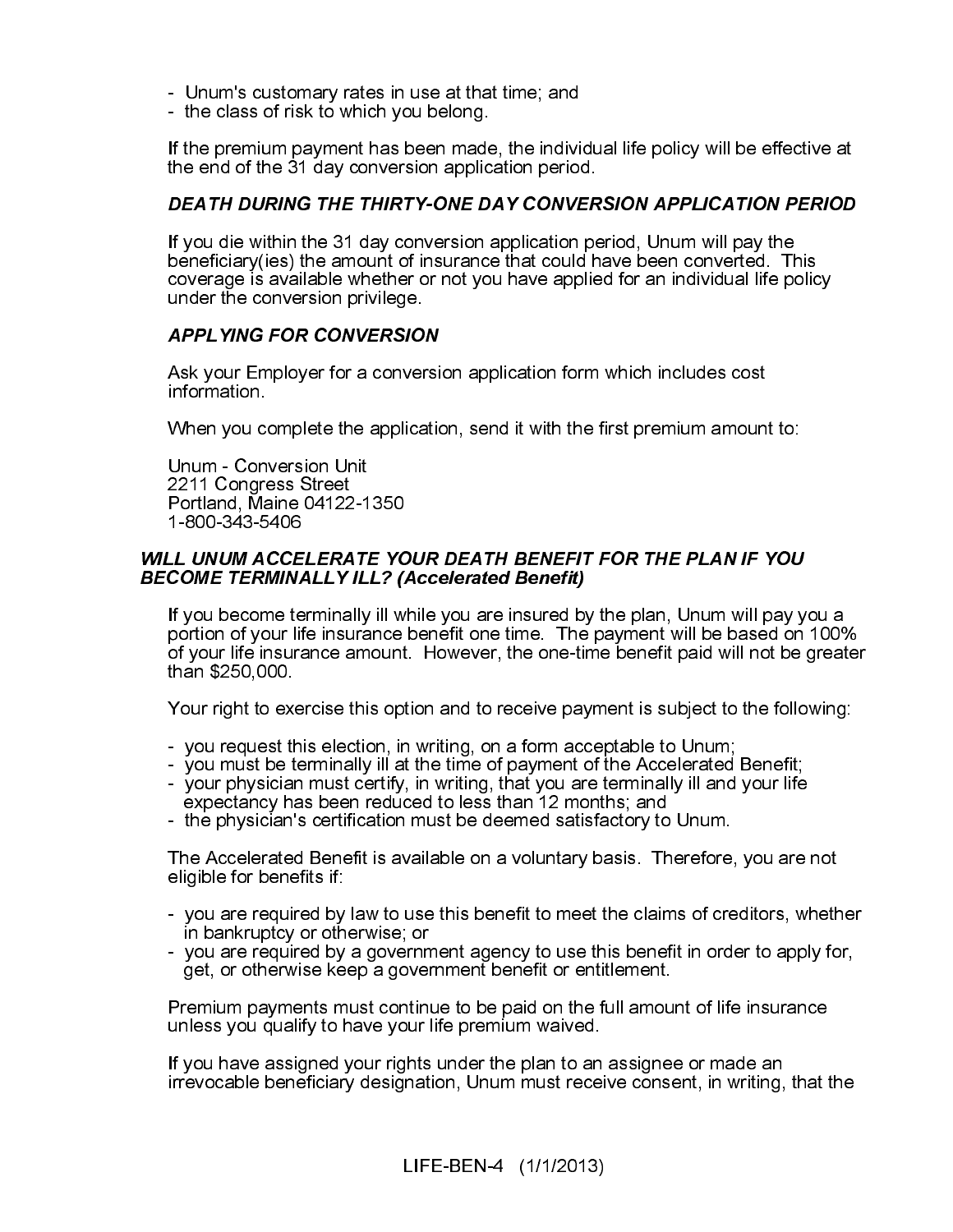assignee or irrevocable beneficiary has agreed to the Accelerated Benefit payment on your behalf in a form acceptable to Unum before benefits are payable.

An election to receive an Accelerated Benefit will have the following effect on other benefits:

- the death benefit payable will be reduced by any amount of Accelerated Benefit that has been paid; and
- any amount of life insurance that would be continued under a disability continuation provision or that may be available under the conversion privilege will be reduced by the amount of the Accelerated Benefit paid. The remaining life insurance amount will be paid according to the terms of the Policy subject to any reduction and termination provisions.

Benefits paid may be taxable. Unum is not responsible for any tax or other effects of any benefit paid. As with all tax matters, you should consult your personal tax advisor to assess the impact of this benefit.

Your plan does not cover any losses where death is caused by, contributed to by, or results from:

- suicide occurring within 24 months after your initial effective date of insurance; and
- suicide occurring within 24 months after the date any increases or additional insurance becomes effective for you.

The suicide exclusion will apply to any amounts of insurance for which you pay all or part of the premium.

Your plan does not cover any losses where death is caused<br>results from:<br>- suicide occurring within 24 months after your initial effectiv<br>- suicide occurring within 24 months after the date any incre-<br>- insurance becomes ef The suicide exclusion also will apply to any amount that is subject to evidence of insurability requirements and Unum approves the evidence of insurability form and the amount you applied for at that time.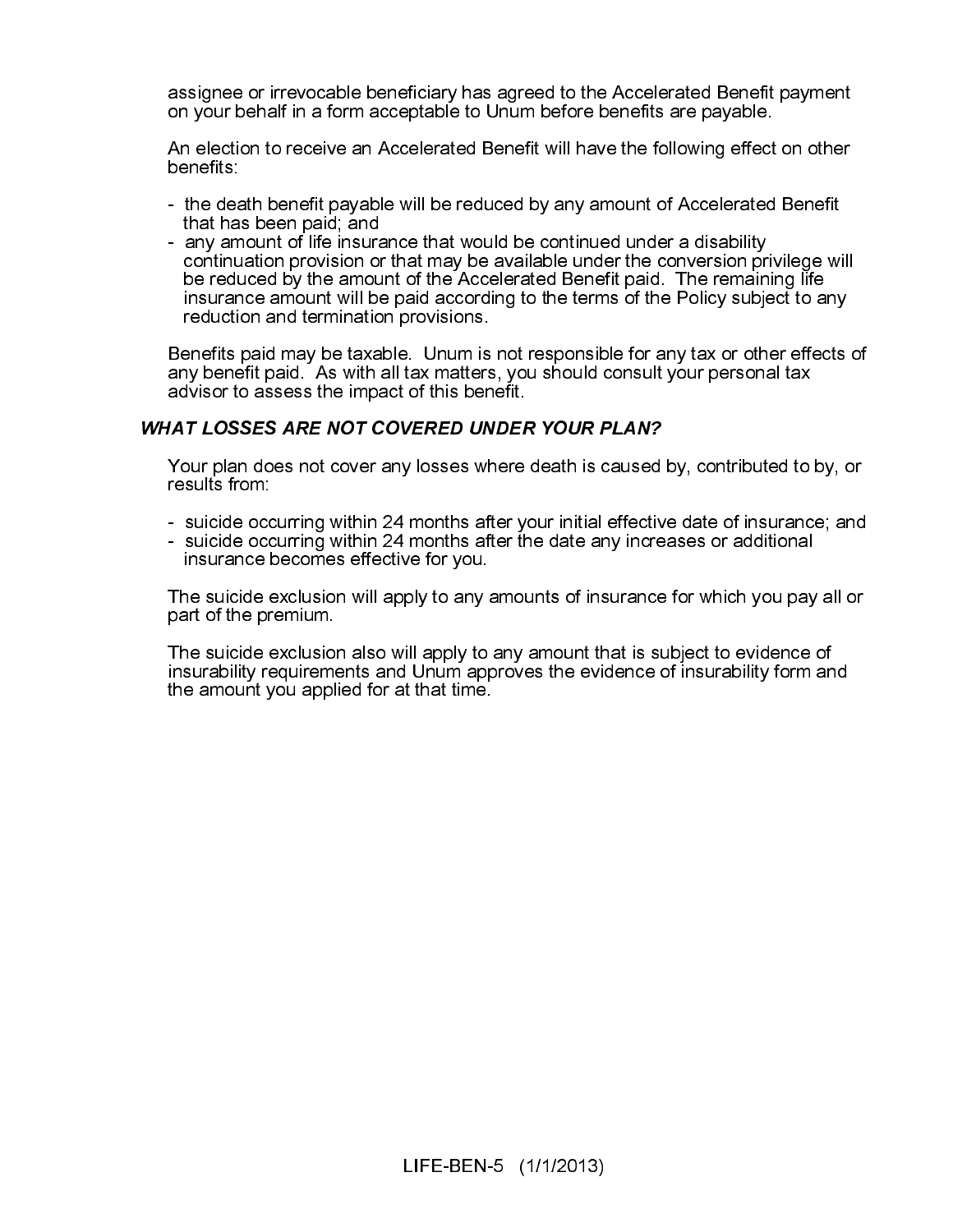### **LIFE INSURANCE**

### **OTHER BENEFIT FEATURES**

If your employment ends with or you retire from your Employer or you are working less than the minimum number of hours as described under Eligible Groups in this

The portable insurance coverage will be the current coverage and amounts that you are insured for under your Employer's group plan.

However, the amount of portable coverage for you will not be more than:

- the highest amount of life insurance available for employees under the plan; or
- 5x your annual earnings; or
- \$750,000 from all Unum group life and accidental death and dismemberment plans combined,

whichever is less.

The amount of ported life insurance must be equal to or greater than the amount of ported accidental death and dismemberment insurance.

The minimum amount of coverage that can be ported is \$5,000. If the current amounts under the plan are less than \$5,000, you may port the lesser amounts.

IR BENEFIT FEATURE SILE IF YOU END EMP.<br>
SILE IF YOU END EMP.<br>
UP or you retire from your<br>
provides a described coverage for yourself.<br>
DVERAGE AND AMOU<br>
age will be the current of<br>
ployer's group plan.<br>
ble coverage for y **REDUCED HOURS?** (Portability)<br>
If your employern ends with or you retre from your Employer or you are working<br>
less than the minimum number of hours as described under Eligible Groups in this<br>
plan, you may elect portable The minimum number of the minimum number<br>
RED TO HOURS TO HOURS (THE PORTABLE INSURANCE COVENT The portable insurance coverage<br>
The portable insurance coverage<br>
The portable insurance coverage<br>
The portable insurance cover plan, you may elect portable coverage for yourself.<br> **PORTABLE INSURANCE COVERAGE AND AMOUNTS AVAILABLE**<br>
The portable insurance coverage will be the current coverage and amount<br>
are insured for under your Employer's group Your amount of life insurance will reduce or cease at any time it would reduce or cease for your eligible group if you had continued in active employment with your Employer.

### **APPLYING FOR PORTABLE COVERAGE**

31 days after the date:

- your coverage ends or you retire from your Employer; or
- you begin working less than the minimum number of hours as described under Eligible Groups in this plan.

You are not eligible to apply for portable coverage for yourself if:

- effect on life expectancy; or
- you failed to pay the required premium under the terms of this plan.

VAILABLE IF YOU END EMPLOYMINA<br>
Intability)<br>
ds with or you retire from your Emplo<br>
number of hours as described under<br>
rtable coverage for yourself.<br>
NCE COVERAGE AND AMOUNTS A<br>
e coverage will be the current coverage<br>
ou Nou must apply for portable coverage for yourself and pay the first premium within<br>
21 days after the date:<br>
20 our coverage ends or you retire from your Employer; or<br>
20 ou coverage ends or you retire from your Employer; - you have an injury or sickness, under the terms of this plan, which has a material effect on life expectancy, or<br>- you failed to pay the required premium under the terms of this plan.<br>If we determine that because of an i If we determine that because of an injury or sickness, which has a material effect on life expectancy, you were not eligible for portability at the time you elected portable coverage, the benefit will be adjusted to the amount of whole life coverage the premium would have purchased under the Conversion Privilege.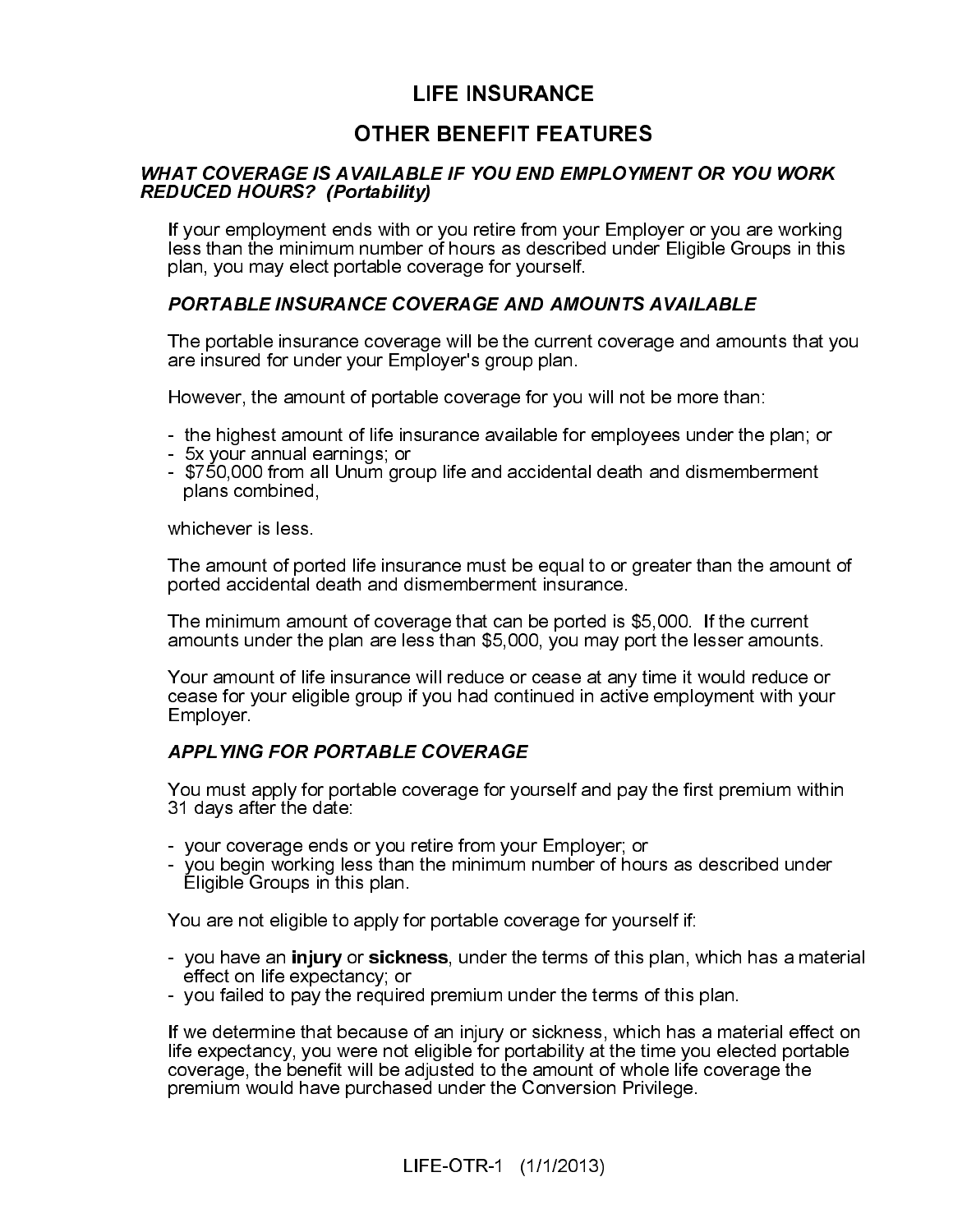You may increase or decrease the amount of life insurance coverage. The minimum<br>insurance coverage cannot be decreased below \$5,000. All increases are subject to<br>insurance coverage cored coverage will reduce at the ages an and maximum benefit amounts are shown above. However, the amount of life insurance coverage cannot be decreased below \$5,000. All increases are subject to evidence of insurability. Portable coverage will reduce at the ages and amounts shown in the LIFE INSURANCE "BENEFITS AT A GLANCE" page.

Portable coverage for you will end on the date you fail to pay any required premium.

If portable coverage ends due to failure to pay required premium, portable coverage cannot be reinstated.

Unum may change premium rates for portable coverage at any time for reasons which affect the risk assumed, including those reasons shown below:

- changes occur in the coverage levels;
- changes occur in the overall use of benefits by all insureds;
- changes occur in other risk factors; or
- a new law or a change in any existing law is enacted which applies to portable coverage.

shown in the LIFE INSURANCE "BENEFITS AT A GLANCE" page.<br>
WHEN PORTABLE COVERAGE ENDS<br>
Portable coverage for you will end on the date you fail to pay any req<br>
If portable coverage ends due to failure to pay required premiu Portable coverage for you will end on the<br>
If portable coverage ends due to failure to<br>
cannot be reinstated.<br> **PREMIUM RATE CHANGES FOR PORT**<br>
Unum may change premium rates for portable affect the risk assumed, including Unium may change premium rates for portable coverage at anythich affect the risk assumed, including those reasons shown - changes occur in the coverage levels;<br>
- changes occur in the coverage levels;<br>
- changes occur in t The change in premium rates will be made on a class basis according to Unum's underwriting risk studies. Unum will notify the insured in writing at least 31 days before a premium rate is changed.

**AVAILABLE**<br>
If you are not eligible to apply for portable coverage or portable coverage ends, the<br>
you may qualify for conversion coverage. Refer to Conversion Privilege under this<br>
plan.<br>
Ask your Employer for a conversi If you are not eligible to apply for portable coverage or portable coverage ends, then you may qualify for conversion coverage. Refer to Conversion Privilege under this plan.

Ask your Employer for a conversion application form which includes cost information.

When you complete the application, send it with the first premium amount to:

France and<br>If you are not<br>you may qual<br>plan.<br>Ask your Emp<br>information.<br>When you col<br>Unum - Conve<br>2211 Congres<br>Portland, Mai<br>1-800-343-54 Unum - Conversion Unit 2211 Congress Street Portland, Maine 04122-1350 1-800-343-5406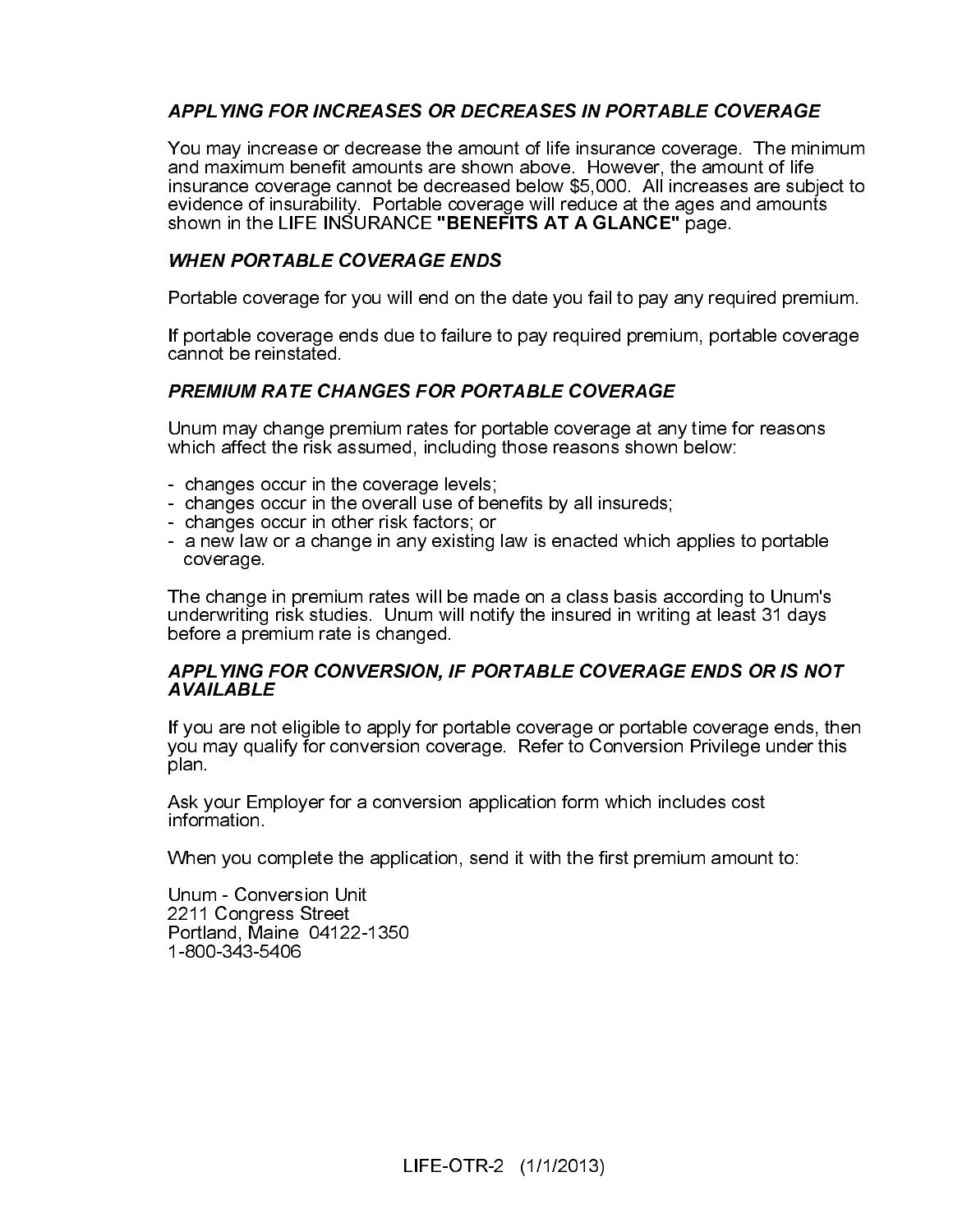### **ACCIDENTAL DEATH AND DISMEMBERMENT INSURANCE**

| <b>BENEFIT INFORMATION</b>                                                                                                                                                                              |  |
|---------------------------------------------------------------------------------------------------------------------------------------------------------------------------------------------------------|--|
| WHEN WILL YOUR BENEFICIARY RECEIVE PAYMENT IN THE EVENT OF YOUR<br>DEATH IF YOUR DEATH IS THE DIRECT RESULT OF AN ACCIDENT?                                                                             |  |
| Your beneficiary (ies) will receive payment when Unum approves your death claim<br>providing you meet certain conditions.                                                                               |  |
| WHAT DOCUMENTS ARE REQUIRED FOR PROOF OF ACCIDENTAL DEATH?                                                                                                                                              |  |
| Unum will require a certified copy of the death certificate, enrollment documents an                                                                                                                    |  |
| WHEN WILL YOU RECEIVE PAYMENT IN THE EVENT OF CERTAIN OTHER<br><b>COVERED LOSSES IF THE LOSS IS THE DIRECT RESULT OF AN ACCIDENT?</b>                                                                   |  |
| You will receive payment when Unum approves the claim.                                                                                                                                                  |  |
| HOW MUCH WILL UNUM PAY YOUR BENEFICIARY IN THE EVENT OF YOUR<br>ACCIDENTAL DEATH OR YOU FOR CERTAIN OTHER COVERED LOSSES?                                                                               |  |
| If Unum approves the claim, Unum will determine the payment according to the<br>Covered Losses and Benefits List below. The benefit Unum will pay is listed<br>opposite the corresponding covered loss. |  |
| The benefit will be paid only if an accidental bodily injury results in one or more o<br>the covered losses listed below within 365 days from the date of the accident.                                 |  |
| Also, the accident must occur while you are insured under the plan.                                                                                                                                     |  |
| <b>Benefit Amounts</b><br>The Full Amount                                                                                                                                                               |  |
| The Full Amount                                                                                                                                                                                         |  |
| The Full Amount                                                                                                                                                                                         |  |
| The Full Amount                                                                                                                                                                                         |  |
| The Full Amount                                                                                                                                                                                         |  |
| The Full Amount                                                                                                                                                                                         |  |
| One Half The Full Amount                                                                                                                                                                                |  |
| One Half The Full Amount                                                                                                                                                                                |  |
| AD&D-BEN-1 (1/1/2013)                                                                                                                                                                                   |  |
|                                                                                                                                                                                                         |  |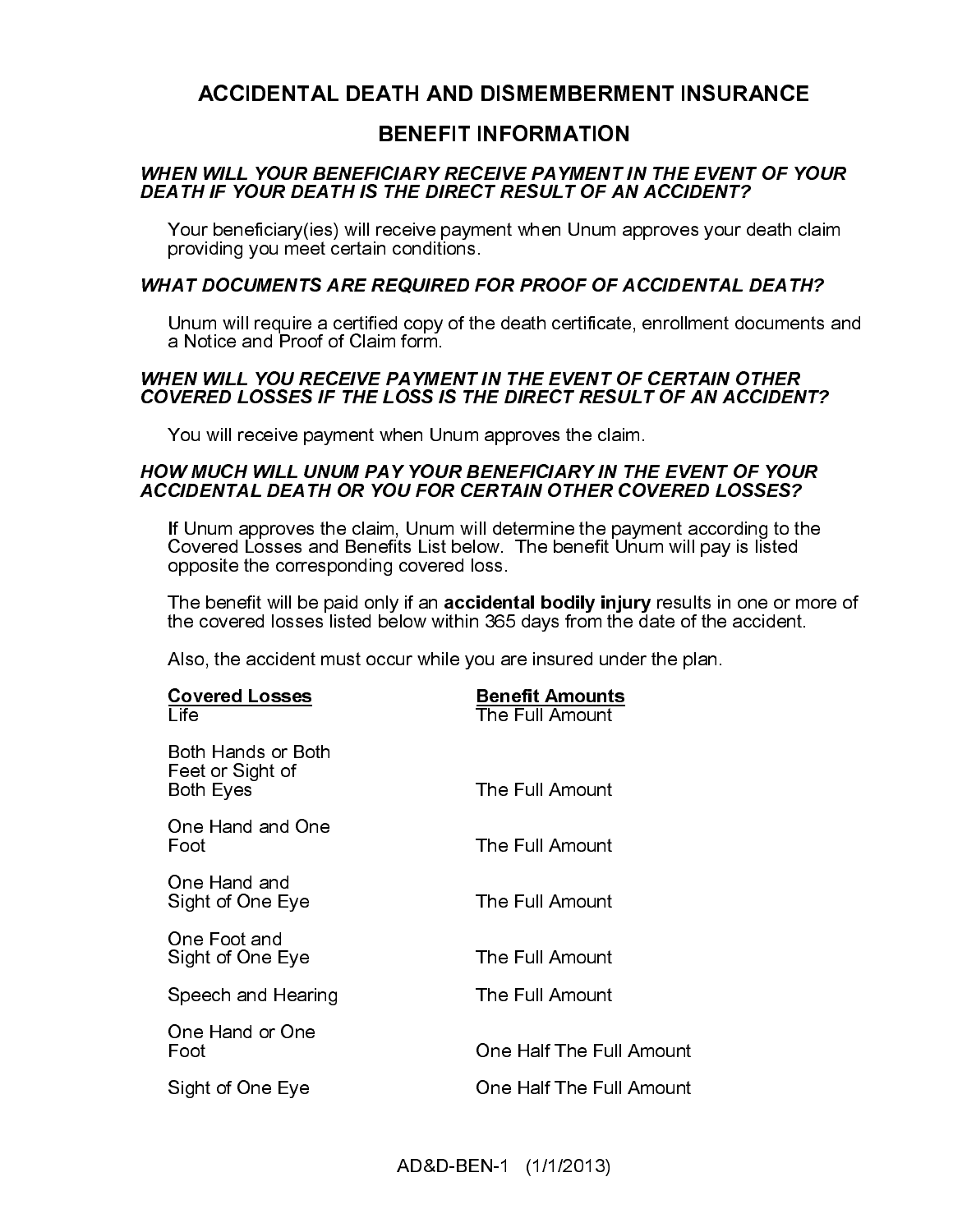Speech or Hearing **Speech of Half The Full Amount** 

Thumb and Index<br>Finger of Same Hand

One Quarter The Full Amount

The most Unum will pay for any combination of Covered Losses from any one accident is the full amount.

The Full Amount is the amount shown in the ACCIDENTAL DEATH AND DISMEMBERMENT INSURANCE "BENEFITS AT A GLANCE" page.

### **WHAT REPATRIATION BENEFIT WILL UNUM PROVIDE?**

Unum will pay an additional benefit for the preparation and transportation of your body to a mortuary chosen by you or your authorized representative. Payment will be made if, as the result of a covered accident, you suffer loss of life at least 100 miles away from your principal place of residence.

Unum will pay an additional benefit for the preparation and<br>body to a morttuary chosen by you or your authorized repr<br>be made if, as the result of a covered accident, you usuffer<br>miles away from your principal place of re However, when combined with two or more Unum accidental death and dismemberment insurance plans, the combined overall maximum for these plans together cannot exceed the actual expenses for the preparation and transportation of your body to a mortuary.

The maximum benefit amount is shown in the ACCIDENTAL DEATH AND DISMEMBERMENT INSURANCE "BENEFITS AT A GLANCE" page.

Unum will pay you or your authorized representative an additional bene sustain an accidental bodily injury which causes your death while you a<br>riding in a **Private Passenger Car**, provided:<br>For Seatbelt(s):<br>the Private Pas Unum will pay you or your authorized representative an additional benefit if you sustain an accidental bodily injury which causes your death while you are driving or riding in a Private Passenger Car, provided:

For Seatbelt(s):

- the Private Passenger Car is equipped with seatbelt(s); and
- the seatbelt(s) were in actual use and properly fastened at the time of the covered accident; and
- the position of the seatbelt(s) are certified in the official report of the covered accident, or by the investigating officer. A copy of the police accident report must be submitted with the claim.

Also, if such certification is not available, and it is clear that you were properly wearing seatbelt(s), then we will pay the additional seatbelt benefit.

However, if such certification is not available, and it is unclear whether you were properly wearing seatbelt(s), then we will pay a fixed benefit of \$1,000.

An automatic harness seatbelt will not be considered properly fastened unless a lap belt is also used.

For Air Bag: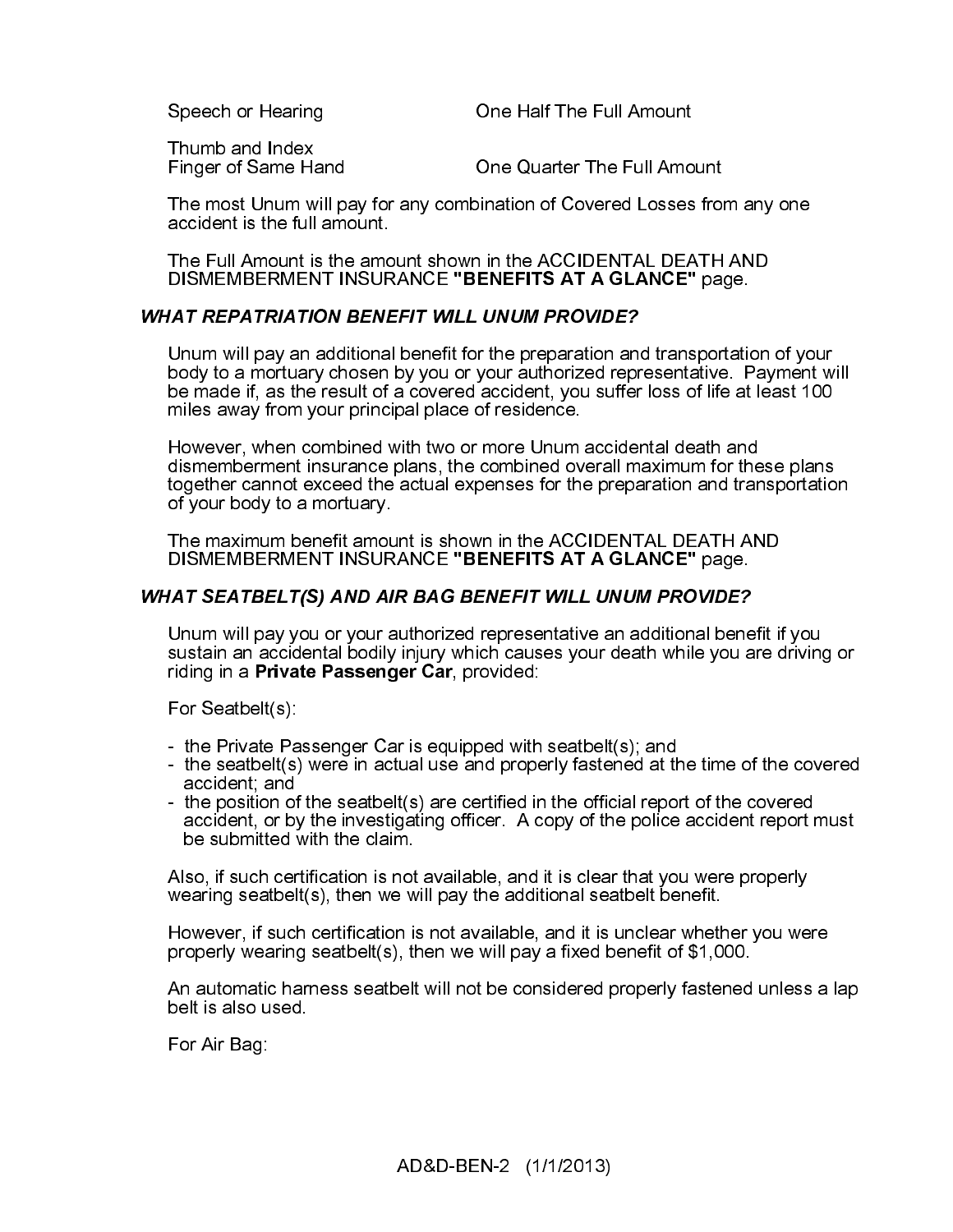- the Private Passenger Car is equipped with an air bag for the seat in which you are seated; and
- the seatbelt(s) must be in actual use and properly fastened at the time of the covered accident.

No benefit will be paid if you are the driver of the Private Passenger Car and do not hold a current and valid driver's license.

No benefit will be paid if Unum is able to verify that the air bag(s) had been disengaged prior to the accident.

The accident causing your death must occur while you are insured under the plan.

The maximum benefit amount is shown in the ACCIDENTAL DEATH AND DISMEMBERMENT "BENEFITS AT A GLANCE" page.

### WHAT EDUCATION BENEFIT WILL UNUM PROVIDE FOR YOUR QUALIFIED

Unum will pay your authorized representative on behalf of each of your qualified children a lump sum payment if:

- 
- you lose your life:<br>● as a result of an accidental bodily injury; and
- $\bullet$  within 365 days after the date of the accident causing the accidental bodily injury;
- within 365 days after the date of the accident causing the accidental bodily injury; the accident causing your accidental bodily injury occurred while you were insured under the plan;
- proof is furnished to Unum that the child is a qualified child; and
- the qualified child continues to be enrolled as a full-time student in an accredited post-secondary institution of higher learning beyond the 12th grade level.

CHILDRENY<br>
Unlum will pay your authorized representative on behalf of each of your qualifie<br>
children al ump sum payment if:<br>
you lose your life:<br>
you lose your life:<br>
exa a result of an accidental bodily injury; and<br>
the Unum will<br>children a<br>exage as a re<br>within :<br>- the accid under th<br>- proof is<br>- the qual<br>post-sec<br>The benefit am<br>post-sec<br>The benefit am<br>DISN<br>WHEN WILL<br>The educa<br>following c<br>- the date<br>reason e<br>- the date<br>- the date<br>reason e The benefit amount per academic year, maximum benefit payments, maximum benefit amount and maximum benefit period are shown in the ACCIDENTAL DEATH AND DISMEMBERMENT INSURANCE "BENEFITS AT A GLANCE" page.

The education benefit will terminate for each qualified child on the earliest of the following dates:

- the date your qualified child fails to furnish proof as required by us;
- the date your qualified child no longer qualifies as a dependent child for any reason except your death; or
- the end of the maximum benefit period.

### The education benefit will terminate for each qualified child on the earliest of the following dates:<br>
- the date your qualified child fails to furnish proof as required by us;<br>
- the date your qualified child no longer qu

UNUM PROVIDE?<br>Unum will pay a benefit if you sustain an accidental bodily injury and are unave<br>exposed to the elements and suffer a loss.<br>We will presume you suffered loss of life due to an accident if:<br>- you are riding in **UNUM PROVIDE?**<br>Unum will pay a<br>exposed to the e<br>We will presume<br>- you are riding<br>covered under Unum will pay a benefit if you sustain an accidental bodily injury and are unavoidably exposed to the elements and suffer a loss.

We will presume you suffered loss of life due to an accident if:

- you are riding in a common public passenger carrier that is involved in an accident covered under the policy; and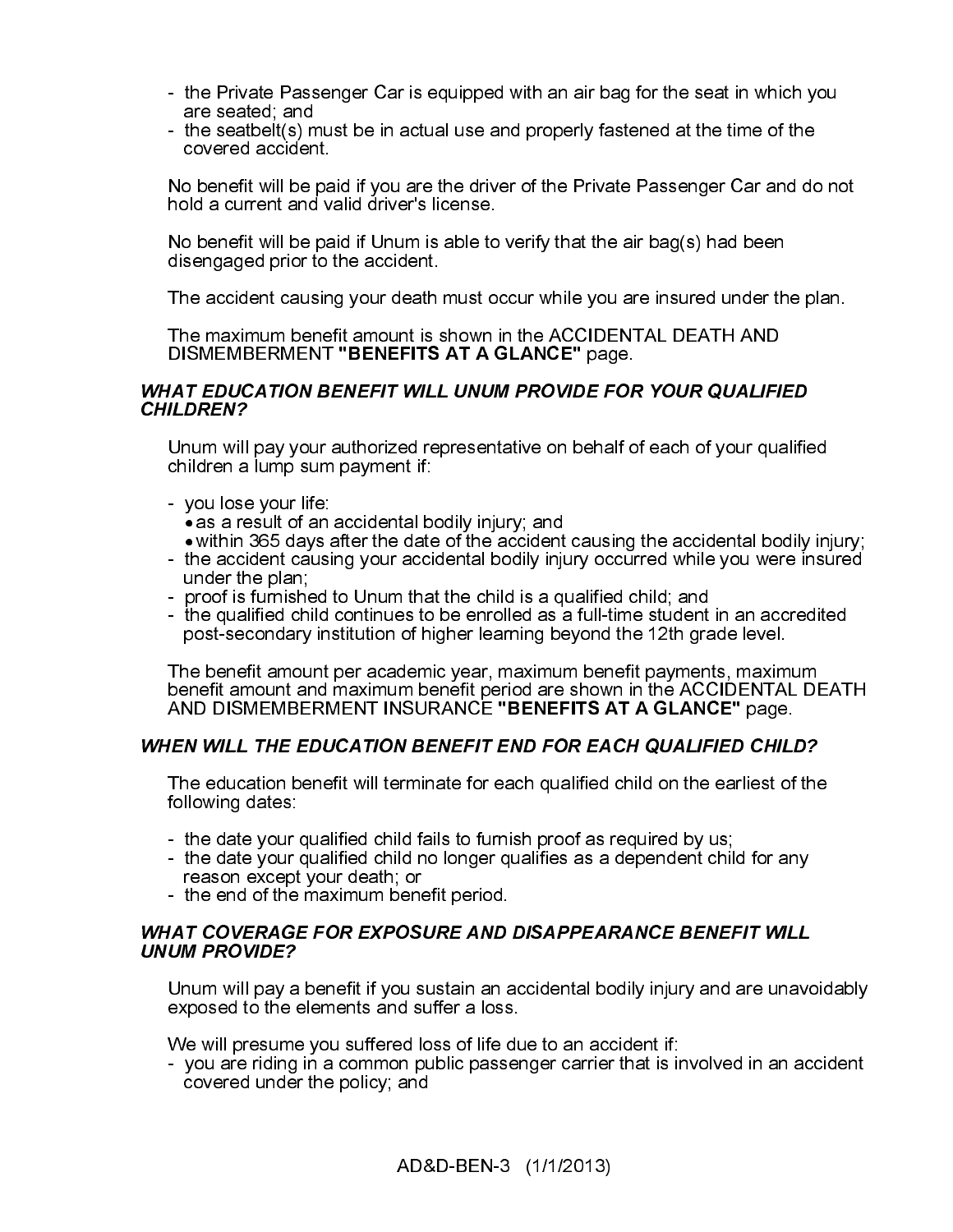- as a result of the accident, the common public passenger carrier is wrecked, sinks, is stranded, or disappears; and
- your body is not found within 1 year of the accident.

Also, the accident must occur while you are insured under the plan.

The maximum benefit amount is shown in the ACCIDENTAL DEATH AND DISMEMBERMENT "BENEFITS AT A GLANCE" page.

Your plan does not cover any accidental losses caused by, contributed to by, or resulting from:

- suicide, self destruction while sane, intentionally self-inflicted injury while sane, or self-inflicted injury while sane, or self-inflicted injury while insane.
- active participation in a riot.
- an attempt to commit or commission of a crime.
- Your plan does not cover any accidental losses caused by, contributed to by<br>resulting from:<br>suicide, self destruction while sane, intentionally self-inflicted injury while set<br>we self-inflicted injury while sane, or self-i - the use of any prescription or non-prescription drug, poison, fume, or other chemical substance unless used according to the prescription or direction of your physician. This exclusion will not apply to you if the chemical substance is ethanol.
	- disease of the body or diagnostic, medical or surgical treatment or mental disorder as set forth in the latest edition of the Diagnostic and Statistical Manual of Mental Disorders.
	- operating any motorized vehicle while voluntarily **intoxicated**.
	- war, declared or undeclared, or any act of war.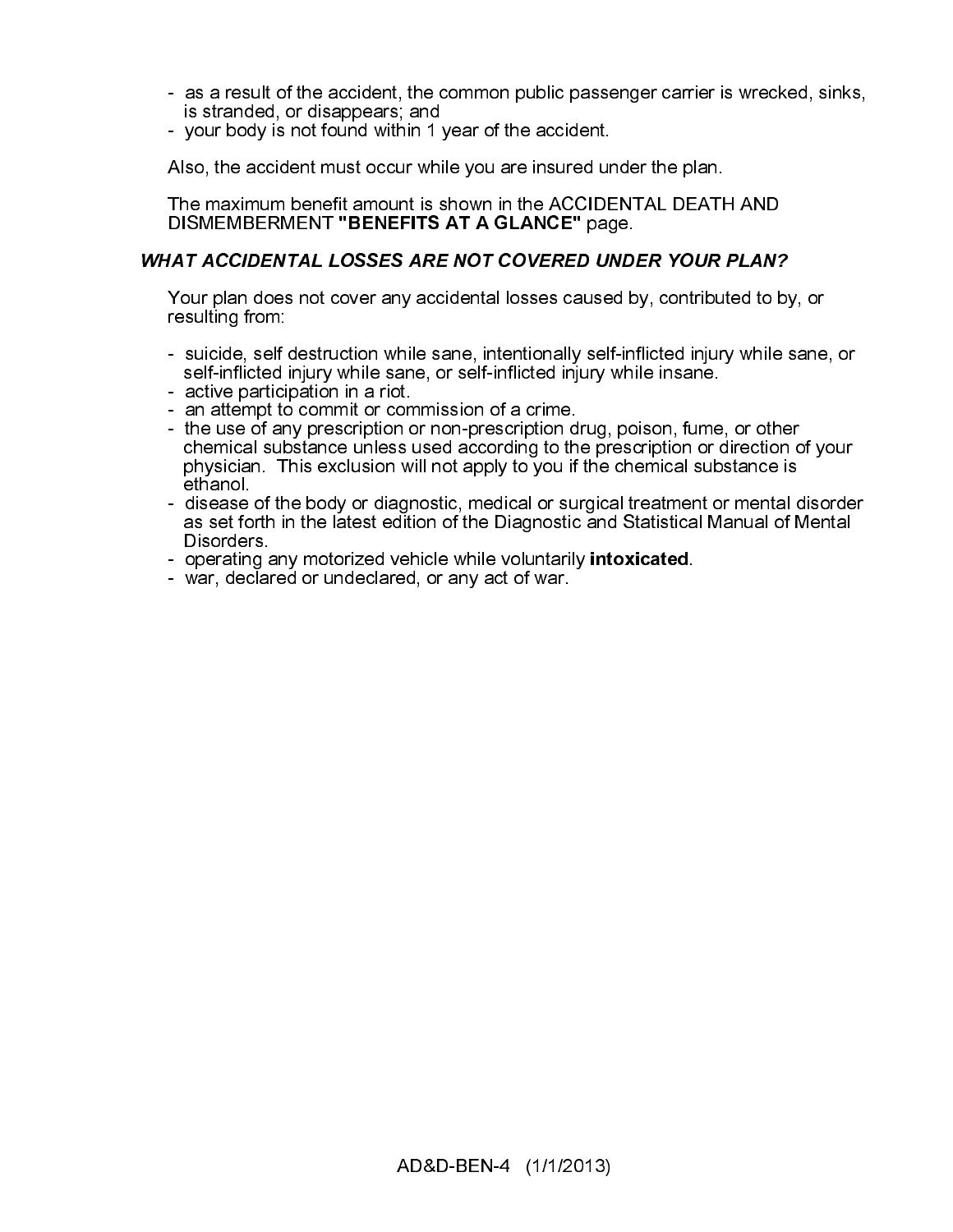### **ACCIDENTAL DEATH AND DISMEMBERMENT INSURANCE**

If your employment ends with or you retire from your Employer or you are working less than the minimum number of hours as described under Eligible Groups in this

The portable insurance coverage will be the current coverage and amounts that you are insured for under your Employer's group plan.

However, the amount of portable coverage for you will not be more than:

- the highest amount of accidental death and dismemberment insurance available for employees under the plan; or
- 5x your annual earnings; or
- \$750,000 from all Unum group life and accidental death and dismemberment plans combined,

whichever is less.

The amount of ported life insurance must be equal to or greater than the amount of ported accidental death and dismemberment insurance.

The minimum amount of coverage that can be ported is \$5,000. If the current amounts under the plan are less than \$5,000, you may port the lesser amounts.

**COVERAGE IS AVAILABLE IF YOU EMD EMPLOYMENT OR YOU WORED HOMBAS?** (Portability)<br>CED HOURS? (Portability) you retire from your Employer or you are work-<br>than the minimum employer on you are work than the frame minimum dumb VAILABLE IF YOU END EMPLOYMI<br>
Intability)<br>
ds with or you retire from your Emplo<br>
number of hours as described under<br>
table coverage for yourself.<br>
NCE COVERAGE AND AMOUNTS A<br>
e coverage will be the current coverage<br>
our E **REDUCED HOURS?** (Portability)<br>
If your employern ends with or you retre from your Employer or you are working<br>
less than the minimum number of hours as described under Eligible Groups in this<br>
plan, you may elect portable The strain the minimum number of the minimum number of plan, you may elect portable covered portable covered and you may elect portable in the portable insurance coverage are insured for under your Emplot However, the amou plan, you may elect portable coverage for yourself.<br> **PORTABLE INSURANCE COVERAGE AND AMOUNTS AVAILABLE**<br>
The portable insurance coverage will be the current coverage and amou<br>
are insured for under your Employer's group p Your amount of AD&D insurance will reduce or cease at any time it would reduce or cease for your eligible group if you had continued in active employment with your Employer.

### **APPLYING FOR PORTABLE COVERAGE**

31 days after the date:

- your coverage ends or you retire from your Employer; or
- you begin working less than the minimum number of hours as described under Eligible Groups in this plan.

You are not eligible to apply for portable coverage for yourself if:

- Nou must apply for portable coverage for yourself and pay the first premium within<br>
21 days after the date:<br>
 you recoverage ends or you retire from your Employer; or<br>
 you begin working less than the minimum number of h - you have an injury or sickness, under the terms of this plan, which has a material - you have an **injury** or **sickness**, under the terms of this plan, which has a material effect on life expectancy; or<br>- you failed to pay the required premium under the terms of this plan.<br>- you failed to pay the required effect on life expectancy; or
- you failed to pay the required premium under the terms of this plan.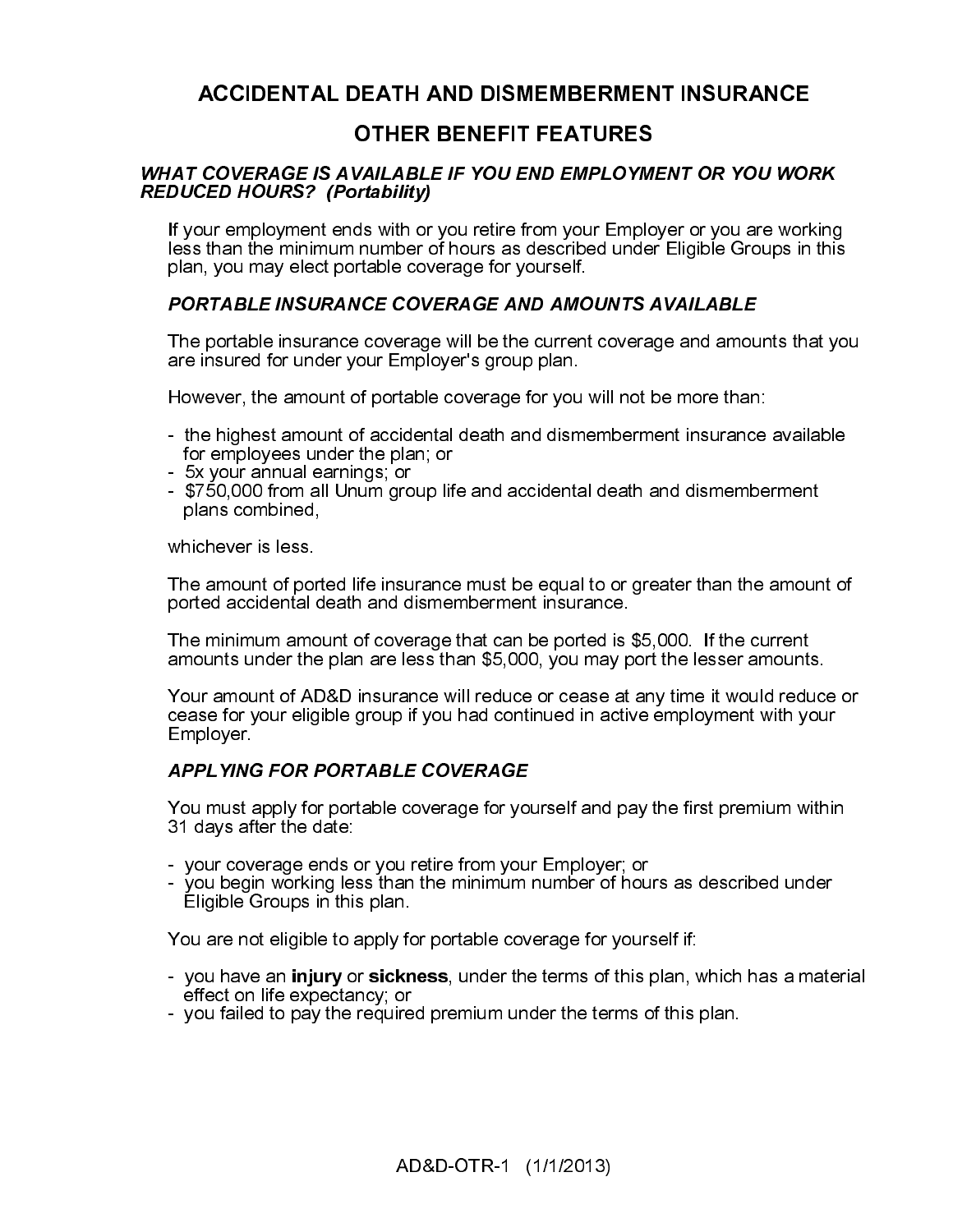### APPLYING FOR INCREASES OR DECREASES IN PORTABLE COVERAGE

You may increase or decrease the amount of AD&D insurance coverage. The amond primitimum and maximum benefit amounts are shown above. However, the amondom below \$5.000. Portable coverage will reduce at the ages and amounts minimum and maximum benefit amounts are shown above. However, the amount of accidental death and dismemberment insurance coverage cannot be decreased below \$5,000. Portable coverage will reduce at the ages and amounts shown in the<br>ACCIDENTAL DEATH AND DISMEMBERMENT INSURANCE **"BENEFITS AT A** 

Portable coverage for you will end on the date you fail to pay any required premium.

If portable coverage ends due to failure to pay required premium, portable coverage cannot be reinstated.

Unum may change premium rates for portable coverage at any time for reasons which affect the risk assumed, including those reasons shown below:

- changes occur in the coverage levels;
- changes occur in the overall use of benefits by all insureds;
- changes occur in other risk factors; or
- a new law or a change in any existing law is enacted which applies to portable coverage.

ACCIDENTAL DEATH AND DISMEMBERMENT INSURANCE "BENEFITS AT A<br>CCAIDENTAL DEATH AND DISMEMBERMENT INSURANCE "BENEFITS AT A<br>WHEN PORTABLE COVERAGE ENDS<br>Portable coverage for you will end on the date you fail to pay any require GLANCE" page.<br>
WHEN PORTABI<br>
Portable coverage<br>
If portable coverage<br>
cannot be reinsta<br>
PREMIUM RATE<br>
Unum may chang<br>
which affect the ri<br>
- changes occur<br>
- changes occur<br>
- a new law or a doverage.<br>
The change in preder Portable coverage for you will end on the<br>If portable coverage ends due to failure to<br>cannot be reinstated.<br> **PREMIUM RATE CHANGES FOR POR1**<br>
Unum may change premium rates for portable of the<br>
changes occur in the coverage Unum may change premium rates for portable coverage at an<br>which affect the risk assumed, including those reasons shown<br>- changes occur in the coverage levels;<br>- changes occur in the overall use of benefits by all insureds; The change in premium rates will be made on a class basis according to Unum's underwriting risk studies. Unum will notify the insured in writing at least 31 days before a premium rate is changed.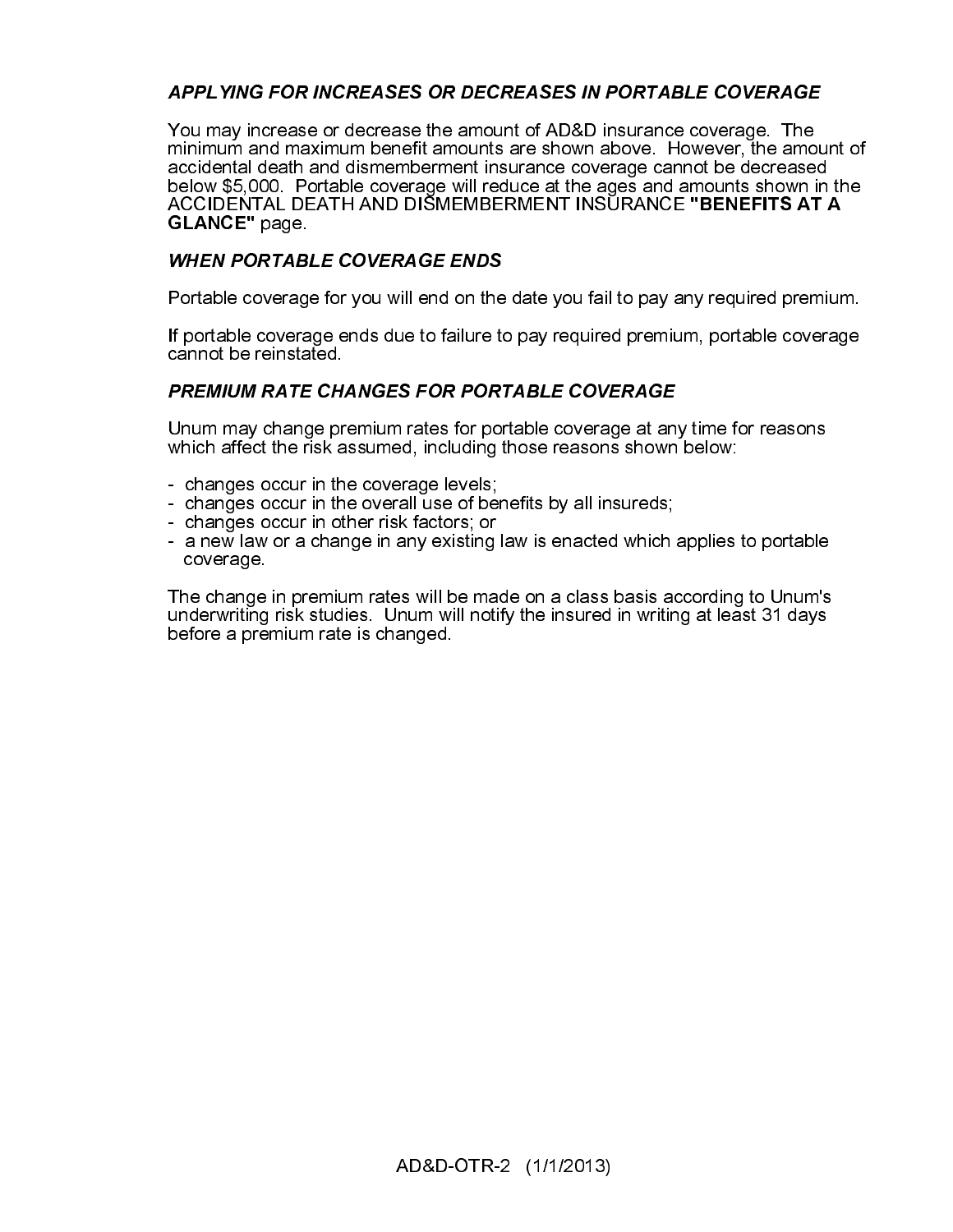### **GLOSSARY**

and accidental means and not contributed to by any other cause.

**ACCIDENTAL DEATH AND DISMEMBERMENT INSURANCE BENEFIT means the** total benefit amount for which an employee is insured under this plan subject to the

ACCIDENTAL BODILY INJURY means bodily harm caused solely by external, violent<br>and accidental means and not contributed to by any other cause.<br>AcCIDENTAL DEATH AND DISMEMBERMENT INSURANCE BENEFIT means the<br>ACCIDENTAL DEATH ACCIDENTAL DEATH AND DISMEMEERMENT INSURANCE BENEFIT means the maximum benefit to the maximum benefit.<br>ACCIDENT and the maximum benefit and maximum benefit and maximum benefit.<br>ACTIVE EMPLOYMENT means you are working for y maximum benefit.<br> **ACTIVE EMPLOY**<br>
are paid regularly is<br>
your regular occup<br>
as described unde<br>
Your work site mus<br>
- your Employer's<br>
- an alternative work<br>
- a location to which<br>
Normal vacation is<br>
Temporary and se<br>
EL ACTIVE EMPLOYMENT means you are working for your Employer for earnings that<br>are paid regularly and that you are performing the material and substantial dutles of<br>your regular occupation. You must be working at least the mi are paid regularly and that you are performing the material and substantial duties of your regular occupation. You must be working at least the minimum number of hours as described under Eligible Group(s) in each plan.

Your work site must be:

- your Employer's usual place of business;
- an alternative work site at the direction of your Employer, including your home; or
- a location to which your job requires you to travel.

Normal vacation is considered active employment. Temporary and seasonal workers are excluded from coverage.

ELIMINATION PERIOD means a period of continuous disability which must be satisfied<br>EMPLOYEE means a person who is in active employment in the United States with the<br>EMPLOYEE means a person who is in active employment in th before you are eligible to have your life premium waived by Unum.<br>
EMPLOYEE means a person who is in active employment in the U<br>
EMPLOYEE means the Policyholder, and includes any division, su<br>
EMPLOYEE means the Policyhold EMPLOYEE means a person who is in active employment in the United States with the<br>EMPLOYEE means the Policyholder, and includes any division, subsidiary or affiliated<br>company named in the policy.<br>EMPLOYEE means the Policyh Employer.<br>
EMPLOYE<br>
company n<br>
EVIDENCE<br>
will use to dat Unum's<br>
GAINFUL<br>
work is or dof<br>
of your anr<br>
GRACE PI<br>
which prem<br>
HOSPITAL<br>
treatment f<br>
INJURY m<br>
- for purp not relate<br>
- for all ot<br>
related to<br>
plan. EMPLOYER means the Policyholder, and includes any division, subsidiary or affiliated<br>
EMPLOYER means the Policy.<br>
EVIDENCE OF INSURABILITY means a statement of your medical history which Unumil<br>
use to determine if you are company named in the policy.<br> **EVIDENCE OF INSURABILIT**<br>
will use to determine if you are<br>
at Unum's expense.<br> **GAINFUL OCCUPATION** mea<br>
work is or can be expected to portion<br>
of your annual earnings in effert<br> **GRACE PERI** will use to determine if you are approved for coverage. <sup>\*</sup>Evidence of insurability will be<br>at Unum's expense.

EVIDENCE OF INSURABILITY means a statement of your medical history which Unum<br>at Unum's expense.<br>The Unum's expense.<br>CAINFUL OCCUPATION means an occupation that within 12 months of your return to<br>work is or can be expected at Unum's expense.<br>
GAINFUL OCCUPA<br>
work is or can be exp<br>
of your annual earnin<br>
GRACE PERIOD me<br>
which premium payn<br>
HOSPITAL OR INST<br>
treatment for the cor<br>
INJURY means:<br>
- for purposes of P<br>
not related to any othe<br>
work is or can be expected to provide you with an income that is at least equal to 60%<br>of your annual earnings in effect just prior to the date your disability began.

- for purposes of Portability, a bodily injury that is the direct result of an accident and not related to any other cause.<br>Fig. 10. The direct result of an accident and not - for all other purposes, a bodily injury that is the direct result of an accident and not
- GAINFUL OCCUPATION means an occupation that within 12 months of your return to do your sected to provide you with an income that is at least equal to 60% of your annual earnings in effect just prior to the date your disabi of your annual earnings in effect just prior to the date your disability began.<br> **GRACE PERIOD** means the period of time following the premium due date<br>
which premium payment may be made.<br> **HOSPITAL OR INSTITUTION** means a GRACE PERIOD means the period of time following the premium due date during<br>which premium payment may be made.<br>HOSPITAL OR INSTITUTION means an accredited facility licensed to provide care<br>treatment for the condition caus which premium payment may be made.<br> **HOSPITAL OR INSTITUTION** means are treatment for the condition causing your<br> **INJURY** means:<br> **For purposes of Portability**, a bodily<br> **INJURY** means:<br> **For all other purposes**, a bodil HOSPITAL OR INSTITUTION means an accredited facility licensed to provide care and<br>treatment for the condition causing your disability.<br>
INJURY means:<br>
- for purposes of Portability, a bodily injury that is the direct resul treatment for the condition causing your disability.<br> **INJURY** means:<br> **- for purposes of Portability**, a bodily injury that<br> **- for all other purposes**, a bodily injury that is the<br>
related to any other cause. Disability INJURY means:<br>- for purposes of<br>not related to a<br>- for all other pi<br>related to any c<br>plan. - **for purposes of Portability**, a bodily injury that is the direct result of an accident and not related to any other cause.<br> **- for all other purposes**, a bodily injury that is the direct result of an accident and not re - **for all other purposes**, a bodily injury that is the direct result of an accident and not related to any other cause. Disability must begin while you are covered under the plan.<br>plan.<br>GLOSSARY-1 (1/1/2013) related to any other cause. Disability must begin while you are covered under the plan.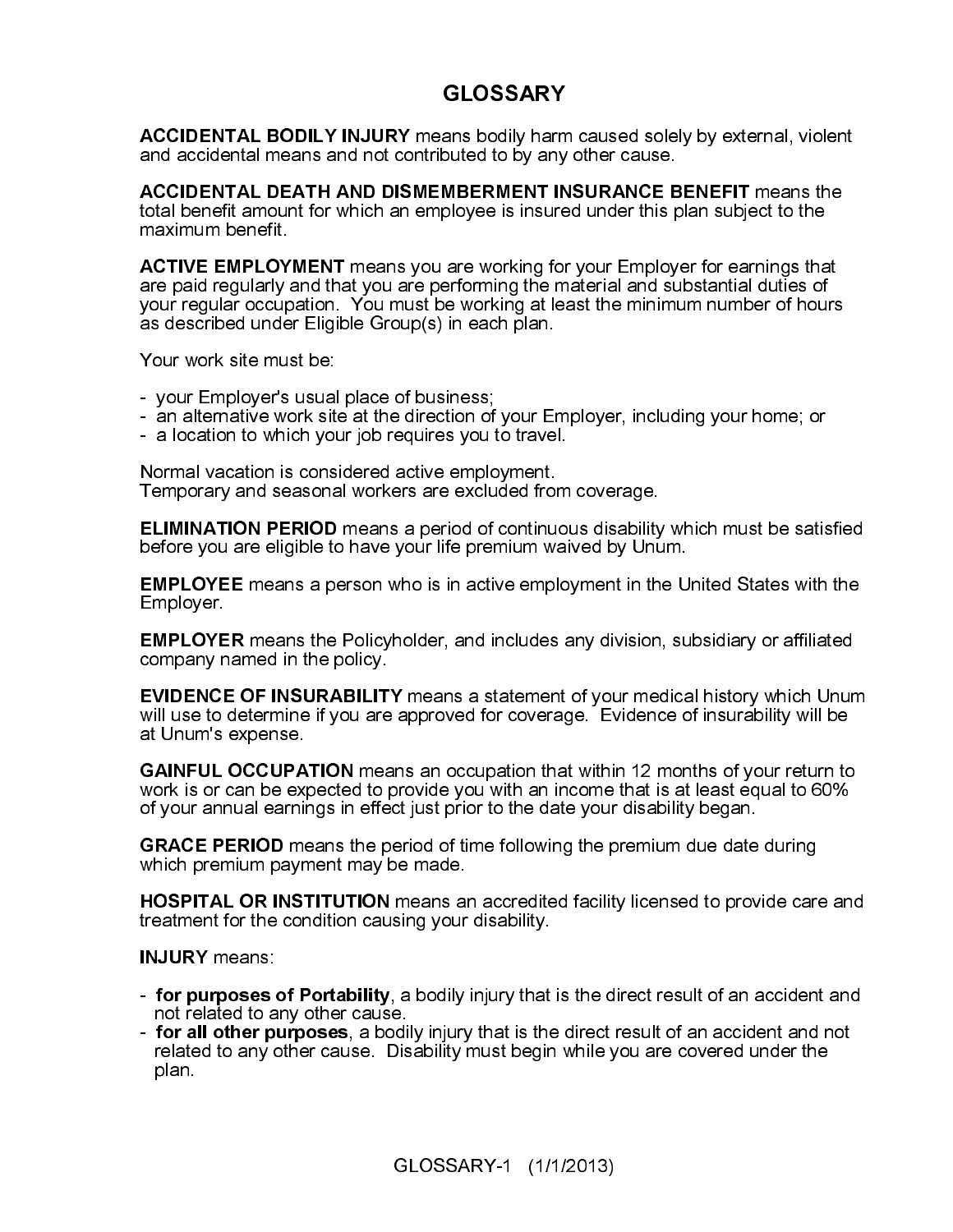INSURED means any person covered under a plan.<br>
INTOXICATED means that your blood alcohol level e<br>
operating a motor vehicle in the state where the accion<br>
LAYOFF or LEAVE OF ABSENCE means you are temployment for a period INTOXICATED means that your blood alcohol level equals or exceeds the legal limit for<br>poperating a motor vehicle in the state where the accident occurred.<br>LAYOFF or LEAVE OF ABSENCE means you are temporarily absent from ac operating a motor vehicle in the state where the accident occurred.<br>
LAYOFF or LEAVE OF ABSENCE means you are temporarily absemployment for a period of time that has been agreed to in advance<br>
Employer.<br>
Your normal vacati LAYOFF or LEAVE OF ABSENCE means you are temporarily absent from active<br>employment for a period of time that has been agreed to in advance in writing by y<br>Employer.<br>Your normal vacation time or any period of disability is employment for a period of time that has been agreed to in advance in writing by your

Your normal vacation time or any period of disability is not considered a temporary layoff or leave of absence.

Employer.<br>Your norma<br>layoff or lea<br>LIFE INSU<br>insured una<br>LOSS OF .<br>LOSS OF .<br>Joning eac<br>LOSS OF .<br>LOSS OF .<br>LOSS OF .<br>LOSS OF .<br>LOSS OF .<br>LOSS OF .<br>LOSS OF .<br>LOSS OF .<br>LOSS OF .<br>LOSS OF .<br>LOSS OF .<br>LOSS OF .<br>LOSS OF .<br>LOSS LIFE INSURANCE BENEFIT means the total benefit amount for which an employee is<br>insured under this plan subject to the maximum benefit.<br>LOSS OF A FOOT means that all of the foot is cut off at or above the ankle joint.<br>LOSS insured under this plan subject to the maximum benefit.<br>
LOSS OF A FOOT means that all of the foot is cut off at<br>
LOSS OF A HAND means that all four fingers are cut of<br>
pining each to the hand.<br>
LOSS OF HEARING means the t

- a person performing tasks that are within the limits of his or her medical license; and
- a person who is licensed to practice medicine and prescribe and administer drugs or to perform surgery; or
- a person with a doctoral degree in Psychology (Ph.D. or Psy.D.) whose primary practice is treating patients; or
- a person who is a legally qualified medical practitioner according to the laws and regulations of the governing jurisdiction.

Unum will not recognize you, or your spouse, children, parents or siblings as a physician for a claim that you send to us.

LOSS OF A FOOT means that all of the foot is cut off at or above the ankle joint.<br>LOSS OF A HAND means that all four fingers are cut off at or above the knuckles<br>ipining each to the hand.<br>LOSS OF HEARING means the total an LOSS OF A HAND means that all four fingers are cut off at or above the knuckles<br>ioning each to the hand.<br>LOSS OF HEARING means the total and irrecoverable loss of hearing in both ears<br>LOSS OF SIGHT means the eye is totally joining each to the hand.<br>
LOSS OF HEARING mea<br>
LOSS OF SIGHT means<br>
eye.<br>
LOSS OF SPEECH mear<br>
LOSS OF THUMB AND I<br>
are cut off at or above the<br>
PAYABLE CLAIM means<br>
PHYSICIAN means.<br>
- a person performing tas-<br>
a person LOSS OF HEARING means the total and irrecoverable loss of hearing in both ears.<br>
LOSS OF SIGHT means the eye is totally blind and that no sight can be restored in the eye<br>
LOSS OF SPEECH means the total and irrecoverable l LOSS OF SIGHT means the eye is totally blind and that no sight can be restored in that eye is to the signal intercoverable loss of speech.<br>
LOSS OF THUMB AND INDEX FINGER means that all of the thumb and index finger<br>
are c eye. LOS: are controller a proper since the proper and proper a proper a proper since the controller proper since that are that a second proper since  $\mathbf{P}$  PRIV car (it at a LOSS OF SPEECH means the total and irrecoverable loss of speech.<br>
LOSS OF THUMB AND INDEX FINGER means that all of the thumb are cut off at or above the joint closest to the wrist.<br>
PAYABLE CLAIM means a claim for which Un LOSS OF THUMB AND INDEX FINGER means that all of the thumb and index finger<br>are cut off at or above the joint closest to the wrist.<br>
PAYABLE CLAIM means a claim for which Unum is liable under the terms of the polic<br>
PHYSIC are cut off at or above the joint closest to the wrist.<br> **PAYABLE CLAIM** means a claim for which Unum i<br> **PHYSICIAN** means.<br>
- a person performing tasks that are within the limit<br>
the perform surgery, or<br>
- a person with a **PAYABLE CLAIM** means a claim for which Unum is liable under the terms of the policy.<br> **PHYSICIAN** means:<br>
- a person performing tasks that are within the limits of his or her medical license; and<br>
- a person which is lice **PHYSICIAN** means:<br>
- a person performin<br>
- a person who is lict<br>
to perform surgery;<br>
- a person with a doo<br>
practice is treating<br>
- a person who is a l<br>
regulations of the g<br>
Unum will not recogn<br>
physician for a claim<br> **PLAN** means a line of coverage under the policy.<br> **POLICYHOLDER** means the Employer to whom the<br> **PRIVATE PASSENGER CAR** means a validly regear (including Employer-owned cars), station wage<br>
that are used only as private POLICYHOLDER means the Employer to whom the policy is issued.<br>
PRIVATE PASSENGER CAR means a validly registered four-wheel r<br>
car (including Employer-owned cars), station wagons, jeeps, pick-up t<br>
that are used only as pri **PRIVATE PASSENGER CAR** means a validly registered four-wheel private passenger car (including Employer-owned cars), station wagons, jeeps, pick-up trucks, and vans that are used only as private passenger cars.<br> **CLOSSARY**car (including Employer-owned cars), station wagons, jeeps, pick-up trucks, and vans<br>that are used only as private passenger cars. that are used only as private passenger cars.<br>GLOSSARY-2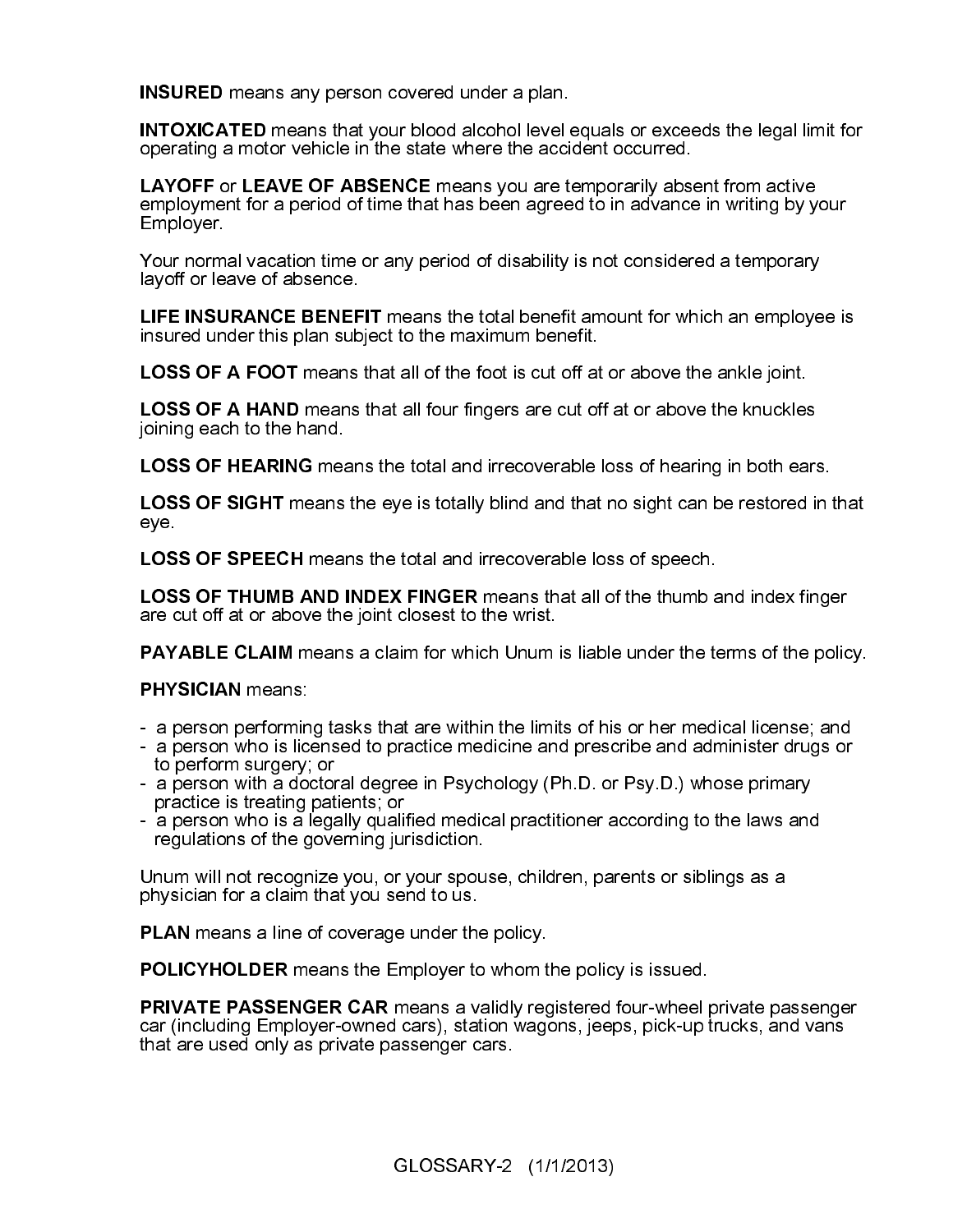- enrolled as a full-time student in an accredited post-secondary institution of higher learning beyond the 12th grade level; or
- at the 12th grade level and enrolls as a full-time student in an accredited postsecondary institution of higher learning beyond the 12th grade level within 365 days following the date of your death.

**QUALIFIED CHILD is any of your ummarried dependent children under age 25 who, on<br>the date of your death as a result of an accidental bodity injury, was either:<br>- enrolled as a full-time student in an accredited post-secon** Children include your own natural offspring, lawfully adopted children and stepchildren. They also include foster children and other children who are dependent on you for main support and living with you in a regular parent-child relationship. A child will be considered adopted on the date of placement in your home.

- you personally visit a physician as frequently as is medically required, according to generally accepted medical standards, to effectively manage and treat your disabling condition(s); and
- the date of your death as a result of an accidental bodily injury, was either:<br>
 enrolled as a full-time student in an accredited post-secondary institution<br>
 learning beyond the 12th grade level i, or<br>
 at the 12th gra REGULAR CARE means:<br>- you personally visit a phy<br>generally accepted medic<br>condition(s); and<br>- you are receiving the mo<br>generally accepted medic<br>whose specialty or exper<br>according to generally ac<br>RETAINED ASSET ACCO<br>- for L - you are receiving the most appropriate treatment and care which conforms with generally accepted medical standards, for your disabling condition(s) by a physician whose specialty or experience is the most appropriate for your disabling condition(s), according to generally accepted medical standards.

- intermediary bank in the name of your beneficiary, as owner.<br>Fig. **Accidental Death and Dismemberment Insurance**, is an interest bearing
- account established through an intermediary bank in the name of you or your beneficiary, as owner.

- for purposes of Portability, an illness, disease or symptoms for which a person, in the exercise of ordinary prudence, would have consulted a health care provider.<br>**For all other purposes**, an illness or disease. Disability must begin while you are
- covered under the plan.

For Life Insurance, is an intere-<br>intermediary bank in the name of for Accidental Death and Discocount established through an<br>beneficiary, as owner.<br>SICKNESS means:<br>- for purposes of Portability, a the exercise of ordinary For Life Insurance, is an interest bearing account established through an intermediary bank in the name of your beneficiary, as owner.<br>The Accidental Death and Dismemberment Insurance, is an interest beaccount established For Accidental Death and Dismemberment Insurance, is an interest bearing<br>account established through an intermediary bank in the name of you or your<br>beneficiary, as owner.<br>SICKNESS means:<br>the averose of Portability, an ill SICKNESS means:<br>- for purposes of F<br>the exercise of ord<br>- for all other purp<br>covered under the<br>WAITING PERIOD r<br>must be in active em<br>under a plan.<br>WE, US and OUR n<br>YOU means an emp - for purposes of Portability, an illness, disease or symptoms for which a person, in<br>the exercise of ordinary prudence, would have consulted a health care provider.<br>- for all other purposes, an illness or disease. Disabil - for all other purposes, an illness or disease. Disability must begin while you are covered under the plan.<br>
WAITING PERIOD means the continuous period of time (shown in each plan) that you are similar to the must be in a WAITING PERIOD means the continuous period of time (shown in each plan) that you<br>must be in active employment in an eligible group before you are eligible for coverage<br>under a plan.<br>WE, US and OUR means Unum Life Insurance must be in active employment in an eligible group before you are eligible for coverage under a plan.<br>WE, US and l<br>YOU means a

WE, US and OUR means Unum Life Insurance Company of America.<br>YOU means an employee who is eligible for Unum coverage.<br> $\hbox{GLOSBARY-3}~~(1/1/2013)$ 

YOU means an employee who is eligible for Unum coverage.<br> $\hbox{GLOSSARY-3}\quad (1/1/2013)$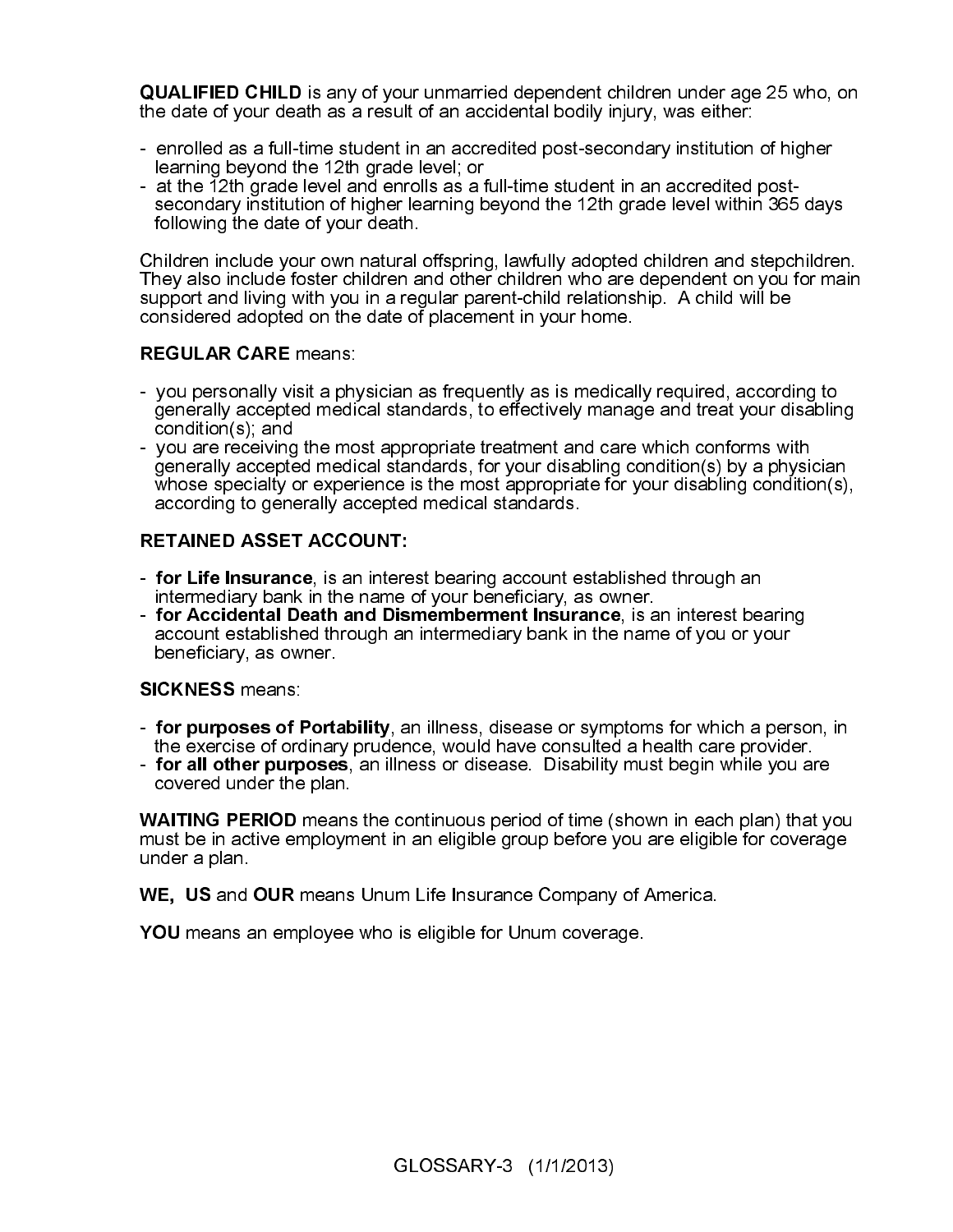Additional Claim and Appeal Information<br>
ERISA<br>
ERISA<br>
es benefits under a Plan which is subject to t<br>
Security Act of 1974 (ERISA), the following<br>
groverned by ERISA is determined by a court<br>
e information related to ERIS If this policy provides ben<br>
Retirement Income Secur<br>
Whether a Plan is govern<br>
Employer may have inform<br>
following items constitute<br>
document, the policy, incl<br>
summary plan description<br>
determinations are contro<br>
and the If this policy provides benefits under a Plan which is subject to the Employee Retirement Income Security Act of 1974 (ERISA), the following provisions apply. Whether a Plan is governed by ERISA is determined by a court, however, your Employer may have information related to ERISA applicability. If ERISA applies, the following items constitute the Plan: the additional information contained in this document, the policy, including your certificate of coverage, and any additional summary plan description information provided by the Plan Administrator. Benefit determinations are controlled exclusively by the policy, your certificate of coverage, and the information in this document.

If you wish to file a claim for benefits, you should follow the claim procedures described in your insurance certificate. To complete your claim filing, Unum must receive the claim information it requests from you (or your authorized representative), your attending physician and your Employer. If you or your authorized representative has any questions about what to do, you or your authorized representative should contact Unum directly.

If you wish to file a cla<br>described in your insu<br>receive the claim infor<br>representative), your a<br>authorized representa<br>authorized representa<br>**CLAIMS PROCEDURES**<br>If a claim is based or<br>Education Benefit<br>In the event that yo **CLAIMS PROCEDURES**<br>
If a claim is based on<br>
Education Benefit<br>
In the event that your of<br>
writing within 90 days is<br>
Unum is allowed an ac<br>
within which to notify y<br>
receive a written notice<br>
you may expect a final<br>
- the **Education Benefit**<br>
In the event that your claim is denied, either in full or in part. Unum will notify you<br>
In the event that your claim is denied, either in full or in part. Unum will notify you<br>
Unum is allowed an addi **Education Benefit**<br>
In the event that you<br>
writing within 90 day<br>
Unum is allowed an<br>
within which to notif<br>
receive a written not<br>
you may expect a fil<br>
- the specific reasol<br>
which the denial is<br>
- a description of ar<br> In the event that your claim is denied, either in full or in part, Unum will notify you in writing within 90 days after your claim was filed. Under special circumstances, Unum is allowed an additional period of not more than 90 days (180 days in total) within which to notify you of its decision. If such an extension is required, you will receive a written notice from Unum indicating the reason for the delay and the date you may expect a final decision. Unum's notice of denial shall include:

- the specific reason or reasons for denial with reference to those Plan provisions on which the denial is based;
- a description of any additional material or information necessary to complete the claim and why that material or information is necessary; and
- a description of the Plan's procedures and applicable time limits for appealing the determination, including a statement of your right to bring a lawsuit under Section 502(a) of ERISA following an adverse determination from Unum on appeal.

Notice of the determination may be provided in written or electronic form. Electronic notices will be provided in a form that complies with any applicable legal requirements.

If a claim is based on your disability<br>Unum will give you notice of the decisio<br>filed. This time period may be extended<br>that such an extension is necessary due<br>and notifies you of the circumstances re<br>ADDLINFO Unum will give you notice of the decision no later than 45 days after the claim is filed. This time period may be extended twice by 30 days if Unum both determines that such an extension is necessary due to matters beyond the control of the Plan and notifies you of the circumstances requiring the extension of time and the date by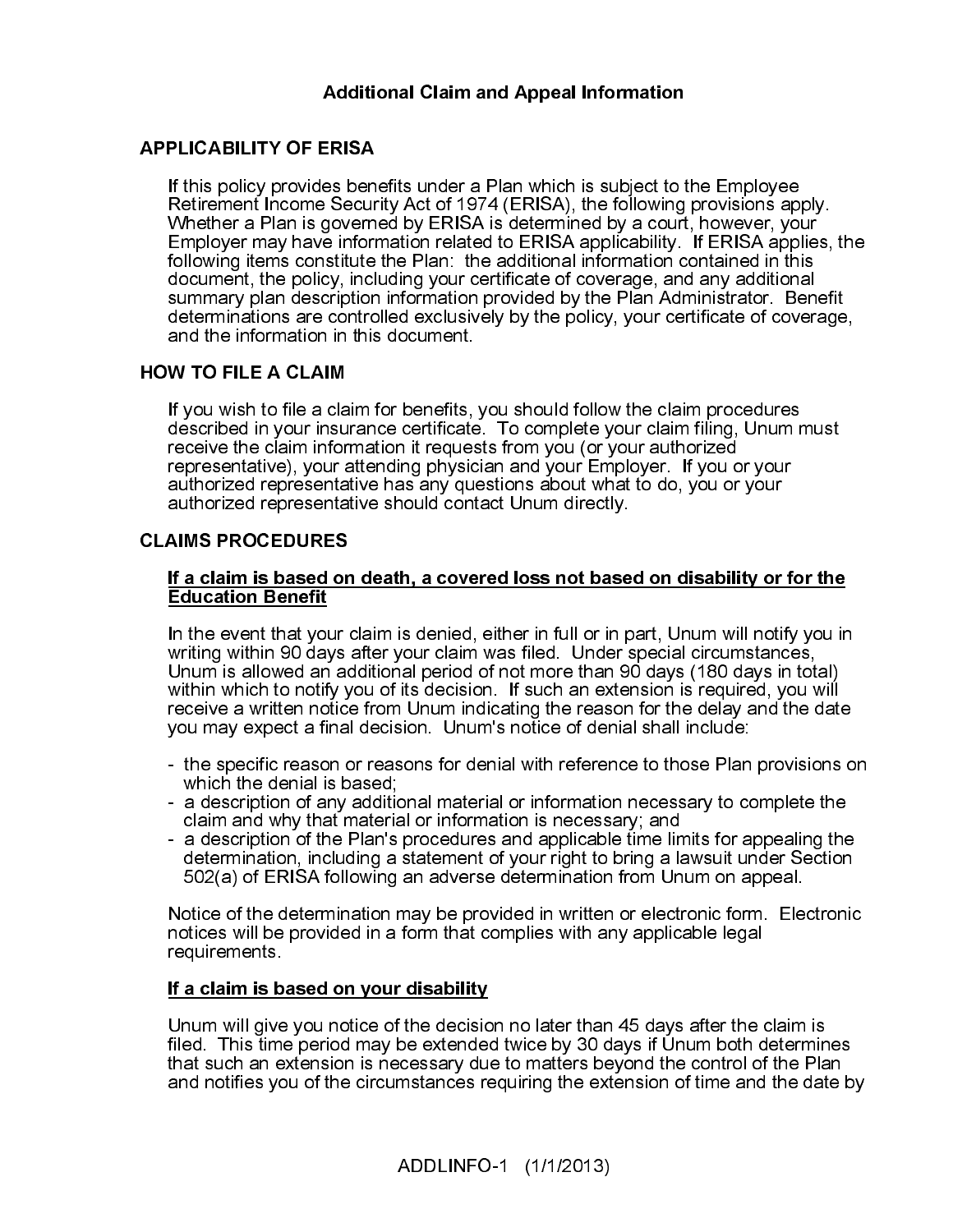which Unum expects to render a decision. If such an extension is necessary due to your failure to submit the information necessary to decide the claim, the notice of extension will specifically describe the required information, and you will be afforded at least 45 days within which to provide the specified information. If you deliver the requested information within the time specified, any 30 day extension period will begin after you have provided that information. If you fail to deliver the requested information within the time specified, Unum may decide your claim without that information.

If your claim for benefits is wholly or partially denied, the notice of adverse benefit determination under the Plan will:

- state the specific reason(s) for the determination;
- reference specific Plan provision(s) on which the determination is based;
- describe additional material or information necessary to complete the claim and why such information is necessary;
- describe Plan procedures and time limits for appealing the determination, and your right to obtain information about those procedures and the right to bring a lawsuit under Section 502(a) of ERISA following an adverse determination from Unum on appeal; and
- disclose any internal rule, guidelines, protocol or similar criterion relied on in making the adverse determination (or state that such information will be provided free of charge upon request).

Notice of the determination may be provided in written or electronic form. Electronic notices will be provided in a form that complies with any applicable legal requirements.

### **APPEAL PROCEDURES**

If you or your authorized representative appeal a denied claim, it must be submitted within 90 days after you receive Unum's notice of denial. You have the right to:

- submit a request for review, in writing, to Unum;
- upon request and free of charge, reasonable access to and copies of, all relevant documents as defined by applicable U.S. Department of Labor regulations; and
- submit written comments, documents, records and other information relating to the claim to Unum.

**APPEAL PROCEDURES**<br>
<u>If an appeal is based</u><br>
the Education Benefit<br>
If you or your authorize<br>
within 90 days after you<br>
- submit a request for  $\cdot$ <br>
- upon request and fre<br>
documents as define<br>
- submit written commercial The Education Benefit<br>
If you or your authorized representative appeal a denied claim, it must be submitt<br>
within 90 days after you receive Unum's notice of denial. You have the right to:<br>
- submit a request and free of ch If you or your authorized<br>If you or your authorized<br>within 90 days after you<br>- submit a request for re<br>documents as defined<br>- submit written comme<br>claim to Unum.<br>Unum will make a full ar<br>whether or not presente<br>additional Unum will make a full and fair review of the claim and all new information submitted whether or not presented or available at the initial determination, and may require additional documents as it deems necessary or desirable in making such a review. A final decision on the review shall be made not later than 60 days following receipt of the written request for review. If special circumstances require an extension of time for processing, you will be notified of the reasons for the extension and the date by which the Plan expects to make a decision. If an extension is required due to your failure to submit the information necessary to decide the claim, the notice of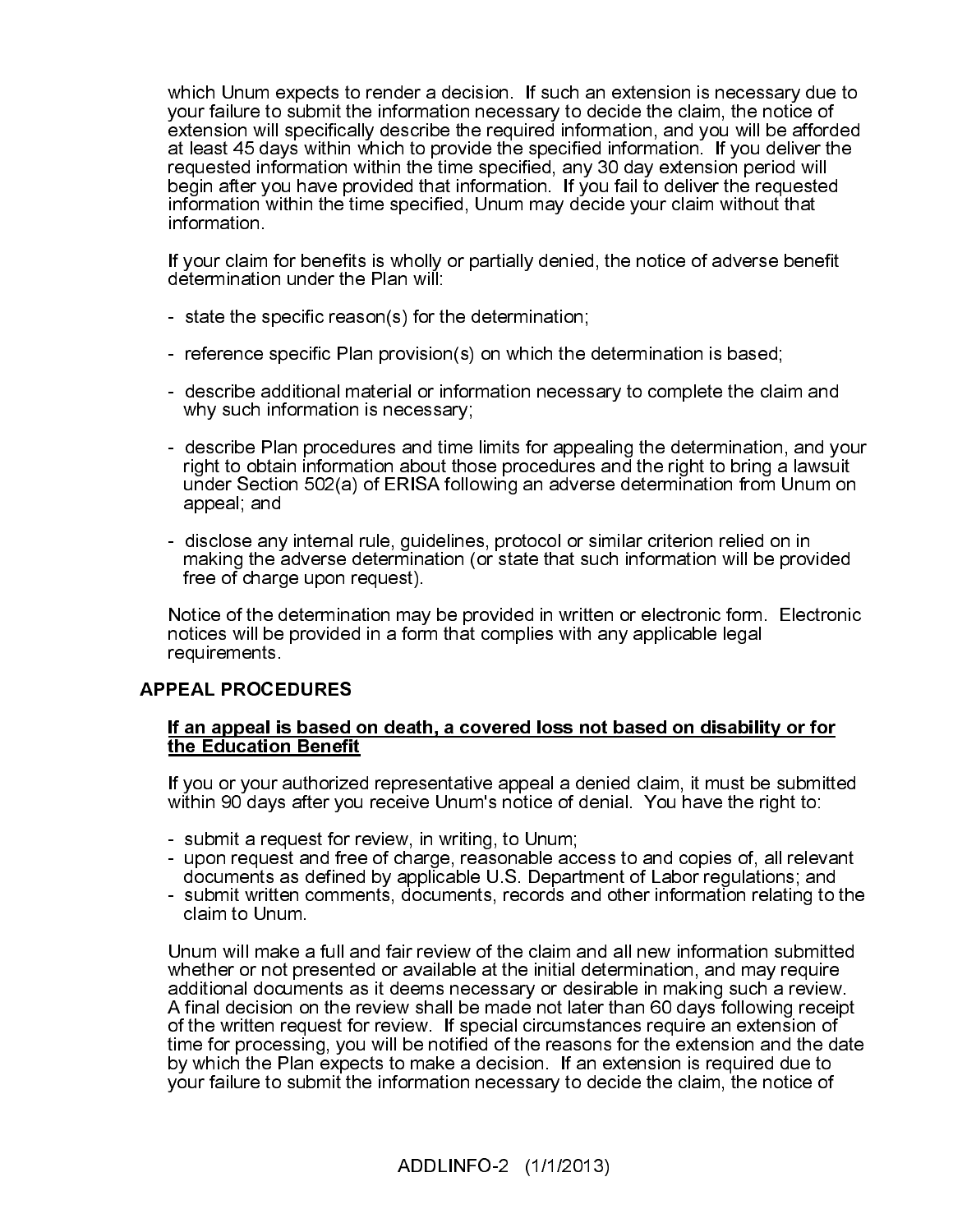extension will specifically describe the necessary information and the date by which you need to provide it to us. The 60-day extension of the appeal review period will begin after you have provided that information.

The final decision on review shall be furnished in writing and shall include the reasons for the decision with reference, again, to those policy provisions upon which the final decision is based. It will also include a statement describing your right to access to documents and describing your right to bring a lawsuit under Section 502(a) of ERISA if you disagree with the determination.

Notice of the determination may be provided in written or electronic form. Electronic notices will be provided in a form that complies with any applicable legal requirements.

Unless there are special circumstances, this administrative appeal process must be completed before you begin any legal action regarding your claim.

You have 180 days from the receipt of notice of an adverse benefit determination to file an appeal. Requests for appeals should be sent to the address specified in the claim denial. A decision on review will be made not later than 45 days following receipt of the written request for review. If Unum determines that special circumstances require an extension of time for a decision on review, the review period may be extended by an additional 45 days (90 days in total). Unum will notify you in writing if an additional 45 day extension is needed.

If an extension is necessary due to your failure to submit the information necessary to decide the appeal, the notice of extension will specifically describe the required information, and you will be afforded at least 45 days to provide the specified information. If you deliver the requested information within the time specified, the 45 day extension of the appeal period will begin after you have provided that information. If you fail to deliver the requested information within the time specified, Unum may decide your appeal without that information.

You will have the opportunity to submit written comments, documents, or other information in support of your appeal. You will have access to all relevant documents as defined by applicable U.S. Department of Labor regulations. The review of the adverse benefit determination will take into account all new information, whether or not presented or available at the initial determination. No deference will be afforded to the initial determination.

**The mask of the symbol and the symbol Symbol Symbol Symbol and the method on appeal is an appeal. Requests for appeals should<br>aim denial. A decision on review will be receipt of the written request for appeals should<br>aim** The review will be conducted by Unum and will be made by a person different from the person who made the initial determination and such person will not be the original decision maker's subordinate. In the case of a claim denied on the grounds of a medical judgment, Unum will consult with a health professional with appropriate training and experience. The health care professional who is consulted on appeal will not be the individual who was consulted during the initial determination or a subordinate. If the advice of a medical or vocational expert was obtained by the Plan in connection with the denial of your claim, Unum will provide you with the names of each such expert, regardless of whether the advice was relied upon.

A notice that your request on appeal is denied will contain the following information: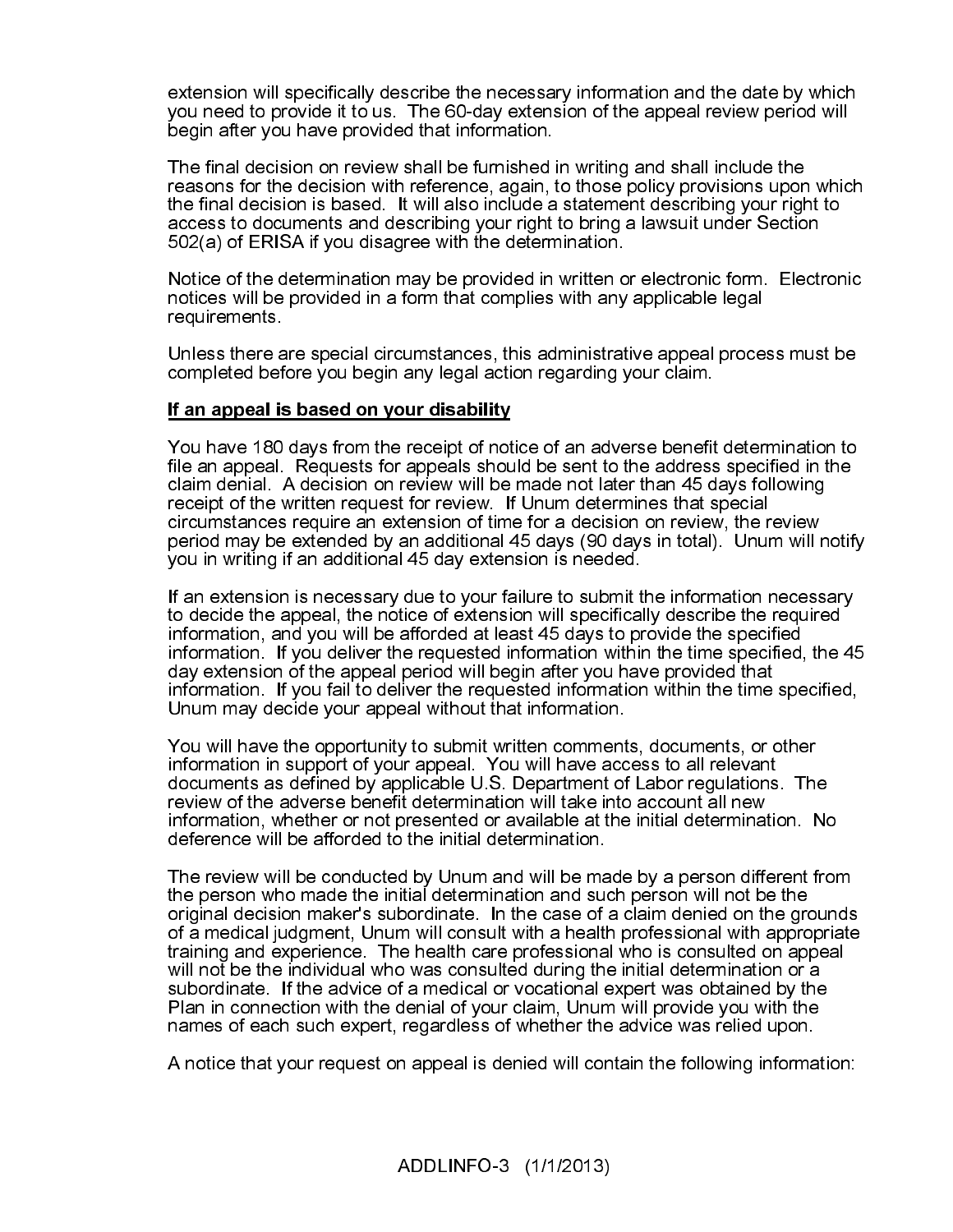- the specific reason(s) for the determination;
- a reference to the specific Plan provision(s) on which the determination is based;
- a statement disclosing any internal rule, guidelines, protocol or similar criterion relied on in making the adverse determination (or a statement that such information will be provided free of charge upon request);
- a statement describing your right to bring a lawsuit under Section 502(a) of ERISA if you disagree with the decision;
- the statement that you are entitled to receive upon request, and without charge, reasonable access to or copies of all documents, records or other information relevant to the determination; and
- the statement that "You or your plan may have other voluntary alternative dispute resolution options, such as mediation. One way to find out what may be available is to contact your local U.S. Department of Labor Office and your State insurance regulatory agency".

Notice of the determination may be provided in written or electronic form. Electronic notices will be provided in a form that complies with any applicable legal requirements.

Unless there are special circumstances, this administrative appeal process must be completed before you begin any legal action regarding your claim.

Unum, for itself and as claims fiduciary for the Plan, is entitled to legal and equitable relief to enforce its right to recover any benefit overpayments caused by your receipt of deductible sources of income from a third party. This right of recovery is enforceable even if the amount you receive from the third party is less than the actual loss suffered by you but will not exceed the benefits paid you under the policy. Unum and the Plan have an equitable lien over such sources of income until any benefit overpayments have been recovered in full.

**OTHER RIGHTS**<br>
Unum, for itse<br>
relief to enforce<br>
of deductible s<br>
enforceable ev<br>
actual loss suf<br>
Unum and the<br>
benefit overpa<br> **DISCRETIONAR'**<br>
The Plan, actir<br>
Unum Group c<br>
Unum and Uni<br>
Unum and Uni<br>
further delegat DISCRETIONARY ACTS<br>The Plan, acting throug<br>Unum Group discretior<br>Unum and Unum Grou<br>further delegate their a<br>procedures to other aff<br>determining eligibility for<br>disputes, and interpreti<br>determinations must be<br>Once you are The Plan, acting through the Plan Administrator, delegates to Unum and its affiliate Unum Group discretionary authority to make benefit determinations under the Plan. Unum and Unum Group may act directly or through their employees and agents or further delegate their authority through contracts, letters or other documentation or procedures to other affiliates, persons or entities. Benefit determinations include determining eligibility for benefits and the amount of any benefits, resolving factual disputes, and interpreting and enforcing the provisions of the Plan. All benefit determinations must be reasonable and based on the terms of the Plan and the facts and circumstances of each claim.

Once you are deemed to have exhausted your appeal rights under the Plan, you have the right to seek court review under Section 502(a) of ERISA of any benefit determinations with which you disagree. The court will determine the standard of review it will apply in evaluating those decisions.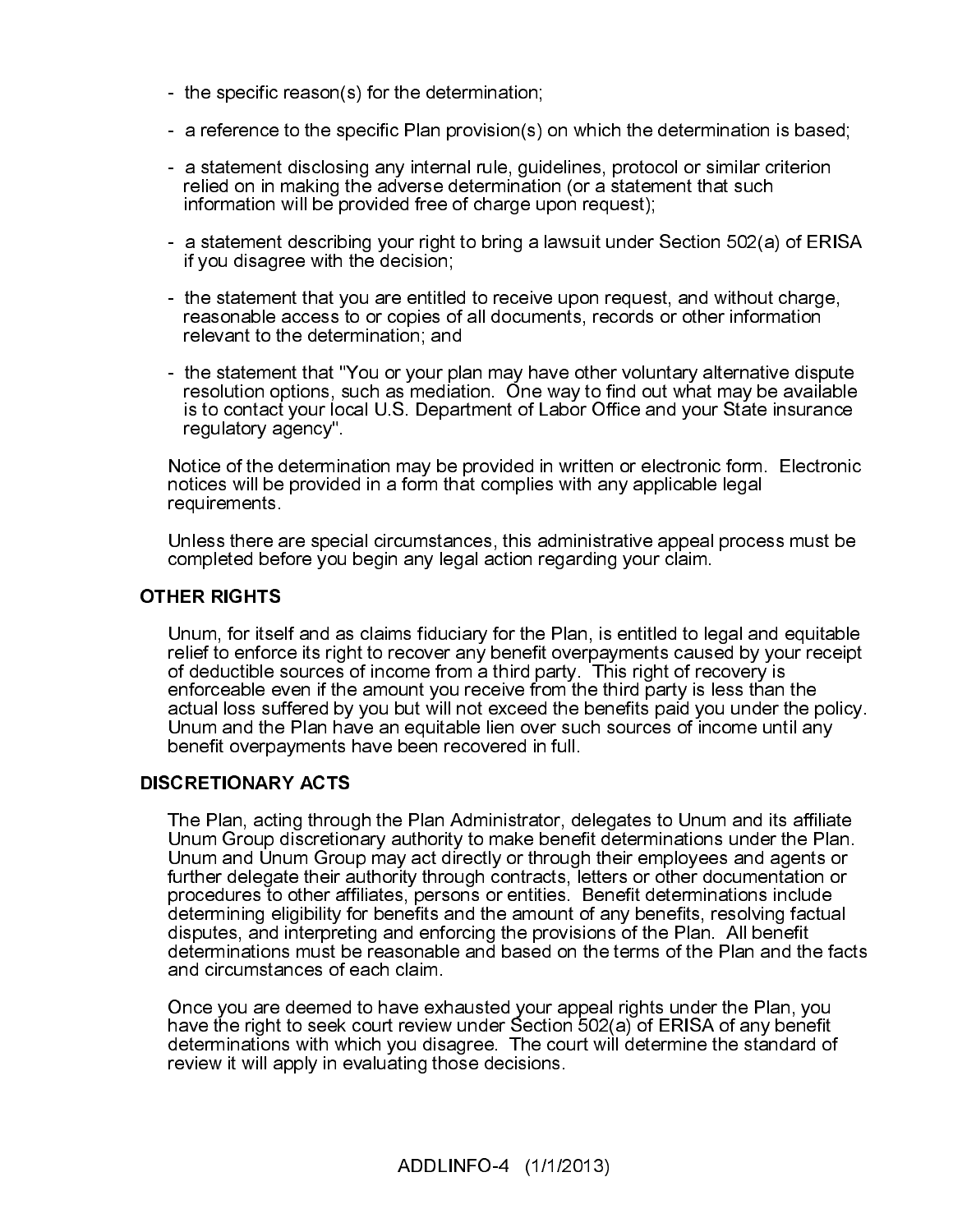### Unum's Commitment to Privacy

Unum understands your privacy is important. We value our relationship with you and are committed to protecting the confidentiality of nonpublic personal information (NPI). This notice explains why we collect NPI, what we do with NPI and how we protect your privacy.

### Collecting Information

We collect NPI about our customers to provide them with insurance products and services. This may include telephone number, address, date of birth, occupation, income and health history. We may receive NPI from your applications and forms, medical providers, other insurers, employers, insurance support organizations, and service providers.

**Sharing Information**<br>We share the types of NPI described above primarily with people who perform insurance, business, and professional services for us, such as helping us pay claims and detect fraud. We may share NPI with medical providers for insurance and treatment purposes. We may share NPI with an insurance support organization. The organization may retain the NPI and disclose it to others for whom it performs services. In certain cases, we may share NPI with group policyholders for reporting and auditing purposes. We may share NPI with parties to a proposed or final sale of insurance business or for study purposes. We may also share NPI when otherwise required or permitted by law,<br>such as sharing with governmental or other legal authorities. When legally necessary, we ask your permission before sharing NPI about you. Our practices apply to our former, current and future customers.

Please be assured we do not share your health NPI to market any product or service. We also do not share any NPI to market non-financial products and services. For example, we do not sell your name to catalog companies.

such as sharing with governmental or chiner legal authorities. When legally necessary,<br>we ask your permission before sharing NPI about you. Our practices apply to our<br>former, current and future customes.<br>When also there yo we ask your permission before sharing NPI about you. Our practices apply to our<br>We also your permission before sharing NPI about you. Our practices apply to our<br>Please be assured we do not share your health NPI to market a Please be assured we do not share your health NPI to market any product or service.<br>We also do not share any NPI to market non-financial products and services. For sexample, we do not sell your name to catalog companies.<br> The law allows us to share NPI as described above (except health information) with affiliates to market financial products and services. The law does not allow you to restrict these disclosures. We may also share with companies that help us market our insurance products and services, such as vendors that provide mailing services to us. We may share with other financial institutions to jointly market financial products and<br>services. When required by law, we ask your permission before we share NPI for marketing purposes.

When other companies help us conduct business, we expect them to follow applicable privacy laws. We do not authorize them to use or share NPI except when necessary to conduct the work they are performing for us or to meet regulatory or other governmental requirements.

services. When required by law, we ask your permission before we share NPI for marketing purposes.<br>We han other companies help us conduct business, we expect them to follow applic<br>privacy laws. We do not authorize them to When other compani-<br>privacy laws. We do reconduct the work the<br>requirements.<br>Unum companies, ince<br>about you with each of<br>experience with you.<br>permission before shexperience with you.<br>Safeguarding Inform<br>We have physical, e Unum companies, including insurers and insurance service providers, may share NPI about you with each other. The NPI might not be directly related to our transaction or experience with you. It may include financial or other personal information such as employment history. Consistent with the Fair Credit Reporting Act, we ask your permission before sharing NPI that is not directly related to our transaction or experience with you.

### Safeguarding Information

We have physical, electronic and procedural safeguards that protect the confidentiality and security of NPI. We give access only to employees who need to know the NPI to provide insurance products or services to you.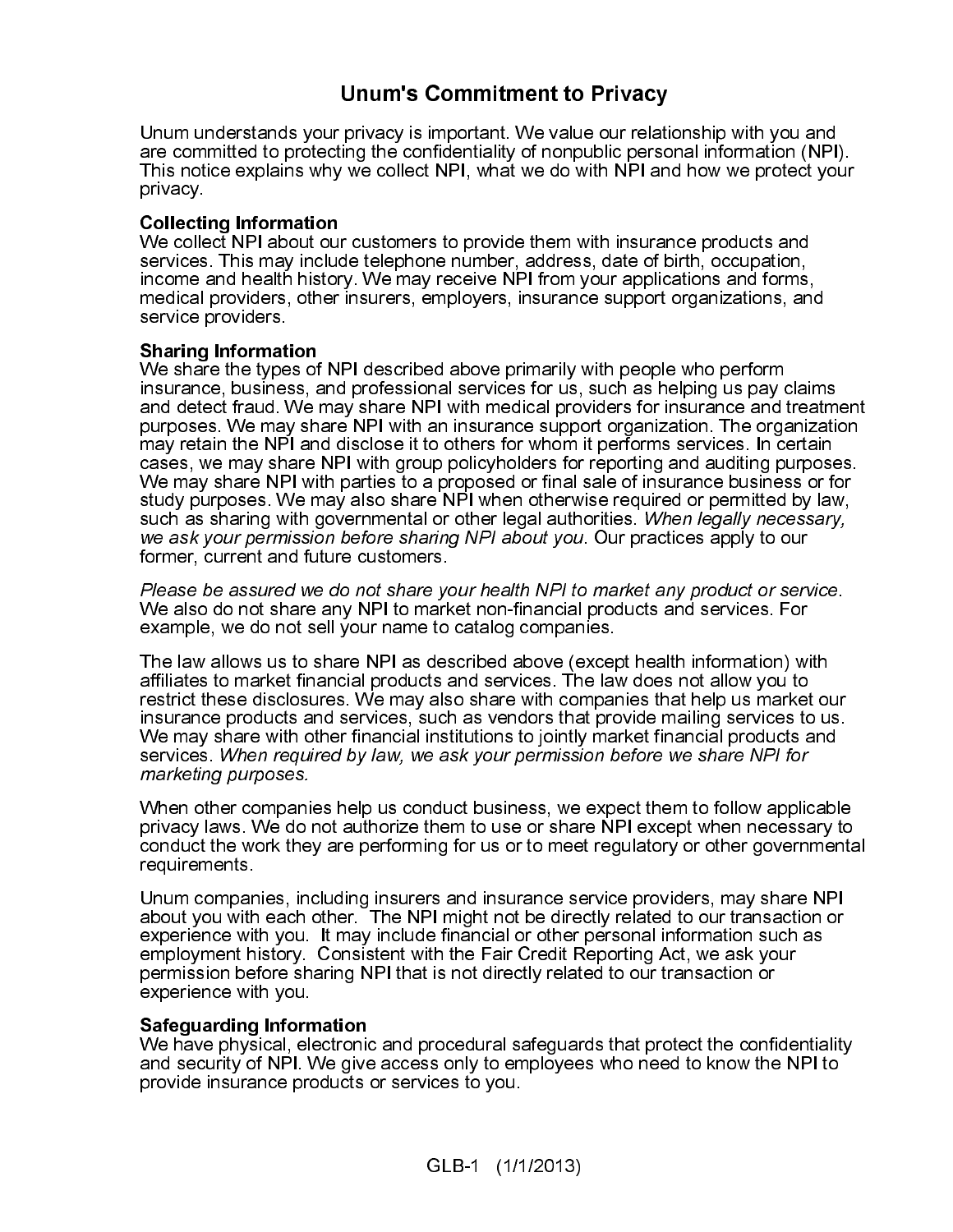Access to Information<br>You may request access to certain NPI we collect to provide you with insurance products and services. You must make your request in writing and send it to the address below. The letter should include your full name, address, telephone number and policy number if we have issued a policy. If you request, we will send copies of the NPI to you. If the NPI includes health information, we may provide the health information to you through a health care provider you designate. We will also send you information related to disclosures. We may charge a reasonable fee to cover our copying costs.

This section applies to NPI we collect to provide you with coverage. It does not apply to NPI we collect in anticipation of a claim or civil or criminal proceeding.

### Correction of Information

If you believe NPI we have about you is incorrect, please write to us. Your letter should include your full name, address, telephone number and policy number if we have issued a policy. Your letter should also explain why you believe the NPI is inaccurate. If we agree with you, we will correct the NPI and notify you of the correction. We will also notify any person who may have received the incorrect NPI from us in the past two years if you ask us to contact that person.

If we disagree with you, we will tell you we are not going to make the correction. We will give you the reason(s) for our refusal. We will also tell you that you may submit a statement to us. Your statement should include the NPI you believe is correct. It should also include the reason(s) why you disagree with our decision not to correct the NPI in our files. We will file your statement with the disputed NPI. We will include your statement any time we disclose the disputed NPI. We will also give the statement to any person designated by you if we may have disclosed the disputed NPI to that person in the past two years.

### Coverage Decisions

If we decide not to issue coverage to you, we will provide you with the specific reason(s) for our decision. We will also tell you how to access and correct certain NPI.

### Contacting Us

For additional information about Unum's commitment to privacy and to view a copy of our HIPAA Privacy Notice, please visit www.unum.com/privacy or www.coloniallife.com or write to: Privacy Officer, Unum, 2211 Congress Street, C476, Portland, Maine 04122. We reserve the right to modify this notice. We will provide you with a new notice if we make material changes to our privacy practices.

Unum is providing this notice to you on behalf of the following insuring companies: Unum Life Insurance Company of America, First Unum Life Insurance Company, Provident Life and Accident Insurance Company, Provident Life and Casualty Insurance Company, Colonial Life & Accident Insurance Company, The Paul Revere Life Insurance Company and The Paul Revere Variable Annuity Insurance Company.

Unum is a registered trademark and marketing brand of Unum Group and its insuring subsidiaries.

MK-1883 (2-11)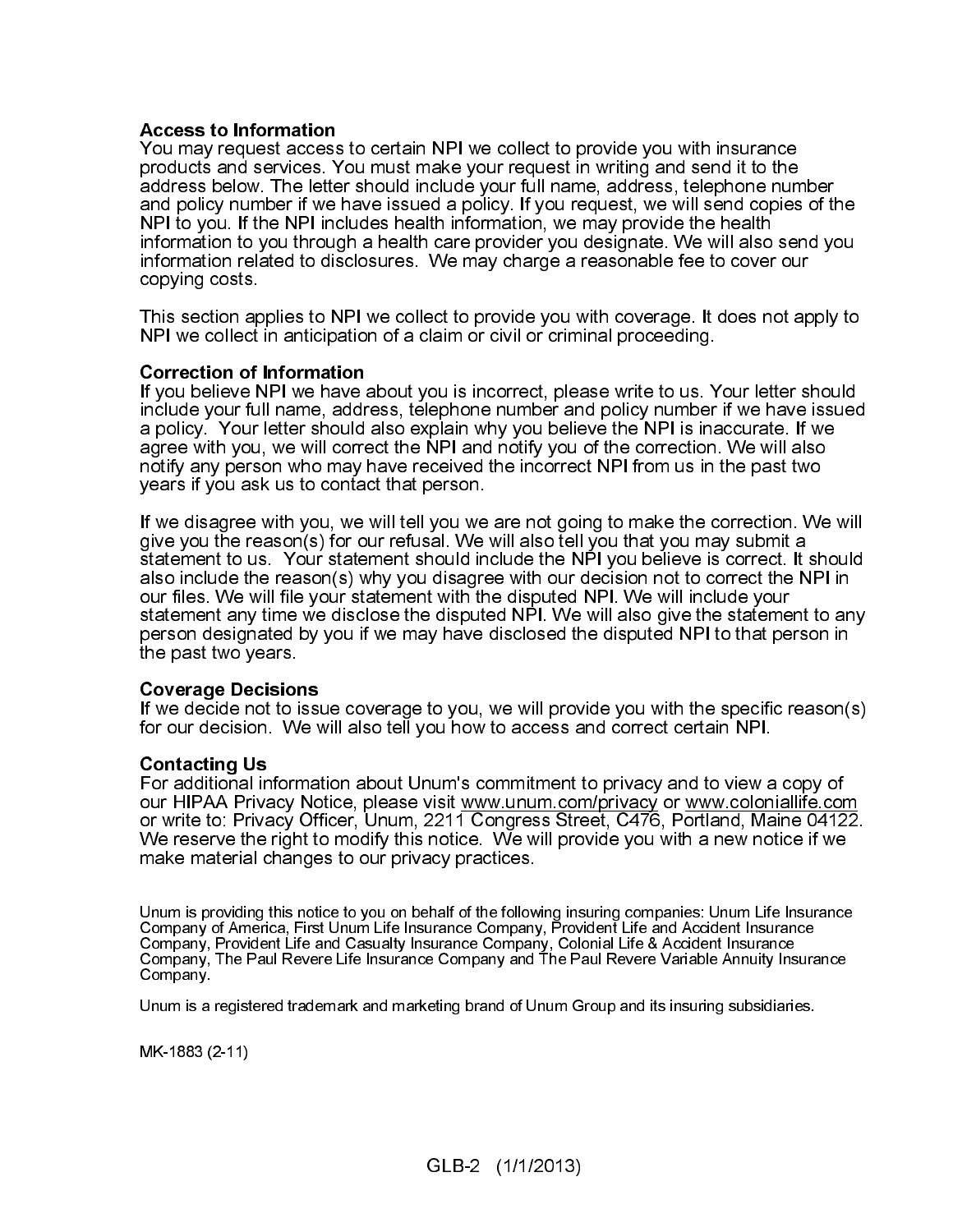### NOTICE OF PROTECTION PROVIDED BY MONTANA LIFE AND HEALTH INSURANCE GUARANTY ASSOCIATION

This notice provides a brief summary of the Montana Life and Health Insurance Guaranty Association ("the Association") and the protection it provides for policyholders. This safety net was created under Montana law, which determines who and what is covered and the amounts of coverage.

The Association was established to provide protection in the unlikely event that your life, annuity or health insurance company becomes financially unable to meet its obligations and is taken over by its Insurance Department. If this should happen, the Association will typically arrange to continue coverage and pay claims, in accordance with Montana law, with funding from assessments paid by other insurance companies.

The basic protections provided by the Association are:

- Life Insurance
	- \$300,000 in death benefits
	- \$100,000 in cash surrender or withdrawal values
- Health Insurance
	- \$500,000 in hospital, medical and surgical insurance benefits
	- \$300,000 in disability income insurance benefits
	- \$300,000 in long term care insurance benefits
	- \$100,000 in other types of health insurance benefits
- Annuities
	- \$250,000 in withdrawal and cash values

The maximum amount of protection is \$300,000 in benefits with respect to any one life regardless of the number of policies or contracts, except with respect to hospital, medical and surgical insurance benefits.

Note: Certain policies and contracts may not be covered or fully covered. For example, coverage does not extend to any portion(s) of a policy or contract that the insurer does not guarantee, such as certain investment additions to the account value of a variable life insurance policy or a variable annuity contract. There are also various residency requirements and other limitations under Montana law.

To learn more about the above protections, as well as protections relating to group contracts or retirement plans, please visit the Association's website at www.mtlifega.org or contact:

Montana Life & Health Insurance Montana Department of Insurance<br>Guaranty Association State Auditor's Office Guaranty Association<br>PO Box 951 Oconomowoc, WI 53066-0951 Helena, MT 59<br>877-678-1048 or administrator@mtlifega.org 406-444-2040 877-678-1048 or administrator@mtlifega.org

840 Helena Ave.<br>Helena, MT 59601

Insurance companies and agents are not allowed by Montana law to use the existence of the Association or its coverage to encourage you to purchase any form of insurance. When selecting an insurance company, you should not rely on Association coverage.